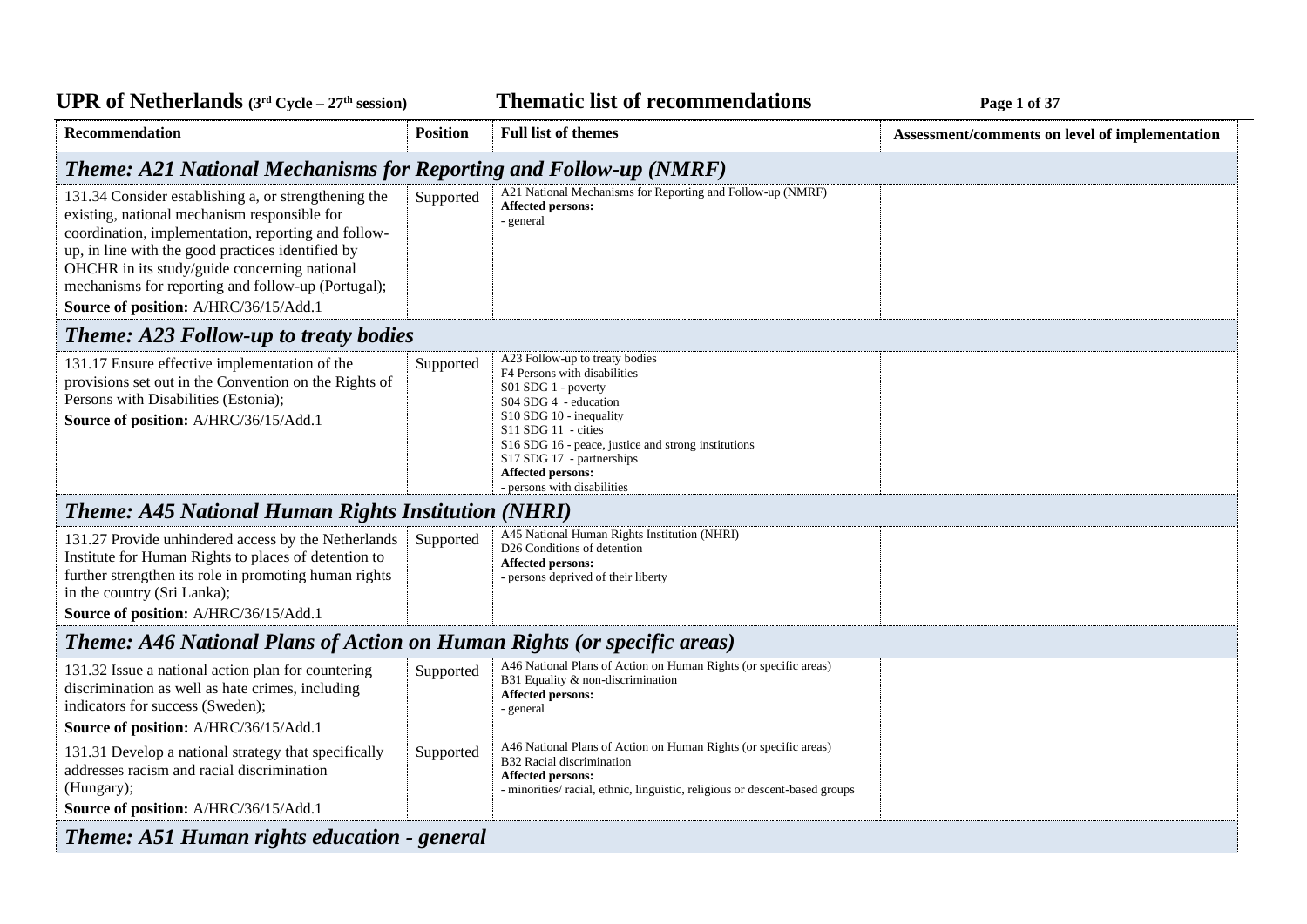### **Thematic list of recommendations Page 2** of 37

| <b>Recommendation</b>                                                                                                                                                                                                                                                                                                                                               | <b>Position</b> | <b>Full list of themes</b>                                                                                                                                                                                                                  | Assessment/comments on level of implementation |
|---------------------------------------------------------------------------------------------------------------------------------------------------------------------------------------------------------------------------------------------------------------------------------------------------------------------------------------------------------------------|-----------------|---------------------------------------------------------------------------------------------------------------------------------------------------------------------------------------------------------------------------------------------|------------------------------------------------|
| 131.138 Integrate human rights education into the<br>national school curriculum, provide sufficient<br>resources for human rights education and training of<br>teachers and ensure that they receive training in<br>topics such as sexual diversity, sexual rights,<br>resilience, gender equality and consent (Slovenia);<br>Source of position: A/HRC/36/15/Add.1 | Supported       | A51 Human rights education - general<br>E51 Right to education - General<br>B31 Equality & non-discrimination<br>S04 SDG 4 - education<br>Affected persons:<br>- general<br>- children                                                      |                                                |
| 131.137 Continue to promote human rights education<br>with a particular focus on interfaith and intercultural<br>dialogue (Pakistan);<br>Source of position: A/HRC/36/15/Add.1                                                                                                                                                                                      | Supported       | A51 Human rights education - general<br>E51 Right to education - General<br>S04 SDG 4 - education<br><b>Affected persons:</b><br>- general<br>- children                                                                                    |                                                |
| 131.139 Include human rights education in the<br>curriculum (Sudan);<br>Source of position: A/HRC/36/15/Add.1                                                                                                                                                                                                                                                       | Supported       | A51 Human rights education - general<br>E51 Right to education - General<br>S04 SDG 4 - education<br><b>Affected persons:</b><br>- general<br>- children                                                                                    |                                                |
| <b>Theme: A54 Awareness raising and dissemination</b>                                                                                                                                                                                                                                                                                                               |                 |                                                                                                                                                                                                                                             |                                                |
| 131.67 Take effective measures to tackle the root<br>causes of racial discrimination and raise awareness<br>about stereotypes (State of Palestine);<br>Source of position: A/HRC/36/15/Add.1                                                                                                                                                                        | Supported       | A54 Awareness raising and dissemination<br>B32 Racial discrimination<br>Affected persons:                                                                                                                                                   |                                                |
| <b>Theme: B31 Equality &amp; non-discrimination</b>                                                                                                                                                                                                                                                                                                                 |                 |                                                                                                                                                                                                                                             |                                                |
| 131.85 Continue to combat hate crimes against<br>vulnerable groups and prosecute perpetrators<br>(Pakistan);<br>Source of position: A/HRC/36/15/Add.1                                                                                                                                                                                                               | Supported       | B31 Equality & non-discrimination<br>Affected persons:<br>- general<br>- migrants<br>- minorities/ racial, ethnic, linguistic, religious or descent-based groups<br>- lesbian, gay, bisexual, transgender and intersex persons (LGBTI)      |                                                |
| 131.90 Continue efforts to combat discrimination and<br>ethnic profiling (Morocco);<br>Source of position: A/HRC/36/15/Add.1                                                                                                                                                                                                                                        | Supported       | B31 Equality & non-discrimination<br>Affected persons:<br>- general<br>- minorities/ racial, ethnic, linguistic, religious or descent-based groups<br>- refugees & asylum seekers<br>- non-citizens<br>- law enforcement / police officials |                                                |
| 131.101 Strengthen measures aimed at protecting<br>vulnerable persons (Côte d'Ivoire);<br>Source of position: A/HRC/36/15/Add.1                                                                                                                                                                                                                                     | Supported       | B31 Equality & non-discrimination<br>Affected persons:<br>- vulnerable persons/groups                                                                                                                                                       |                                                |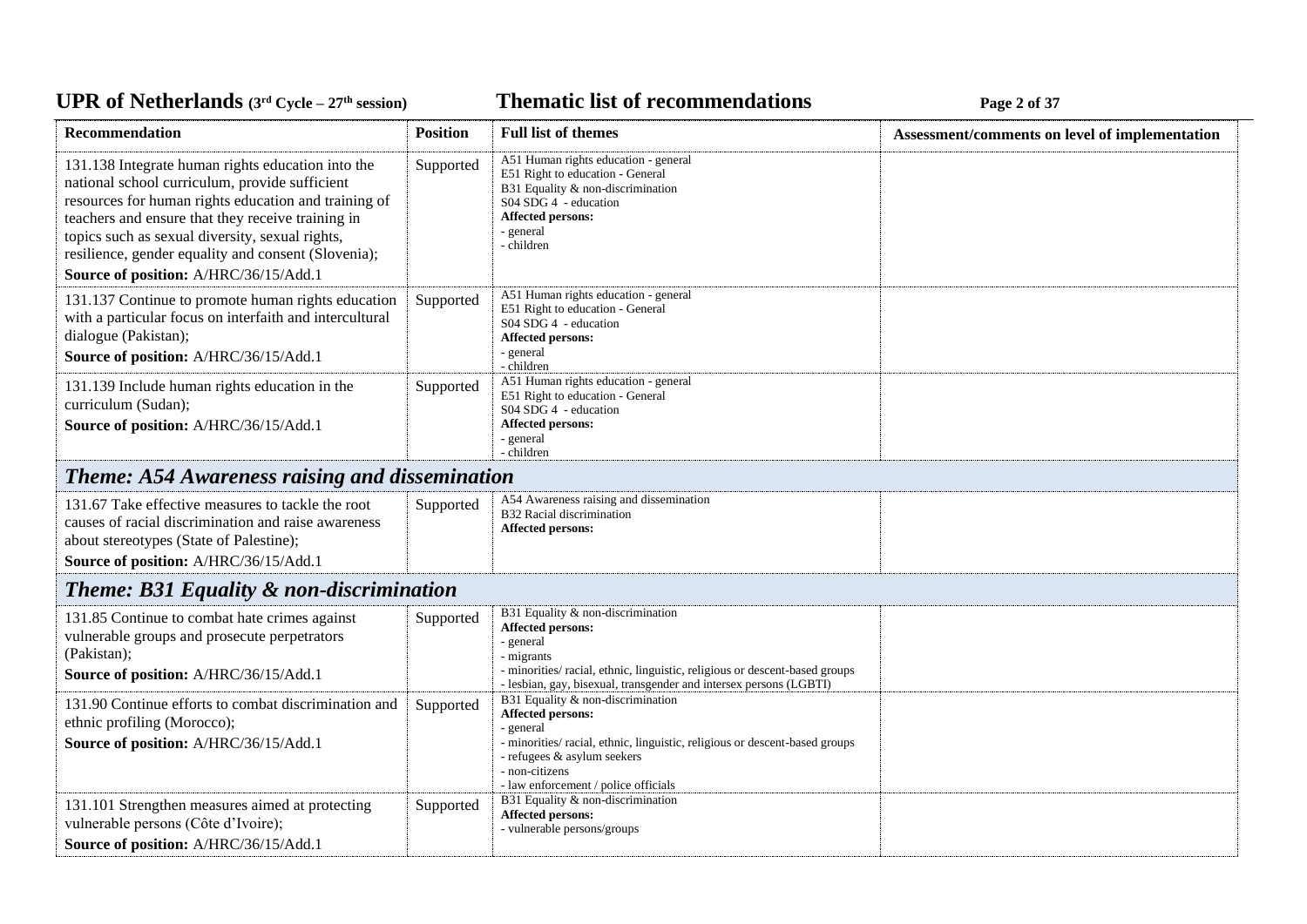### **Thematic list of recommendations Page 3** of 37

| Recommendation                                                                                                                                                                                                                                                                                                 | <b>Position</b> | <b>Full list of themes</b>                                                                                                                                                                                                                                                              | Assessment/comments on level of implementation |
|----------------------------------------------------------------------------------------------------------------------------------------------------------------------------------------------------------------------------------------------------------------------------------------------------------------|-----------------|-----------------------------------------------------------------------------------------------------------------------------------------------------------------------------------------------------------------------------------------------------------------------------------------|------------------------------------------------|
| 131.105 Act to eliminate differences in human rights<br>between the European and Caribbean Netherlands<br>(Australia);<br>Source of position: A/HRC/36/15/Add.1                                                                                                                                                | Supported       | B31 Equality & non-discrimination<br><b>Affected persons:</b><br>- general                                                                                                                                                                                                              |                                                |
| 131.200 Continue to protect and promote human<br>rights in the Caribbean Netherlands by reducing<br>poverty, providing a minimum of social security and<br>establishing legal offices to provide legal advice and<br>referrals to increase access to justice (Kenya);<br>Source of position: A/HRC/36/15/Add.1 | Supported       | B31 Equality & non-discrimination<br>A41 Constitutional and legislative framework<br>A42 Institutions & policies - General<br>E21 Right to an adequate standard of living - general<br>E24 Right to social security<br>S10 SDG 10 - inequality<br><b>Affected persons:</b><br>- general |                                                |
| 131.103 Take the necessary steps to make the anti-<br>discrimination services available in all municipalities<br>and widely inform the public of their availability<br>(Republic of Moldova);                                                                                                                  | Supported       | B31 Equality & non-discrimination<br>A42 Institutions & policies - General<br>Affected persons:<br>- general                                                                                                                                                                            |                                                |
| Source of position: A/HRC/36/15/Add.1                                                                                                                                                                                                                                                                          |                 |                                                                                                                                                                                                                                                                                         |                                                |
| 131.28 Implement the national action plan to combat<br>discrimination in all its forms (Cuba);<br>Source of position: A/HRC/36/15/Add.1                                                                                                                                                                        | Supported       | B31 Equality & non-discrimination<br>A46 National Plans of Action on Human Rights (or specific areas)<br>S05 SDG 5 - gender equality and women's empowerment<br>Affected persons:<br>- general                                                                                          |                                                |
| 131.87 Develop public awareness-raising campaigns<br>on stereotyping and discrimination, and provide<br>mandatory training on human rights for police<br>officers (Azerbaijan);                                                                                                                                | Supported       | B31 Equality & non-discrimination<br>A54 Awareness raising and dissemination<br>A51 Human rights education - general<br><b>Affected persons:</b><br>- general                                                                                                                           |                                                |
| Source of position: A/HRC/36/15/Add.1                                                                                                                                                                                                                                                                          |                 |                                                                                                                                                                                                                                                                                         |                                                |
| 131.83 Take stricter measures to condemn and ensure<br>accountability for all manifestations of intolerance,<br>including in political discourse and on the Internet,<br>and punish those who are involved in it (Egypt);<br>Source of position: A/HRC/36/15/Add.1                                             | Supported       | B31 Equality & non-discrimination<br>B32 Racial discrimination<br><b>Affected persons:</b><br>- general                                                                                                                                                                                 |                                                |
| 131.65 Take necessary measures to prevent<br>xenophobia and Islamophobia in the Netherlands and<br>to ensure that religious communities in the<br>Netherlands do not get discriminated against<br>(Indonesia);<br>Source of position: A/HRC/36/15/Add.1                                                        | Supported       | B31 Equality & non-discrimination<br><b>B32 Racial discrimination</b><br>D42 Freedom of thought, conscience and religion<br>S10 SDG 10 - inequality<br><b>Affected persons:</b><br>- migrants<br>- minorities/racial, ethnic, linguistic, religious or descent-based groups             |                                                |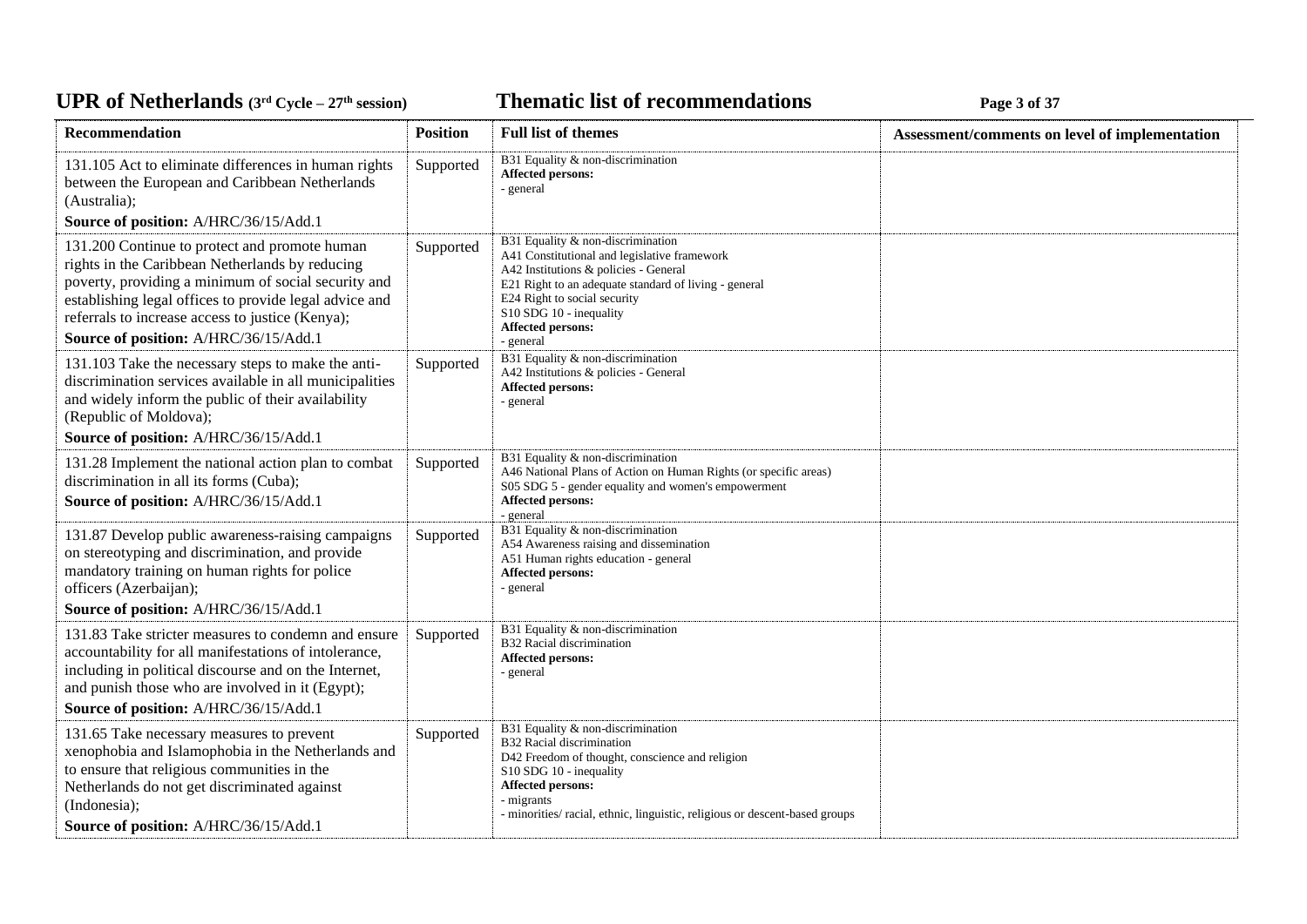### **Thematic list of recommendations Page 4** of 37

| <b>Recommendation</b>                                                                                                                                                                                                                                                                                                                                                                                                                                                                       | <b>Position</b> | <b>Full list of themes</b>                                                                                                                                                                                                                                          | Assessment/comments on level of implementation |
|---------------------------------------------------------------------------------------------------------------------------------------------------------------------------------------------------------------------------------------------------------------------------------------------------------------------------------------------------------------------------------------------------------------------------------------------------------------------------------------------|-----------------|---------------------------------------------------------------------------------------------------------------------------------------------------------------------------------------------------------------------------------------------------------------------|------------------------------------------------|
| 131.72 Condemn and sanction all manifestations of<br>intolerance, including in political discourse and on<br>the Internet, with due regard for freedom of<br>expression, adopt firm measures to promote a spirit<br>of tolerance and intercultural dialogue and prevent<br>the stigmatization of any group (Guatemala);<br>Source of position: A/HRC/36/15/Add.1                                                                                                                            | Supported       | B31 Equality & non-discrimination<br>B32 Racial discrimination<br>D43 Freedom of opinion and expression<br><b>Affected persons:</b><br>- general<br>- minorities/ racial, ethnic, linguistic, religious or descent-based groups                                     |                                                |
| 131.84 Redouble efforts to fight all forms of<br>discrimination and racism, including hate speech and<br>xenophobia (Lebanon);<br>Source of position: A/HRC/36/15/Add.1                                                                                                                                                                                                                                                                                                                     | Supported       | B31 Equality & non-discrimination<br>B32 Racial discrimination<br>D43 Freedom of opinion and expression<br>Affected persons:<br>- general<br>- minorities/ racial, ethnic, linguistic, religious or descent-based groups                                            |                                                |
| 131.73 Continue efforts to fight all forms of<br>discrimination against foreigners and to combat hate<br>speech in the media by intensifying awareness<br>campaigns and spreading a culture of dialogue and<br>acceptance of the other (Tunisia);<br>Source of position: A/HRC/36/15/Add.1                                                                                                                                                                                                  | Supported       | B31 Equality & non-discrimination<br>B32 Racial discrimination<br>D43 Freedom of opinion and expression<br>S10 SDG 10 - inequality<br>Affected persons:<br>- minorities/ racial, ethnic, linguistic, religious or descent-based groups<br>- media<br>- non-citizens |                                                |
| 131.97 Respond to problems of discrimination on the<br>labour market linked to the refusal to hire persons on<br>the grounds of their origin or race (Honduras);<br>Source of position: A/HRC/36/15/Add.1                                                                                                                                                                                                                                                                                   | Supported       | B31 Equality & non-discrimination<br>B32 Racial discrimination<br>E31 Right to work<br>Affected persons:<br>- migrants<br>- minorities/ racial, ethnic, linguistic, religious or descent-based groups<br>- refugees & asylum seekers<br>- non-citizens              |                                                |
| 131.68 Take effective measures to combat the root<br>causes of discrimination on the basis of race and<br>religion and against ethnic minority groups, and to<br>consider establishing a platform for dialogue with the<br>representatives of the ethnic minority groups in order<br>to be properly informed of their problems and needs,<br>and to develop, with their participation, appropriate<br>steps to improve the situation (Kazakhstan);<br>Source of position: A/HRC/36/15/Add.1 | Supported       | B31 Equality & non-discrimination<br><b>B32</b> Racial discrimination<br>G1 Members of minorities<br>Affected persons:<br>- migrants<br>- minorities/ racial, ethnic, linguistic, religious or descent-based groups                                                 |                                                |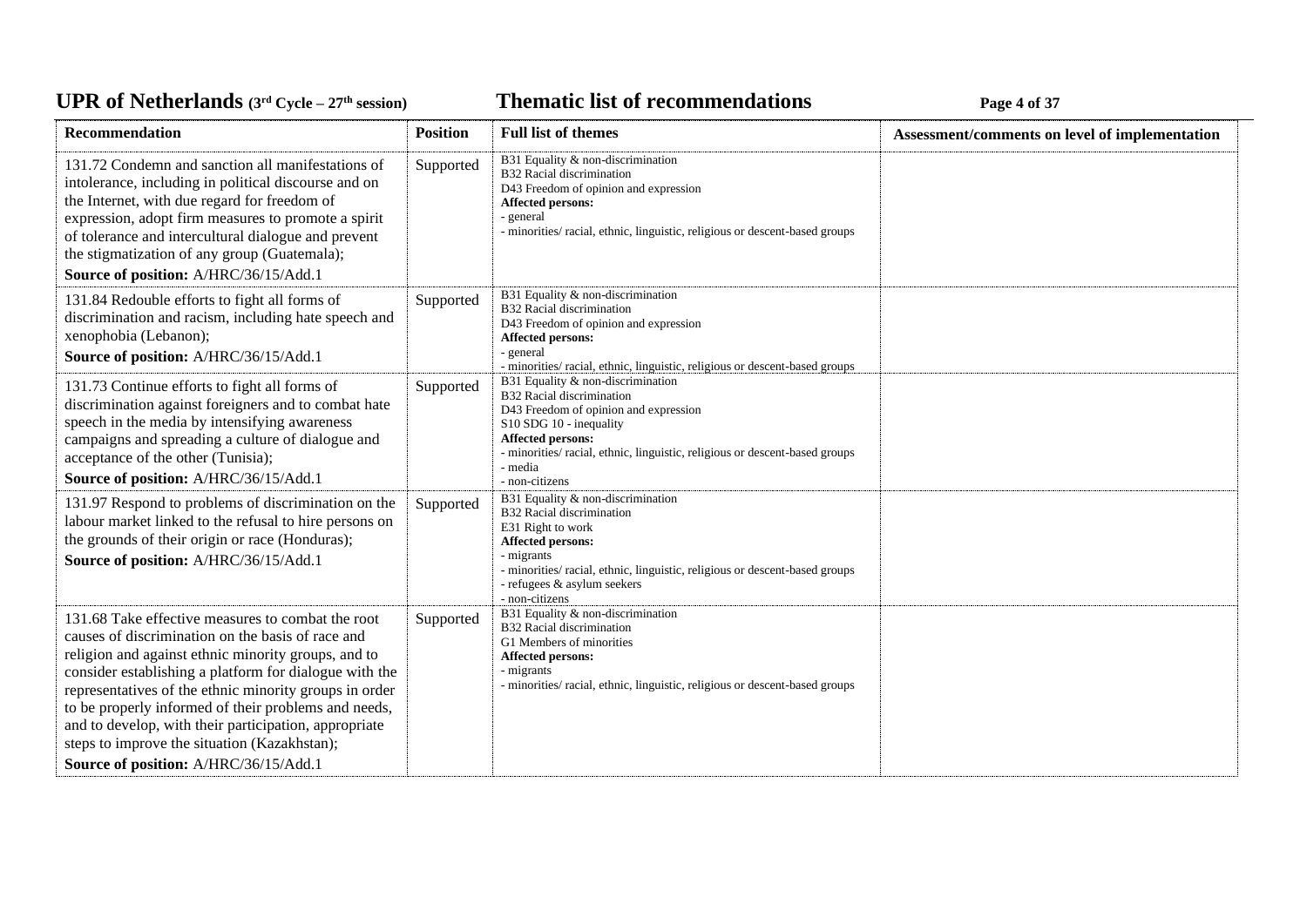### **Thematic list of recommendations Page 5** of 37

| <b>Recommendation</b>                                                                                                                                                                                                | <b>Position</b> | <b>Full list of themes</b>                                                                                                                                                                                                          | Assessment/comments on level of implementation |
|----------------------------------------------------------------------------------------------------------------------------------------------------------------------------------------------------------------------|-----------------|-------------------------------------------------------------------------------------------------------------------------------------------------------------------------------------------------------------------------------------|------------------------------------------------|
| 131.53 Adopt policies necessary for the protection of<br>victims of discrimination based on religion, language<br>and ethnic origin (Angola);<br>Source of position: A/HRC/36/15/Add.1                               | Supported       | B31 Equality & non-discrimination<br>B32 Racial discrimination<br>S10 SDG 10 - inequality<br>Affected persons:<br>- migrants<br>- minorities/ racial, ethnic, linguistic, religious or descent-based groups<br>- Indigenous peoples |                                                |
| 131.58 Strengthen measures to fight the<br>discrimination of which certain communities are<br>victims, including persons of African descent and<br>migrants (Burkina Faso);<br>Source of position: A/HRC/36/15/Add.1 | Supported       | B31 Equality & non-discrimination<br>B32 Racial discrimination<br>S10 SDG 10 - inequality<br><b>Affected persons:</b><br>- general<br>- migrants<br>- minorities/ racial, ethnic, linguistic, religious or descent-based groups     |                                                |
| 131.74 Continue implementing the public awareness<br>campaign on hate speech on the Internet (Cuba);<br>Source of position: A/HRC/36/15/Add.1                                                                        | Supported       | B31 Equality & non-discrimination<br>D43 Freedom of opinion and expression<br>Affected persons:<br>- general                                                                                                                        |                                                |
| 131.75 Expand current efforts, as appropriate, to<br>counter online intolerance (United States of<br>America);<br>Source of position: A/HRC/36/15/Add.1                                                              | Supported       | B31 Equality & non-discrimination<br>D43 Freedom of opinion and expression<br>Affected persons:<br>- general                                                                                                                        |                                                |
| 131.76 Take steps to counter hate speech, including<br>online, through public awareness campaigns (India);<br>Source of position: A/HRC/36/15/Add.1                                                                  | Supported       | B31 Equality & non-discrimination<br>D43 Freedom of opinion and expression<br><b>Affected persons:</b><br>- general                                                                                                                 |                                                |
| 131.77 Continue implementing policies for<br>combating discrimination and hate speech (Republic<br>of Moldova);<br>Source of position: A/HRC/36/15/Add.1                                                             | Supported       | B31 Equality & non-discrimination<br>D43 Freedom of opinion and expression<br><b>Affected persons:</b><br>- general                                                                                                                 |                                                |
| 131.78 Continue the development of policies to fight<br>hate speech (Israel);<br>Source of position: A/HRC/36/15/Add.1                                                                                               | Supported       | B31 Equality & non-discrimination<br>D43 Freedom of opinion and expression<br>Affected persons:<br>- general                                                                                                                        |                                                |
| 131.79 Continue efforts to combat hate speech<br>(Morocco);<br>Source of position: A/HRC/36/15/Add.1                                                                                                                 | Supported       | B31 Equality & non-discrimination<br>D43 Freedom of opinion and expression<br>Affected persons:<br>- general                                                                                                                        |                                                |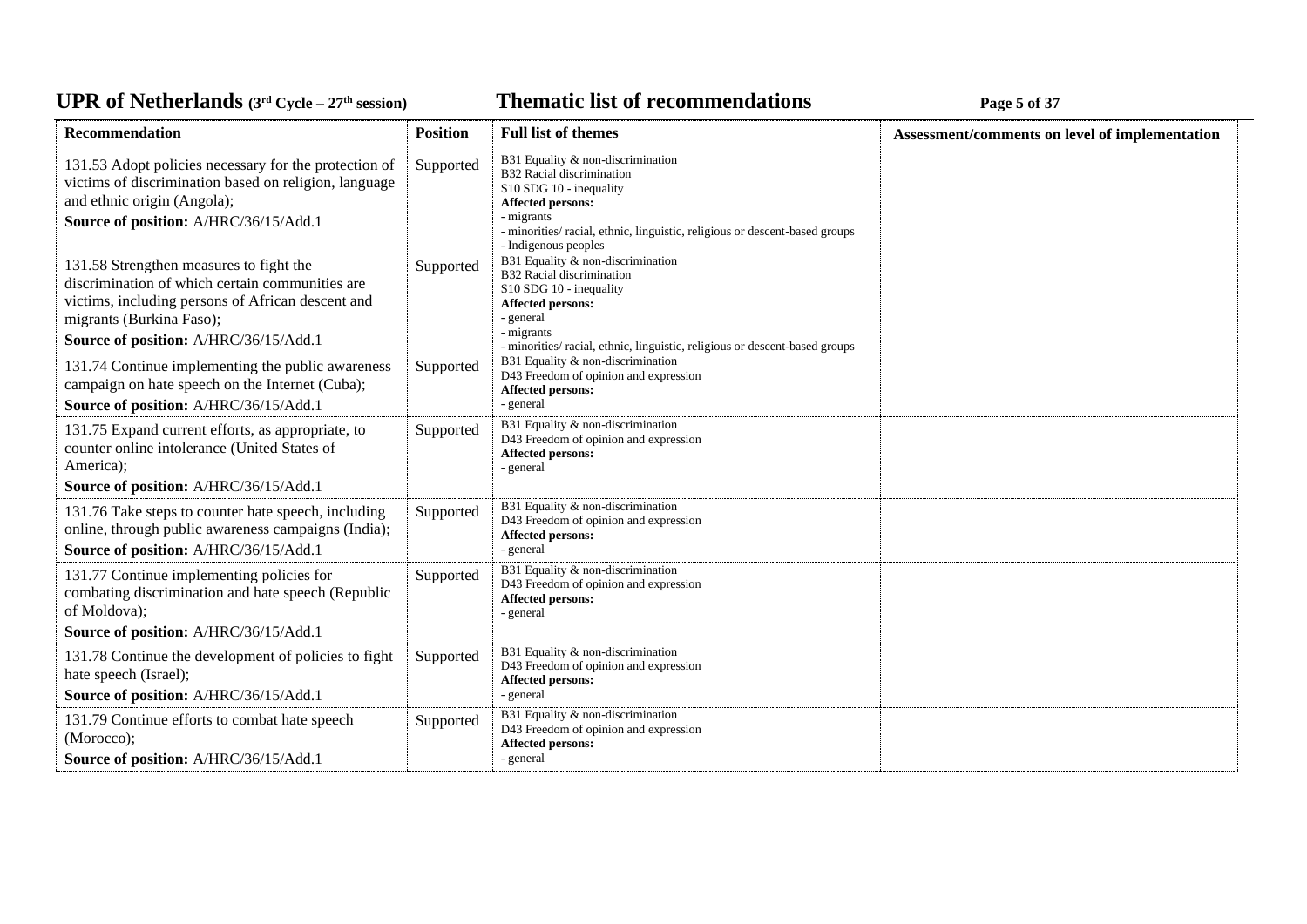### **Thematic list of recommendations Page 6** of 37

| Recommendation                                                                                                                                                                                                                                                                                                                                        | <b>Position</b> | <b>Full list of themes</b>                                                                                                                                                                                                                                                      | Assessment/comments on level of implementation |
|-------------------------------------------------------------------------------------------------------------------------------------------------------------------------------------------------------------------------------------------------------------------------------------------------------------------------------------------------------|-----------------|---------------------------------------------------------------------------------------------------------------------------------------------------------------------------------------------------------------------------------------------------------------------------------|------------------------------------------------|
| 131.88 Strengthen measures to combat ethnic<br>profiling and to further separate it from hate speech<br>which targets certain minorities, and protect the<br>exercise of freedom of expression (Indonesia);<br>Source of position: A/HRC/36/15/Add.1                                                                                                  | Supported       | B31 Equality & non-discrimination<br>D43 Freedom of opinion and expression<br>Affected persons:<br>- general<br>- minorities/ racial, ethnic, linguistic, religious or descent-based groups<br>- refugees & asylum seekers                                                      |                                                |
| 131.96 Increase efforts to prevent labour market<br>discrimination against workers with non-resident<br>backgrounds, women and persons with disabilities by<br>identifying and analysing the root causes of such<br>discrimination and mitigating them through advocacy<br>and training programmes (Canada);<br>Source of position: A/HRC/36/15/Add.1 | Supported       | B31 Equality & non-discrimination<br>E31 Right to work<br>F12 Discrimination against women<br><b>Affected persons:</b><br>- women<br>- migrants<br>- minorities/ racial, ethnic, linguistic, religious or descent-based groups<br>- refugees & asylum seekers<br>- non-citizens |                                                |
| 131.95Continue to implement the measures outlined<br>in its 2014 action plan against labour market<br>discrimination (Australia);<br>Source of position: A/HRC/36/15/Add.1                                                                                                                                                                            | Supported       | B31 Equality & non-discrimination<br>E31 Right to work<br>S10 SDG 10 - inequality<br>Affected persons:<br>- general                                                                                                                                                             |                                                |
| 131.64 Further develop measures to fight anti-<br>Semitism and Holocaust denial, including in the field<br>of education (Israel);<br>Source of position: A/HRC/36/15/Add.1                                                                                                                                                                            | Supported       | B31 Equality & non-discrimination<br>E51 Right to education - General<br>S10 SDG 10 - inequality<br>Affected persons:<br>- minorities/racial, ethnic, linguistic, religious or descent-based groups                                                                             |                                                |
| 131.98 Continue its efforts to eliminate all forms of<br>discrimination, notably against lesbian, gay, bisexual,<br>transgender and intersex persons and against women<br>in the labour market (France);<br>Source of position: A/HRC/36/15/Add.1                                                                                                     | Supported       | B31 Equality & non-discrimination<br>F12 Discrimination against women<br>E31 Right to work<br>Affected persons:<br>- general<br>- women                                                                                                                                         |                                                |
| 131.162 Combat all forms of discrimination against<br>refugee children, asylum seekers and undocumented<br>migrants (Paraguay);<br>Source of position: A/HRC/36/15/Add.1                                                                                                                                                                              | Supported       | - lesbian, gay, bisexual, transgender and intersex persons (LGBTI)<br>B31 Equality & non-discrimination<br>G4 Migrants<br>G5 Refugees & asylum seekers<br>Affected persons:                                                                                                     |                                                |
| 131.46 Strengthen the measures for fighting<br>discrimination (Bulgaria);<br>Source of position: A/HRC/36/15/Add.1                                                                                                                                                                                                                                    | Supported       | B31 Equality & non-discrimination<br>S05 SDG 5 - gender equality and women's empowerment<br>S10 SDG 10 - inequality<br><b>Affected persons:</b><br>- general                                                                                                                    |                                                |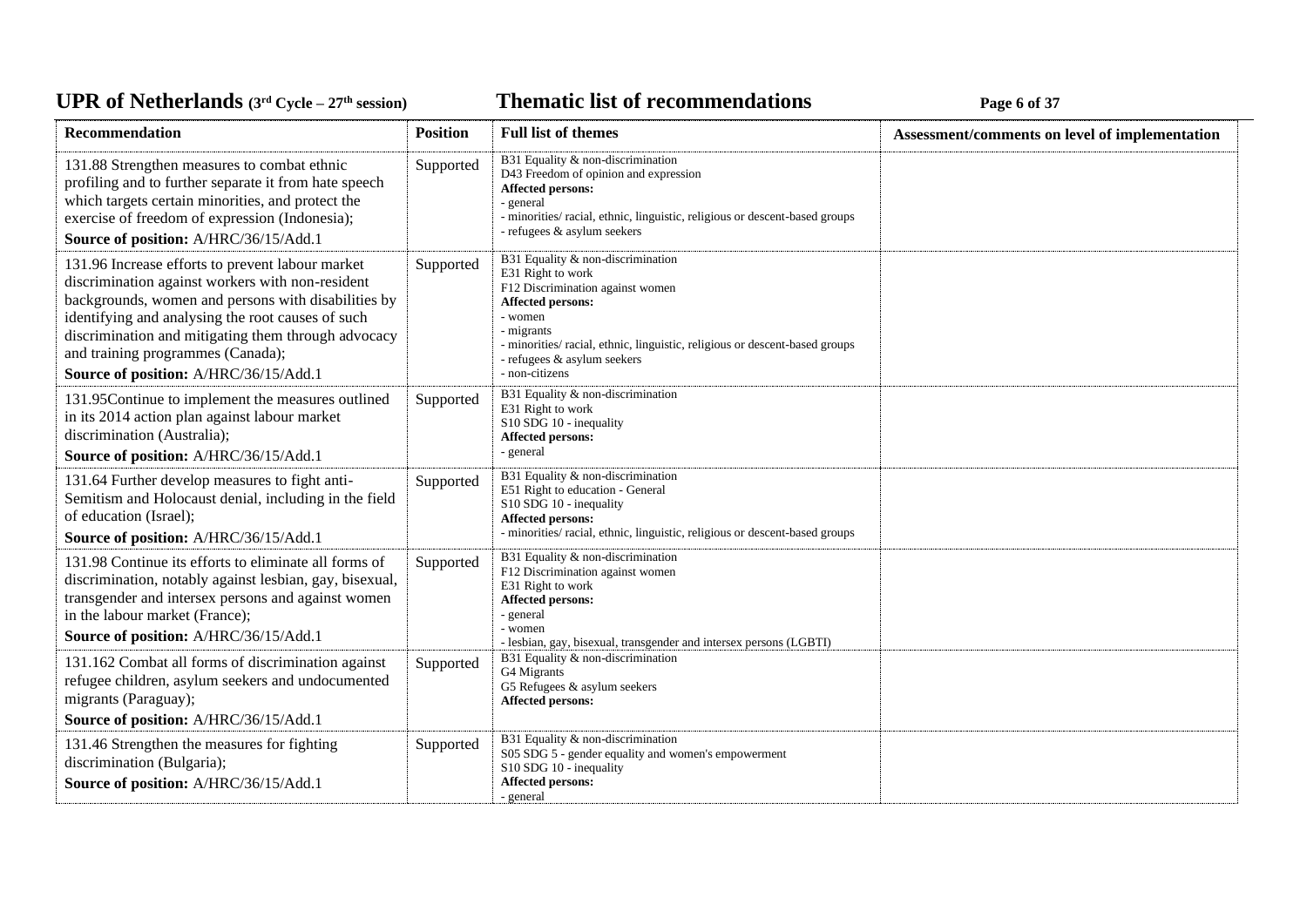**Thematic list of recommendations Page 7** of 37

| Recommendation                                                                                                                                                                                                                                                                                                                | <b>Position</b> | <b>Full list of themes</b>                                                                                                                                                                                                                                               | Assessment/comments on level of implementation |
|-------------------------------------------------------------------------------------------------------------------------------------------------------------------------------------------------------------------------------------------------------------------------------------------------------------------------------|-----------------|--------------------------------------------------------------------------------------------------------------------------------------------------------------------------------------------------------------------------------------------------------------------------|------------------------------------------------|
| 131.47 Intensify efforts to eradicate all forms of<br>discrimination (Belarus);<br>Source of position: A/HRC/36/15/Add.1                                                                                                                                                                                                      | Supported       | B31 Equality & non-discrimination<br>S05 SDG 5 - gender equality and women's empowerment<br>S10 SDG 10 - inequality<br>Affected persons:<br>- general                                                                                                                    |                                                |
| 131.202 Continue the process of eliminating the<br>differences between the Caribbean and the European<br>parts of the Netherlands as soon as possible<br>(Romania);<br>Source of position: A/HRC/36/15/Add.1                                                                                                                  | Supported       | B31 Equality & non-discrimination<br>S10 SDG 10 - inequality<br>Affected persons:<br>- general                                                                                                                                                                           |                                                |
| <b>Theme: B32 Racial discrimination</b>                                                                                                                                                                                                                                                                                       |                 |                                                                                                                                                                                                                                                                          |                                                |
| 131.66 Further improve efforts to combat violence<br>against minorities and to combat Islamophobia and<br>xenophobia (Iraq);<br>Source of position: A/HRC/36/15/Add.1                                                                                                                                                         | Supported       | B32 Racial discrimination<br><b>Affected persons:</b><br>- minorities/racial, ethnic, linguistic, religious or descent-based groups                                                                                                                                      |                                                |
| 131.93 Continue taking actions to curb racial<br>profiling by law enforcement agencies (Namibia);<br>Source of position: A/HRC/36/15/Add.1                                                                                                                                                                                    | Supported       | B32 Racial discrimination<br>Affected persons:<br>- minorities/racial, ethnic, linguistic, religious or descent-based groups<br>- refugees & asylum seekers<br>- law enforcement / police officials                                                                      |                                                |
| 131.52 Adopt effective legislative and administrative<br>measures to vigorously fight racial discrimination<br>and xenophobia and guarantee the rights of ethnic<br>minorities (China);<br>Source of position: A/HRC/36/15/Add.1                                                                                              | Supported       | B32 Racial discrimination<br>A41 Constitutional and legislative framework<br>G1 Members of minorities<br>S10 SDG 10 - inequality<br>Affected persons:<br>- minorities/racial, ethnic, linguistic, religious or descent-based groups                                      |                                                |
| 131.89 Adopt effective measures to eradicate racial<br>and religious profiling and report on those measures<br>in the next national report (Russian Federation);<br>Source of position: A/HRC/36/15/Add.1                                                                                                                     | Supported       | B32 Racial discrimination<br>B31 Equality & non-discrimination<br><b>Affected persons:</b><br>- general<br>- migrants<br>- minorities/racial, ethnic, linguistic, religious or descent-based groups<br>- refugees & asylum seekers                                       |                                                |
| 131.49 Combat frequent discrimination on the<br>grounds of race, ethnicity, nationality and religion<br>and strengthen efforts to prevent discriminatory<br>stereotypes and hate speech targeted at Muslims,<br>migrants, refugees and asylum seekers (Islamic<br>Republic of Iran);<br>Source of position: A/HRC/36/15/Add.1 | Supported       | B32 Racial discrimination<br>B31 Equality & non-discrimination<br>D43 Freedom of opinion and expression<br>S10 SDG 10 - inequality<br><b>Affected persons:</b><br>- general<br>- migrants<br>- minorities/ racial, ethnic, linguistic, religious or descent-based groups |                                                |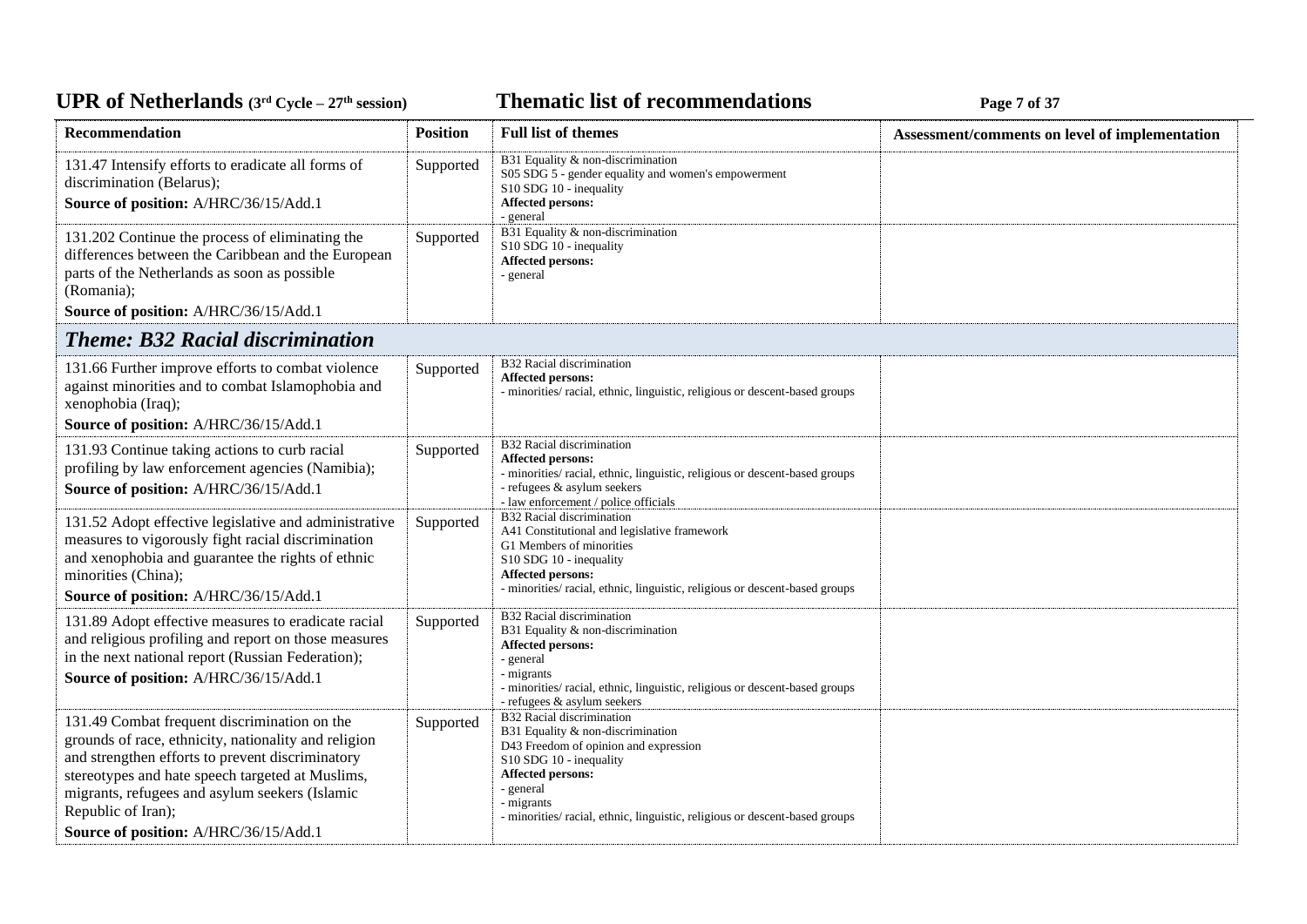### **Thematic list of recommendations Page 8** of 37

| <b>Recommendation</b>                                                                                                                                                                                                               | <b>Position</b> | <b>Full list of themes</b>                                                                                                                                                                                               | Assessment/comments on level of implementation |
|-------------------------------------------------------------------------------------------------------------------------------------------------------------------------------------------------------------------------------------|-----------------|--------------------------------------------------------------------------------------------------------------------------------------------------------------------------------------------------------------------------|------------------------------------------------|
| 131.50 Continue to improve mechanisms for<br>monitoring cases of discrimination on the grounds of<br>origin or ethnicity by governmental and private<br>entities (Brazil);<br>Source of position: A/HRC/36/15/Add.1                 | Supported       | B32 Racial discrimination<br>B31 Equality & non-discrimination<br>S10 SDG 10 - inequality<br>Affected persons:<br>- general<br>- migrants<br>- minorities/ racial, ethnic, linguistic, religious or descent-based groups |                                                |
| 131.54 Continue strengthening policies and measures<br>to prevent and eliminate manifestations of racism,<br>xenophobia and intolerance in society (Uruguay);<br>Source of position: A/HRC/36/15/Add.1                              | Supported       | B32 Racial discrimination<br>B31 Equality & non-discrimination<br>S10 SDG 10 - inequality<br>Affected persons:<br>- minorities/ racial, ethnic, linguistic, religious or descent-based groups                            |                                                |
| 131.55 Strengthen strategies to combat<br>manifestations of racism, xenophobia and<br>intolerance, including incitement to hatred, taking<br>into account international human rights standards in<br>this regard (Panama);          | Supported       | B32 Racial discrimination<br>B31 Equality & non-discrimination<br>S10 SDG 10 - inequality<br><b>Affected persons:</b><br>- minorities/ racial, ethnic, linguistic, religious or descent-based groups                     |                                                |
| Source of position: A/HRC/36/15/Add.1                                                                                                                                                                                               |                 |                                                                                                                                                                                                                          |                                                |
| 131.63 Thoroughly investigate cases of alleged<br>discrimination against members of the Jewish and<br>Muslim communities, including people of African<br>descent, and bring the perpetrators of such crimes to<br>justice (Zambia); | Supported       | B32 Racial discrimination<br>B31 Equality & non-discrimination<br>S10 SDG 10 - inequality<br>Affected persons:<br>- girls<br>- minorities/ racial, ethnic, linguistic, religious or descent-based groups                 |                                                |
| Source of position: A/HRC/36/15/Add.1                                                                                                                                                                                               |                 |                                                                                                                                                                                                                          |                                                |
| 131.69 Take measures to eliminate discrimination<br>and xenophobia and to combat the root causes of<br>racial discrimination (Bahrain);<br>Source of position: A/HRC/36/15/Add.1                                                    | Supported       | B32 Racial discrimination<br>B31 Equality & non-discrimination<br>S10 SDG 10 - inequality<br>Affected persons:<br>- general<br>- migrants<br>- minorities/ racial, ethnic, linguistic, religious or descent-based groups |                                                |
| 131.71 Condemn all forms of racism, including in<br>political speech and on the Internet, and prosecute<br>those involved (Syrian Arab Republic);<br>Source of position: A/HRC/36/15/Add.1                                          | Supported       | B32 Racial discrimination<br>D43 Freedom of opinion and expression<br><b>Affected persons:</b><br>- general<br>- minorities/ racial, ethnic, linguistic, religious or descent-based groups                               |                                                |
| 131.80 Take measures to address racist discourse in<br>the media and racist statements and threats on the<br>Internet (Serbia);<br>Source of position: A/HRC/36/15/Add.1                                                            | Supported       | B32 Racial discrimination<br>D43 Freedom of opinion and expression<br><b>Affected persons:</b><br>- general<br>- media                                                                                                   |                                                |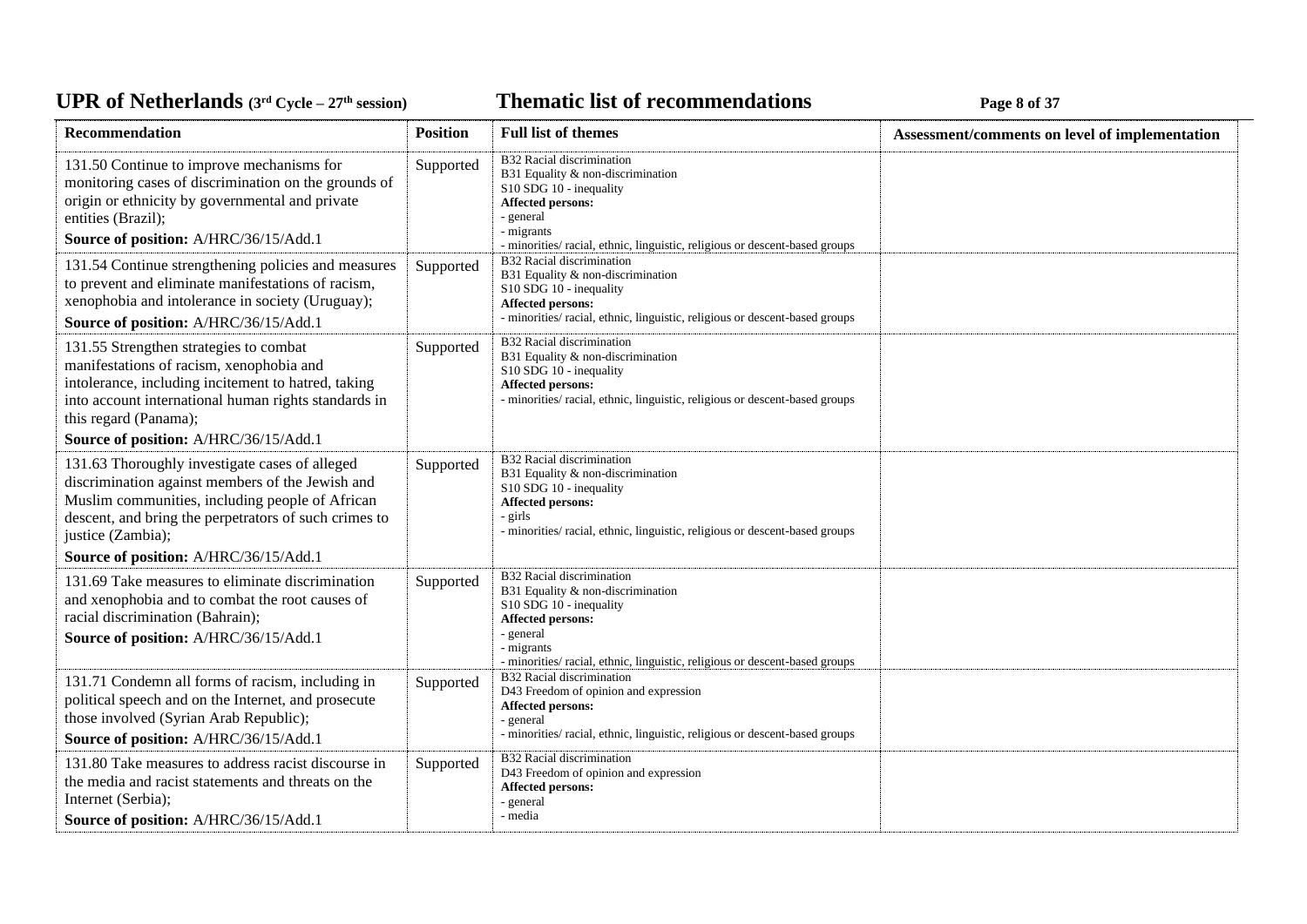### *C***ELE <b>EXECUTE: CYCLE 27E** *S* **C EXECUTE: Page 9** of 37

| <b>Recommendation</b>                                                                                                                                                                                                                                        | <b>Position</b> | <b>Full list of themes</b>                                                                                                                                                                                                                                                       | Assessment/comments on level of implementation |
|--------------------------------------------------------------------------------------------------------------------------------------------------------------------------------------------------------------------------------------------------------------|-----------------|----------------------------------------------------------------------------------------------------------------------------------------------------------------------------------------------------------------------------------------------------------------------------------|------------------------------------------------|
| 131.81 Investigate and prosecute racist and<br>xenophobic discourse and incitement to hatred in the<br>media and on the Internet by extremist politicians<br>(Sierra Leone);                                                                                 | Supported       | B32 Racial discrimination<br>D43 Freedom of opinion and expression<br>Affected persons:<br>- general<br>- media                                                                                                                                                                  |                                                |
| Source of position: A/HRC/36/15/Add.1                                                                                                                                                                                                                        |                 |                                                                                                                                                                                                                                                                                  |                                                |
| 131.51 Strengthen mechanisms to combat<br>discrimination of minorities and persons of<br>immigrant background (Serbia);<br>Source of position: A/HRC/36/15/Add.1                                                                                             | Supported       | B32 Racial discrimination<br>G4 Migrants<br>S10 SDG 10 - inequality<br>Affected persons:<br>- migrants<br>- minorities/ racial, ethnic, linguistic, religious or descent-based groups                                                                                            |                                                |
| 131.57 Take all necessary measures to combat<br>xenophobia and Islamophobia and to eliminate all<br>forms of discrimination and violence against all<br>migrants, Muslims and people of African origin<br>(Turkey);<br>Source of position: A/HRC/36/15/Add.1 | Supported       | B32 Racial discrimination<br>G4 Migrants<br>S10 SDG 10 - inequality<br>Affected persons:<br>- migrants                                                                                                                                                                           |                                                |
| 131.91 Step up its policies to address racial<br>discrimination, racial profiling and hate speech,<br>especially against Muslim women, minority group<br>women and asylum seeking women (Maldives);<br>Source of position: A/HRC/36/15/Add.1                 | Supported       | B32 Racial discrimination<br>G5 Refugees & asylum seekers<br>D43 Freedom of opinion and expression<br>Affected persons:<br>- women<br>- migrants<br>- minorities/ racial, ethnic, linguistic, religious or descent-based groups<br>- refugees & asylum seekers<br>- non-citizens |                                                |
| 131.56 Take more effective measures to prevent and<br>supress manifestations of racism, xenophobia and<br>intolerance and encourage a positive climate of<br>dialogue in this regard (Iceland);<br>Source of position: A/HRC/36/15/Add.1                     | Supported       | B32 Racial discrimination<br>S10 SDG 10 - inequality<br>Affected persons:<br>- minorities/ racial, ethnic, linguistic, religious or descent-based groups                                                                                                                         |                                                |
| 131.60 Continue taking measure to promote the<br>effective equality of people of African descent<br>(Namibia);<br>Source of position: A/HRC/36/15/Add.1                                                                                                      | Supported       | B32 Racial discrimination<br>S10 SDG 10 - inequality<br>Affected persons:<br>- migrants<br>- minorities/ racial, ethnic, linguistic, religious or descent-based groups                                                                                                           |                                                |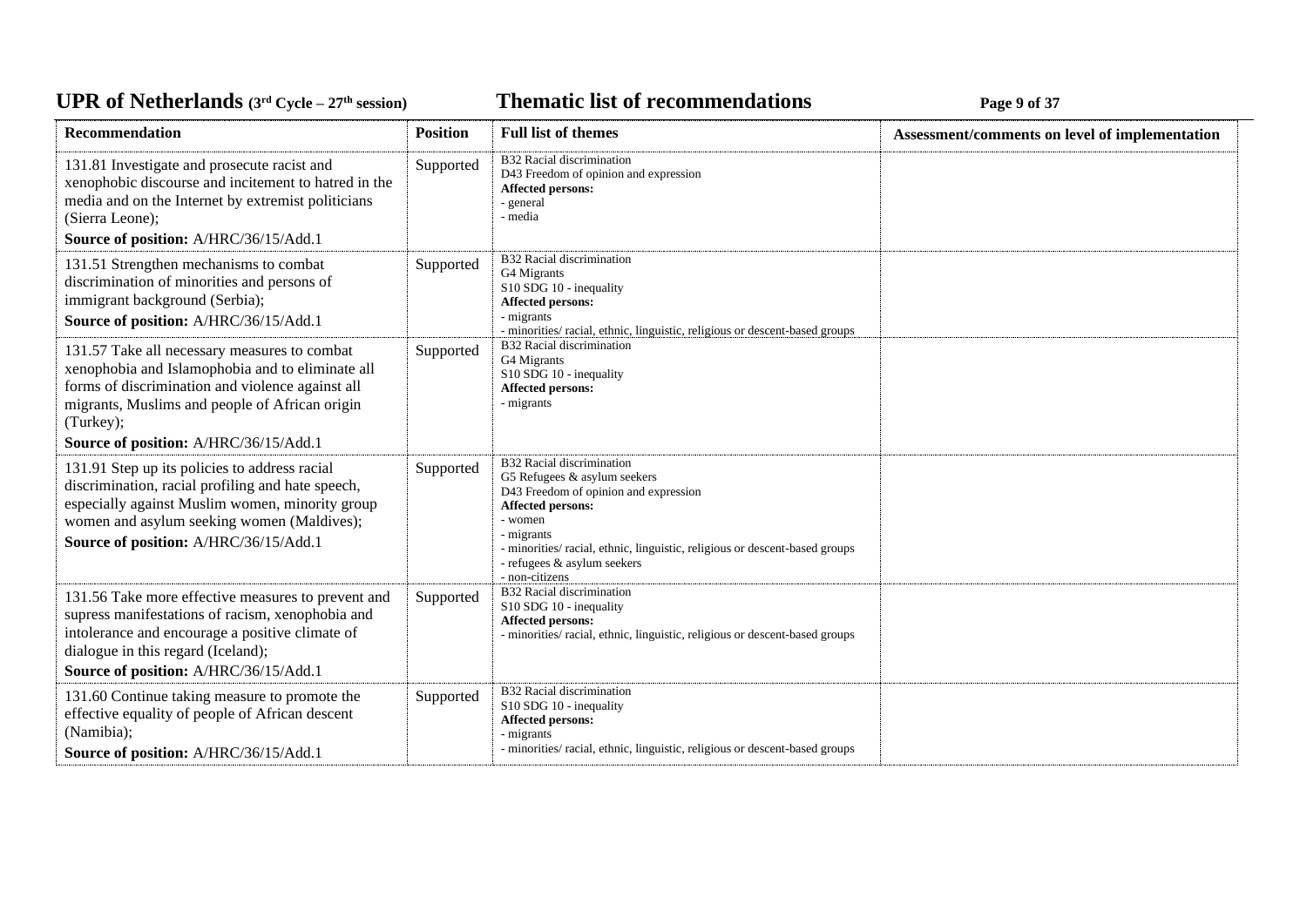### *C***ELE – <b>27 EXECUTE: CYCLE 27 EXECUTE: Page 10 of 37**

| <b>Recommendation</b>                                                                                                                                                                                                                                                                                                                                                             | <b>Position</b> | <b>Full list of themes</b>                                                                                                                                                                | Assessment/comments on level of implementation |  |
|-----------------------------------------------------------------------------------------------------------------------------------------------------------------------------------------------------------------------------------------------------------------------------------------------------------------------------------------------------------------------------------|-----------------|-------------------------------------------------------------------------------------------------------------------------------------------------------------------------------------------|------------------------------------------------|--|
| 131.62 Take measures to eradicate crimes against<br>people of African descent, Muslims, Jews and<br>foreigners, which are promoted in the media and<br>social networks, where violence, racism, racial<br>discrimination, xenophobia and other related forms<br>of intolerance are openly incited (Bolivarian<br>Republic of Venezuela);<br>Source of position: A/HRC/36/15/Add.1 | Supported       | B32 Racial discrimination<br>S10 SDG 10 - inequality<br><b>Affected persons:</b><br>- general<br>- migrants<br>- minorities/racial, ethnic, linguistic, religious or descent-based groups |                                                |  |
| 131.70 Conduct research concerning root causes and<br>monitor all trends which may give rise to racist and<br>xenophobic behaviour (Azerbaijan);<br>Source of position: A/HRC/36/15/Add.1                                                                                                                                                                                         | Supported       | B32 Racial discrimination<br>S10 SDG 10 - inequality<br><b>Affected persons:</b><br>- general<br>- migrants<br>- minorities/racial, ethnic, linguistic, religious or descent-based groups |                                                |  |
| <b>Theme: B51 Right to an effective remedy</b>                                                                                                                                                                                                                                                                                                                                    |                 |                                                                                                                                                                                           |                                                |  |
| 131.125 Prevent and promptly, thoroughly and<br>impartially investigate, prosecute and punish human<br>trafficking and provide adequate protection and<br>means of redress to the victims (Islamic Republic of<br>$\text{Iran}$ );<br>Source of position: A/HRC/36/15/Add.1                                                                                                       | Supported       | B51 Right to an effective remedy<br>D27 Prohibition of slavery, trafficking<br>Affected persons:                                                                                          |                                                |  |
| <b>Theme: B53 Support to victims and witnesses</b>                                                                                                                                                                                                                                                                                                                                |                 |                                                                                                                                                                                           |                                                |  |
| 131.118 Ensure the protection and rehabilitation of<br>victims of sexual exploitation (Uruguay);<br>Source of position: A/HRC/36/15/Add.1                                                                                                                                                                                                                                         | Supported       | B53 Support to victims and witnesses<br><b>Affected persons:</b><br>- general<br>- women<br>- children<br>- girls                                                                         |                                                |  |
| <b>Theme: B6 Business &amp; Human Rights</b>                                                                                                                                                                                                                                                                                                                                      |                 |                                                                                                                                                                                           |                                                |  |
| 131.106 Share the experiences acquired in the area of<br>business and human rights, especially on remediation<br>and reparation, through its constructive and<br>substantive participation in the intergovernmental<br>working group established by resolution 26/9 of the<br>Human Rights Council (Ecuador);<br>Source of position: A/HRC/36/15/Add.1                            | Supported       | B6 Business & Human Rights<br>Affected persons:<br>- general                                                                                                                              |                                                |  |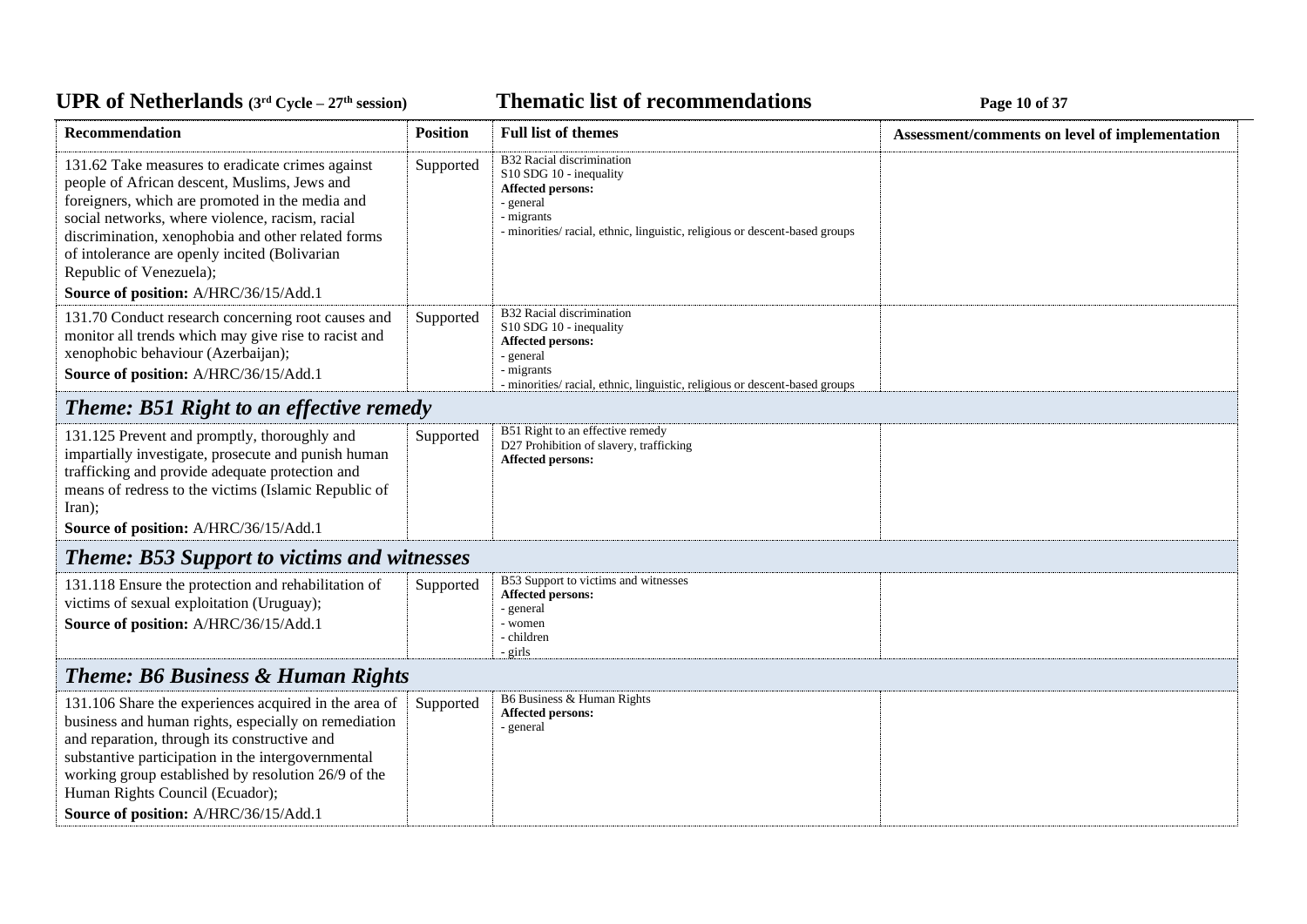**Thematic list of recommendations Page 11 of 37** 

| Recommendation                                                                                                                                                                                                                                                                                                                                                                                                          | <b>Position</b> | <b>Full list of themes</b>                                                                                                                                        | Assessment/comments on level of implementation |
|-------------------------------------------------------------------------------------------------------------------------------------------------------------------------------------------------------------------------------------------------------------------------------------------------------------------------------------------------------------------------------------------------------------------------|-----------------|-------------------------------------------------------------------------------------------------------------------------------------------------------------------|------------------------------------------------|
| 131.107 Address human rights abuses perpetrated by<br>Netherlands companies abroad (Egypt);<br>Source of position: A/HRC/36/15/Add.1                                                                                                                                                                                                                                                                                    | Supported       | B6 Business & Human Rights<br><b>Affected persons:</b><br>- general                                                                                               |                                                |
| 131.108 Respond to concerns of the Committee on<br>the Elimination of Racial Discrimination about the<br>participation of Netherlands companies in the<br>extractive industry and in the production of soya and<br>palm oil abroad that have adverse effects on the<br>enjoyment of human rights and the environment<br>(Honduras);<br>Source of position: A/HRC/36/15/Add.1                                            | Supported       | B6 Business & Human Rights<br><b>Affected persons:</b><br>- general                                                                                               |                                                |
| 131.109 Consider the establishment of a clear<br>regulatory framework to guarantee that the activities<br>carried out by the enterprises under its jurisdiction do<br>not have a negative impact on human rights abroad<br>(Peru);<br>Source of position: A/HRC/36/15/Add.1                                                                                                                                             | Supported       | B6 Business & Human Rights<br><b>Affected persons:</b><br>- general                                                                                               |                                                |
| 131.112 Intensify its efforts to maintain oversight<br>over Netherlands companies operating abroad with<br>regard to any negative impact their activities may<br>have on the enjoyment of human rights, particularly<br>in conflict areas, which includes situations of foreign<br>occupation where there is a heightened risk of human<br>rights abuses (State of Palestine);<br>Source of position: A/HRC/36/15/Add.1 | Supported       | B6 Business & Human Rights<br>Affected persons:<br>- general                                                                                                      |                                                |
| <b>Theme: D27 Prohibition of slavery, trafficking</b>                                                                                                                                                                                                                                                                                                                                                                   |                 |                                                                                                                                                                   |                                                |
| 131.124 Strengthen efforts to combat human<br>trafficking (Morocco);<br>Source of position: A/HRC/36/15/Add.1                                                                                                                                                                                                                                                                                                           | Supported       | D27 Prohibition of slavery, trafficking<br>Affected persons:<br>- general                                                                                         |                                                |
| 131.126 Further improve the legislative framework<br>to control trafficking in migrant women and their<br>exploitation in prostitution and in inhuman and<br>undignified occupations (Iraq);<br>Source of position: A/HRC/36/15/Add.1                                                                                                                                                                                   | Supported       | D27 Prohibition of slavery, trafficking<br>A41 Constitutional and legislative framework<br>G4 Migrants<br>Affected persons:<br>- general<br>- women<br>- migrants |                                                |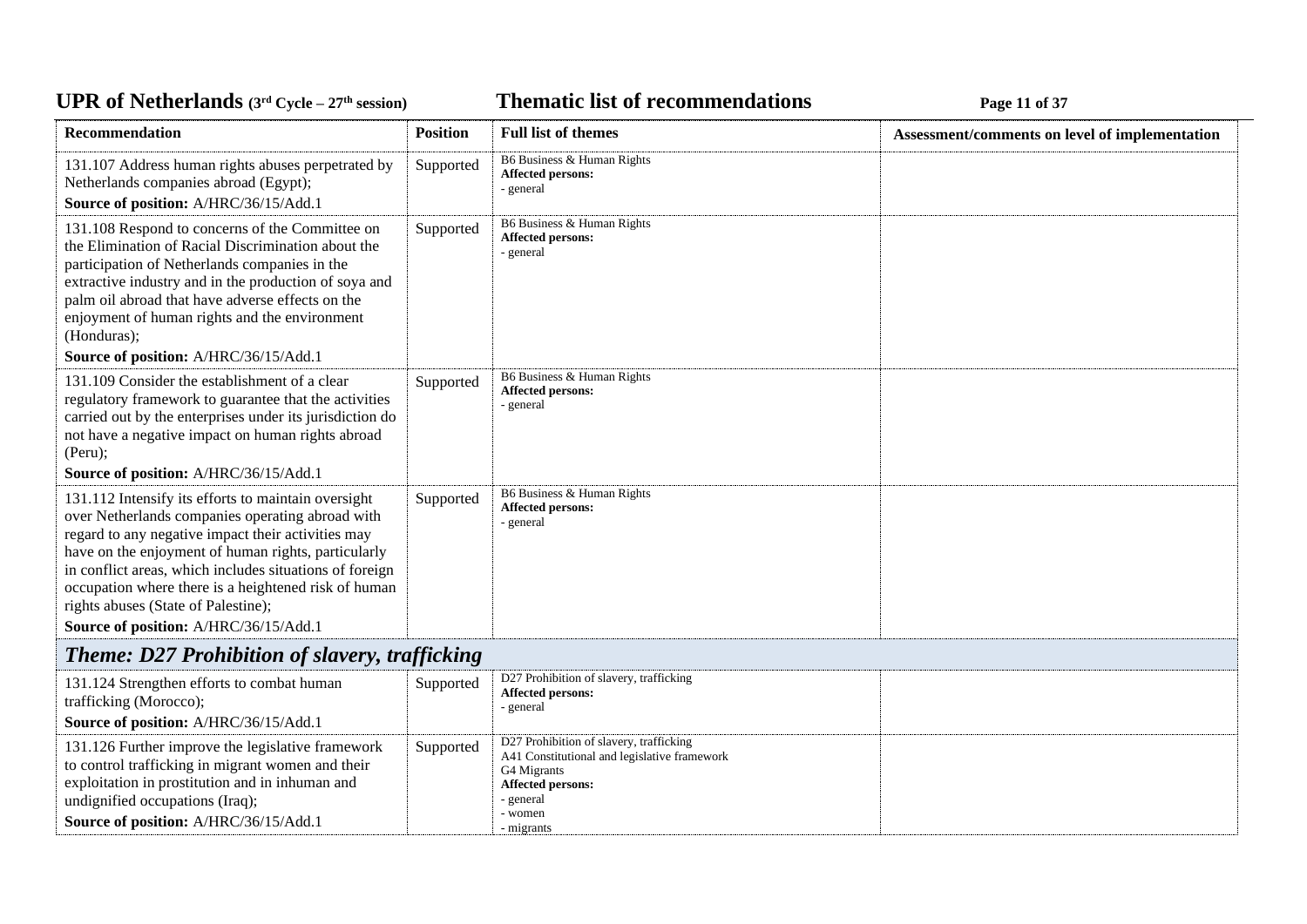### **Thematic list of recommendations Page 12 of 37**

| Recommendation                                                                                                                                                                                                                                   | <b>Position</b> | <b>Full list of themes</b>                                                                                                                                                                              | Assessment/comments on level of implementation |
|--------------------------------------------------------------------------------------------------------------------------------------------------------------------------------------------------------------------------------------------------|-----------------|---------------------------------------------------------------------------------------------------------------------------------------------------------------------------------------------------------|------------------------------------------------|
| 131.127 Redouble efforts to identify victims of<br>human trafficking among asylum seekers, in<br>particular unaccompanied children (Panama);<br>Source of position: A/HRC/36/15/Add.1                                                            | Supported       | D27 Prohibition of slavery, trafficking<br>G5 Refugees & asylum seekers<br>Affected persons:<br>- children<br>- refugees & asylum seekers                                                               |                                                |
| <b>Theme: D29 Domestic violence</b>                                                                                                                                                                                                              |                 |                                                                                                                                                                                                         |                                                |
| 131.148 Increase measures aimed at decreasing the<br>high number of women who are victims of domestic<br>violence (Paraguay);<br>Source of position: A/HRC/36/15/Add.1                                                                           | Supported       | D29 Domestic violence<br>D28 Gender-based violence<br>S05 SDG 5 - gender equality and women's empowerment<br>S16 SDG 16 - peace, justice and strong institutions<br><b>Affected persons:</b><br>- women |                                                |
| Theme: D46 Right to private life, privacy                                                                                                                                                                                                        |                 |                                                                                                                                                                                                         |                                                |
| 131.121 Take necessary measures to ensure that the<br>collection and maintenance of data for criminal<br>purposes do not entail massive surveillance of<br>innocent persons (Spain);<br>Source of position: A/HRC/36/15/Add.1                    | Supported       | D46 Right to private life, privacy<br>A62 Statistics and indicators<br>Affected persons:<br>- general                                                                                                   |                                                |
| <b>Theme: E51 Right to education - General</b>                                                                                                                                                                                                   |                 |                                                                                                                                                                                                         |                                                |
| 131.135 Continue to implement relevant legislation<br>and policies with a view to efficiently combating<br>bullying in schools, as part of the efforts to tackle<br>radicalization (Romania);<br>Source of position: A/HRC/36/15/Add.1           | Supported       | E51 Right to education - General<br>A41 Constitutional and legislative framework<br>S04 SDG 4 - education<br><b>Affected persons:</b>                                                                   |                                                |
| 131.136 Ensure comprehensive sexuality education is<br>integrated into the national school curriculum,<br>including on topics such as sexual diversity, sexual<br>rights and gender equality (Belgium);<br>Source of position: A/HRC/36/15/Add.1 | Supported       | E51 Right to education - General<br>B31 Equality & non-discrimination<br>F12 Discrimination against women<br>S04 SDG 4 - education<br><b>Affected persons:</b><br>- general<br>- children               |                                                |
| 131.134 Pursue efforts to address and study academic<br>failures in the secondary schools of children from<br>disadvantaged socioeconomic environments<br>(Algeria);<br>Source of position: A/HRC/36/15/Add.1                                    | Supported       | E51 Right to education - General<br>S04 SDG 4 - education<br><b>Affected persons:</b><br>- children                                                                                                     |                                                |
| <b>Theme: F11 Advancement of women</b>                                                                                                                                                                                                           |                 |                                                                                                                                                                                                         |                                                |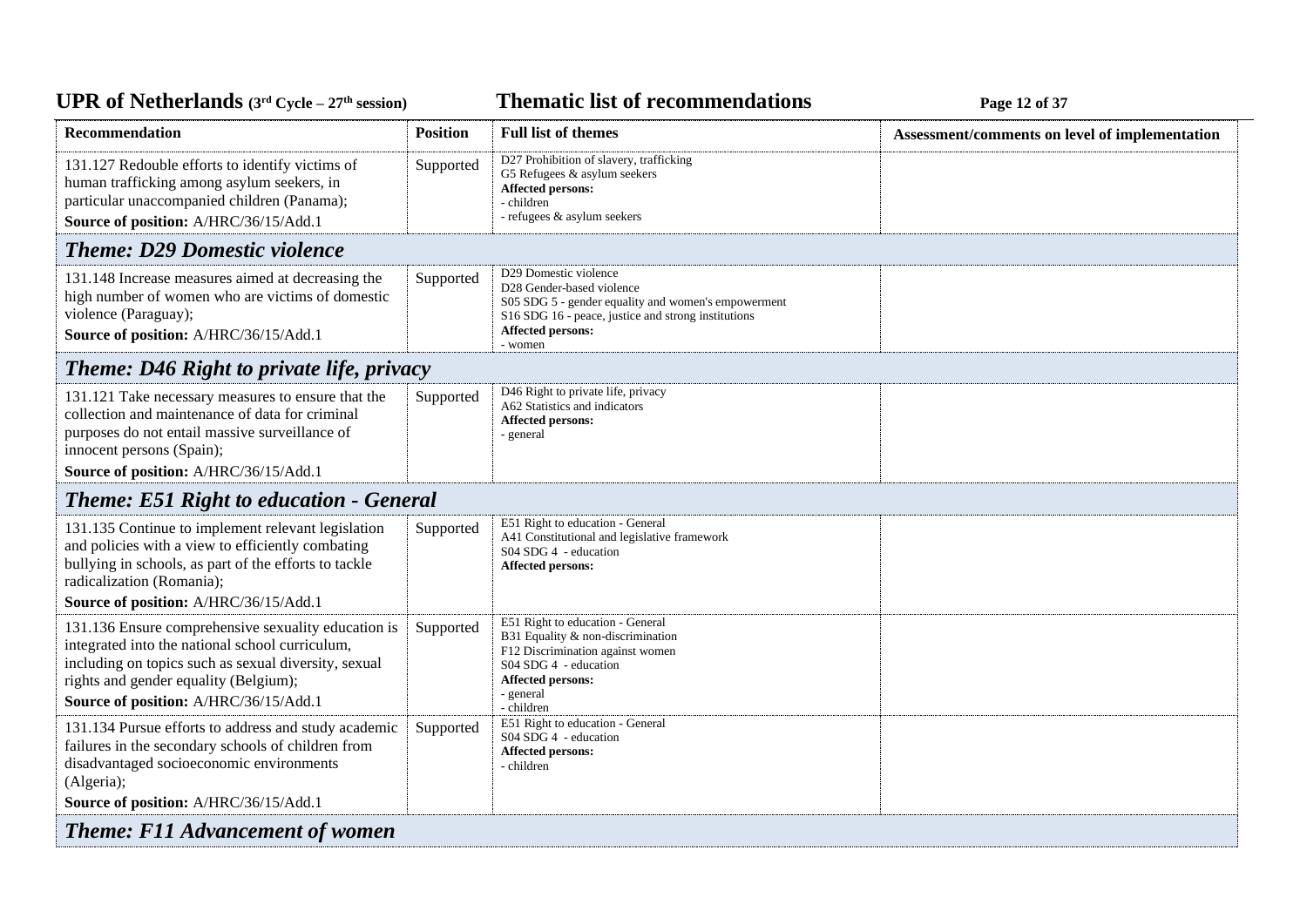### **Thematic list of recommendations Page 13 of 37**

| Recommendation                                                                                                                                                                                                                                                                      | <b>Position</b> | <b>Full list of themes</b>                                                                                                                                                                                         | Assessment/comments on level of implementation |
|-------------------------------------------------------------------------------------------------------------------------------------------------------------------------------------------------------------------------------------------------------------------------------------|-----------------|--------------------------------------------------------------------------------------------------------------------------------------------------------------------------------------------------------------------|------------------------------------------------|
| 131.141 Continue to take measures to advance the<br>empowerment of women without any discrimination<br>(Myanmar);<br>Source of position: A/HRC/36/15/Add.1                                                                                                                          | Supported       | F11 Advancement of women<br>F12 Discrimination against women<br>S05 SDG 5 - gender equality and women's empowerment<br><b>Affected persons:</b><br>- women                                                         |                                                |
| 131.150 Support women's conflict prevention efforts<br>and provide technical assistance on conflict<br>resolution processes to countries emerging from<br>conflict in order to promote women's effective<br>participation (Liechtenstein);<br>Source of position: A/HRC/36/15/Add.1 | Supported       | F11 Advancement of women<br>F14 Participation of women in political and public life<br>S05 SDG 5 - gender equality and women's empowerment<br><b>Affected persons:</b><br>- women                                  |                                                |
| <b>Theme: F12 Discrimination against women</b>                                                                                                                                                                                                                                      |                 |                                                                                                                                                                                                                    |                                                |
| 131.142 Prevent and combat all forms of<br>discrimination and eliminate violence against<br>women, including domestic violence (Philippines);<br>Source of position: A/HRC/36/15/Add.1                                                                                              | Supported       | F12 Discrimination against women<br>D29 Domestic violence<br>F13 Violence against women<br>S05 SDG 5 - gender equality and women's empowerment<br><b>Affected persons:</b><br>- women                              |                                                |
| 131.144 Empower women and effectively address<br>discrimination in employment by installing a paid<br>paternity leave of adequate length that is non-<br>transferable and follows directly after maternity leave<br>(Slovenia);<br>Source of position: A/HRC/36/15/Add.1            | Supported       | F12 Discrimination against women<br>E31 Right to work<br>F11 Advancement of women<br>D8 Rights related to marriage & family<br>S05 SDG 5 - gender equality and women's empowerment<br>Affected persons:<br>- women |                                                |
| 131.38 Continue to take action towards a<br>comprehensive gender equality strategy (Bosnia and<br>Herzegovina);<br>Source of position: A/HRC/36/15/Add.1                                                                                                                            | Supported       | F12 Discrimination against women<br>S05 SDG 5 - gender equality and women's empowerment<br><b>Affected persons:</b><br>- women                                                                                     |                                                |
| 131.39 Continue taking measures aimed at closing<br>the gender gap (Namibia);<br>Source of position: A/HRC/36/15/Add.1                                                                                                                                                              | Supported       | F12 Discrimination against women<br>S05 SDG 5 - gender equality and women's empowerment<br>Affected persons:<br>- women                                                                                            |                                                |
| 131.40 Fully implement the equal opportunities<br>policy with the aim of ensuring gender equality<br>(Botswana);                                                                                                                                                                    | Supported       | F12 Discrimination against women<br>S05 SDG 5 - gender equality and women's empowerment<br><b>Affected persons:</b><br>- women                                                                                     |                                                |
| Source of position: A/HRC/36/15/Add.1                                                                                                                                                                                                                                               |                 |                                                                                                                                                                                                                    |                                                |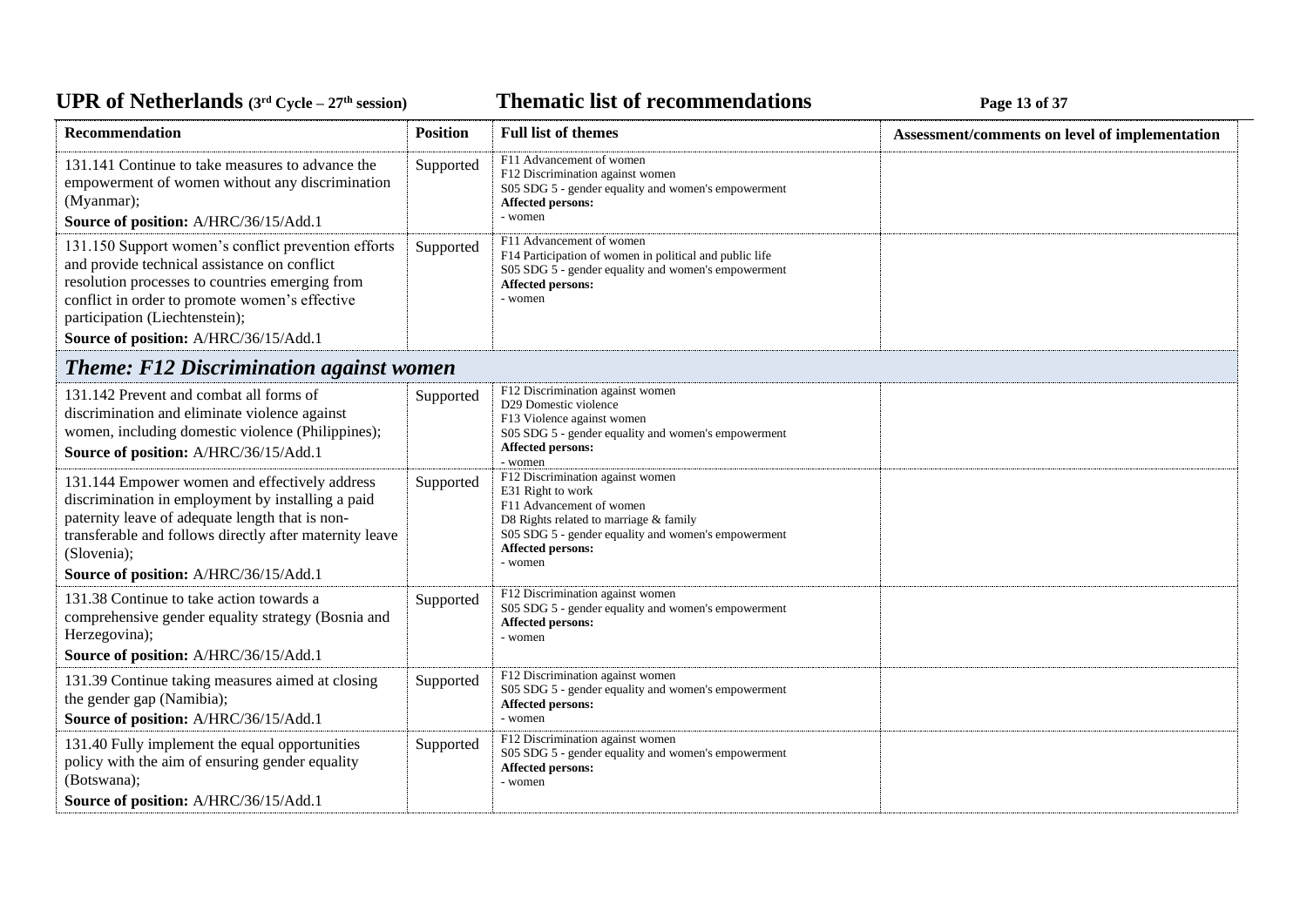### **Thematic list of recommendations Page 14 of 37**

| Recommendation                                                                                                                                                                                                                                                                                                                                              | <b>Position</b> | <b>Full list of themes</b>                                                                                                                                                                                                                            | Assessment/comments on level of implementation |
|-------------------------------------------------------------------------------------------------------------------------------------------------------------------------------------------------------------------------------------------------------------------------------------------------------------------------------------------------------------|-----------------|-------------------------------------------------------------------------------------------------------------------------------------------------------------------------------------------------------------------------------------------------------|------------------------------------------------|
| 131.41 Persist in implementing measures to remove<br>any salary discrepancies between men and women<br>for equal work (Bosnia and Herzegovina);<br>Source of position: A/HRC/36/15/Add.1                                                                                                                                                                    | Supported       | F12 Discrimination against women<br>S05 SDG 5 - gender equality and women's empowerment<br><b>Affected persons:</b><br>- women                                                                                                                        |                                                |
| 131.42 Continue efforts to ensure greater wage<br>equality between men and women (Libya);<br>Source of position: A/HRC/36/15/Add.1                                                                                                                                                                                                                          | Supported       | F12 Discrimination against women<br>S05 SDG 5 - gender equality and women's empowerment<br>Affected persons:<br>- women                                                                                                                               |                                                |
| 131.140 Take further steps to eliminate<br>discrimination against women (Georgia);<br>Source of position: A/HRC/36/15/Add.1                                                                                                                                                                                                                                 | Supported       | F12 Discrimination against women<br>S05 SDG 5 - gender equality and women's empowerment<br>Affected persons:<br>- women                                                                                                                               |                                                |
| Theme: F31 Children: definition; general principles; protection                                                                                                                                                                                                                                                                                             |                 |                                                                                                                                                                                                                                                       |                                                |
| 131.117 Ensure that its legislation addresses all<br>forms of violence, explicitly prohibits corporal<br>punishment in all settings and includes measures to<br>raise awareness of positive, non-violent and<br>participatory forms of child-rearing throughout the<br>Kingdom, in particular in Aruba and in the Caribbean<br>Netherlands (Liechtenstein); | Supported       | F31 Children: definition; general principles; protection<br>A41 Constitutional and legislative framework<br>A54 Awareness raising and dissemination<br><b>Affected persons:</b><br>- children                                                         |                                                |
| Source of position: A/HRC/36/15/Add.1                                                                                                                                                                                                                                                                                                                       |                 |                                                                                                                                                                                                                                                       |                                                |
| 131.158 Continue its solid efforts to strengthen the<br>protection of the rights of the child, particularly with<br>regard to child trafficking and child sex tourism<br>(Indonesia);<br>Source of position: A/HRC/36/15/Add.1                                                                                                                              | Supported       | F31 Children: definition; general principles; protection<br>D27 Prohibition of slavery, trafficking<br>F33 Children: protection against exploitation<br>S16 SDG 16 - peace, justice and strong institutions<br><b>Affected persons:</b><br>- children |                                                |
| 131.159 Investigate the disappearance of<br>unaccompanied children from asylum reception<br>centres and search for and identify those who might<br>have been victims of enforced disappearance<br>(Zambia);<br>Source of position: A/HRC/36/15/Add.1                                                                                                        | Supported       | F31 Children: definition; general principles; protection<br>D32 Enforced disappearances<br>G4 Migrants<br>G5 Refugees & asylum seekers<br>Affected persons:<br>- children<br>- refugees & asylum seekers                                              |                                                |
| 131.155 Continue its efforts to provide children at<br>risk with easy access to the necessary psychological<br>care (Timor-Leste);<br>Source of position: A/HRC/36/15/Add.1                                                                                                                                                                                 | Supported       | F31 Children: definition; general principles; protection<br>E41 Right to health - General<br>S04 SDG 4 - education<br>Affected persons:<br>- children                                                                                                 |                                                |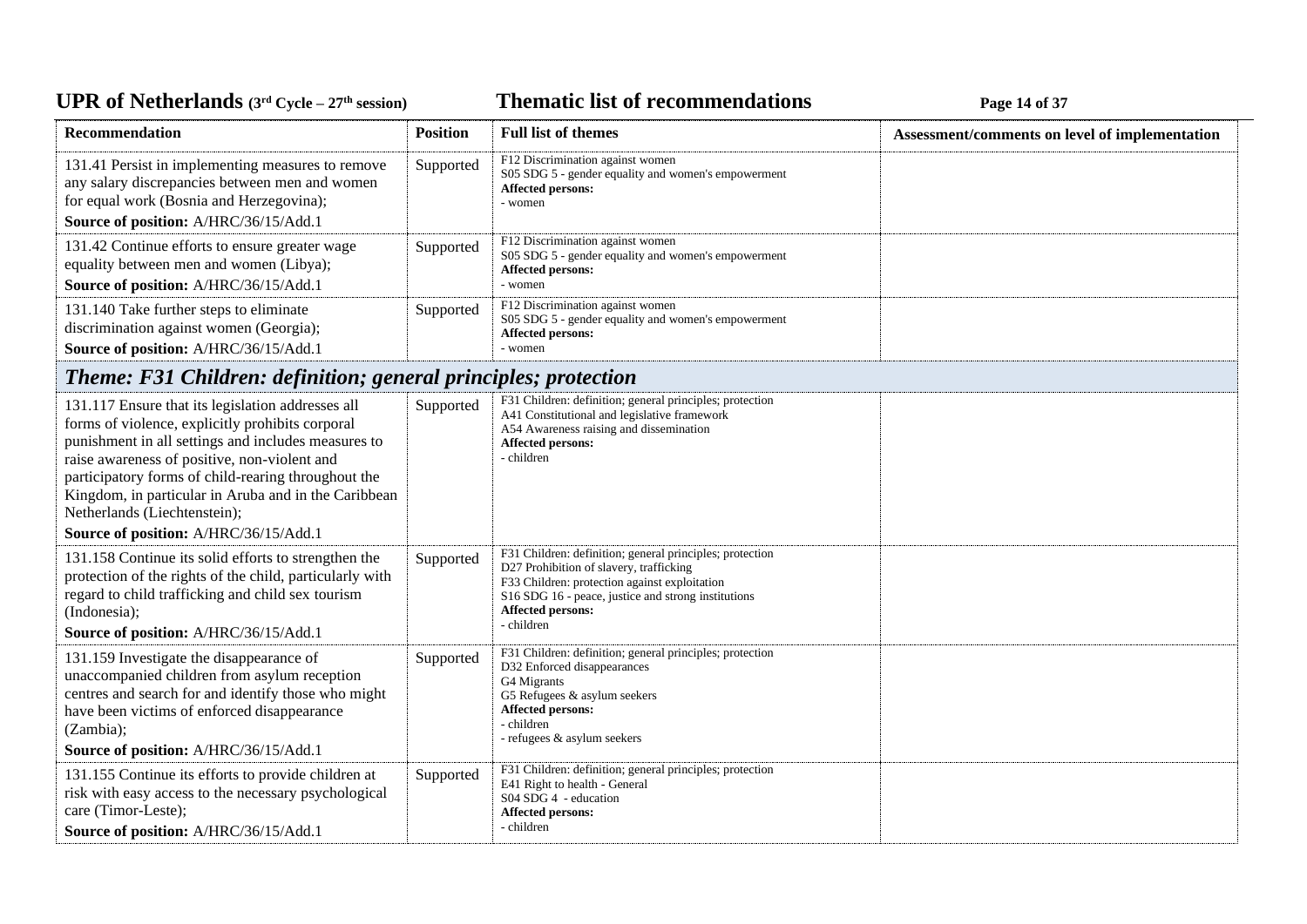**Thematic list of recommendations Page 15** of 37

| Recommendation                                                                                                                                                                                                                                                                                                                                                                                                                 | <b>Position</b> | <b>Full list of themes</b>                                                                                                                                                                                                                                                                        | Assessment/comments on level of implementation |
|--------------------------------------------------------------------------------------------------------------------------------------------------------------------------------------------------------------------------------------------------------------------------------------------------------------------------------------------------------------------------------------------------------------------------------|-----------------|---------------------------------------------------------------------------------------------------------------------------------------------------------------------------------------------------------------------------------------------------------------------------------------------------|------------------------------------------------|
| Theme: F33 Children: protection against exploitation                                                                                                                                                                                                                                                                                                                                                                           |                 |                                                                                                                                                                                                                                                                                                   |                                                |
| 131.157 Continue efforts to protect children from<br>sexual exploitation, protect unaccompanied refugee<br>children and protect them from enforced<br>disappearance (Tunisia);<br>Source of position: A/HRC/36/15/Add.1                                                                                                                                                                                                        | Supported       | F33 Children: protection against exploitation<br>D32 Enforced disappearances<br>F31 Children: definition; general principles; protection<br>G5 Refugees & asylum seekers<br>S16 SDG 16 - peace, justice and strong institutions<br>Affected persons:<br>- children<br>- refugees & asylum seekers |                                                |
| <b>Theme: G1 Members of minorities</b>                                                                                                                                                                                                                                                                                                                                                                                         |                 |                                                                                                                                                                                                                                                                                                   |                                                |
| 131.179 Develop training programmes for police<br>officers that are in line with human rights principles<br>on how to deal with minorities and vulnerable groups<br>(Bahrain);<br>Source of position: A/HRC/36/15/Add.1                                                                                                                                                                                                        | Supported       | G1 Members of minorities<br>A53 Professional training in human rights<br><b>Affected persons:</b><br>- minorities/ racial, ethnic, linguistic, religious or descent-based groups<br>- vulnerable persons/groups<br>- law enforcement / police officials                                           |                                                |
| 131.33 Establish an effective arrangement for<br>dialogue with representatives of minority groups in<br>order to be properly informed about their problems<br>and needs, and develop policies and programmes to<br>improve their situation (Hungary);<br>Source of position: A/HRC/36/15/Add.1                                                                                                                                 | Supported       | G1 Members of minorities<br>B31 Equality & non-discrimination<br>A43 Human rights policies<br><b>Affected persons:</b><br>- minorities/ racial, ethnic, linguistic, religious or descent-based groups                                                                                             |                                                |
| 131.174 Set up an effective format for introducing a<br>dialogue with representatives of minorities, acquiring<br>comprehensive information on their problems and<br>needs, developing and implementing, in consultation<br>with them, policies and programmes to improve their<br>situation, as well as to prevent and eradicate racial<br>discrimination against them (Uzbekistan);<br>Source of position: A/HRC/36/15/Add.1 | Supported       | G1 Members of minorities<br>B31 Equality & non-discrimination<br>B32 Racial discrimination<br>S10 SDG 10 - inequality<br>Affected persons:<br>- minorities/ racial, ethnic, linguistic, religious or descent-based groups                                                                         |                                                |
| 131.175 Take further steps to create better work<br>opportunities for the members of minority groups<br>(Timor-Leste);<br>Source of position: A/HRC/36/15/Add.1                                                                                                                                                                                                                                                                | Supported       | G1 Members of minorities<br>B31 Equality & non-discrimination<br>E31 Right to work<br>S10 SDG 10 - inequality<br>S08 SDG 8 - economic growth, employment, decent work<br><b>Affected persons:</b><br>- minorities/ racial, ethnic, linguistic, religious or descent-based groups                  |                                                |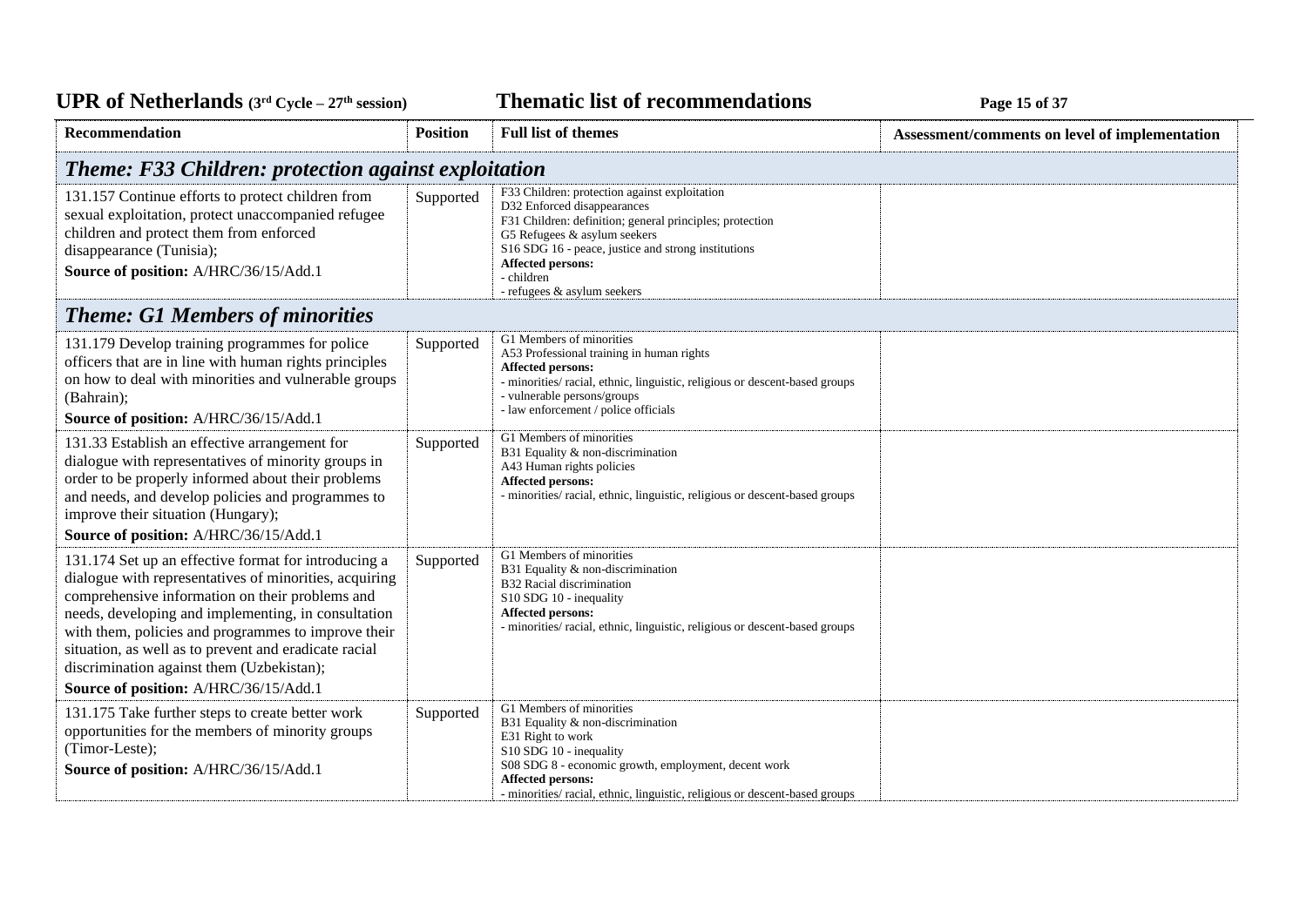### **Thematic list of recommendations Page 16** of 37

| Recommendation                                                                                                                                                                                                                                                                                                                                                                              | <b>Position</b> | <b>Full list of themes</b>                                                                                                                                                                                                                                      | Assessment/comments on level of implementation |
|---------------------------------------------------------------------------------------------------------------------------------------------------------------------------------------------------------------------------------------------------------------------------------------------------------------------------------------------------------------------------------------------|-----------------|-----------------------------------------------------------------------------------------------------------------------------------------------------------------------------------------------------------------------------------------------------------------|------------------------------------------------|
| 131.173 Adopt appropriate policies to extend<br>protection to all ethnic and religious minorities and<br>ensure they enjoy the necessary legal protection in<br>the face of widespread discrimination (Egypt);<br>Source of position: A/HRC/36/15/Add.1                                                                                                                                     | Supported       | G1 Members of minorities<br>B31 Equality & non-discrimination<br>S10 SDG 10 - inequality<br>Affected persons:<br>- minorities/ racial, ethnic, linguistic, religious or descent-based groups                                                                    |                                                |
| 131.172 Take further measures to ensure the full<br>enjoyment of human rights of ethnic minorities,<br>migrants, Muslims and people of African origin<br>(Republic of Korea);<br>Source of position: A/HRC/36/15/Add.1                                                                                                                                                                      | Supported       | G1 Members of minorities<br>G4 Migrants<br>B31 Equality & non-discrimination<br>S10 SDG 10 - inequality<br><b>Affected persons:</b><br>- migrants<br>- minorities/ racial, ethnic, linguistic, religious or descent-based groups<br>- refugees & asylum seekers |                                                |
| <b>Theme: G4 Migrants</b>                                                                                                                                                                                                                                                                                                                                                                   |                 |                                                                                                                                                                                                                                                                 |                                                |
| 131.182 Provide judicial remedies through the<br>national human rights institution for migrants who<br>have been discriminated against in the labour market<br>because of their origin, religion, nationality or<br>ethnicity, and strengthen structural measures to<br>combat stereotypes during selection and recruitment<br>processes (Mexico);<br>Source of position: A/HRC/36/15/Add.1 | Supported       | G4 Migrants<br>B31 Equality & non-discrimination<br>E31 Right to work<br>S10 SDG 10 - inequality<br>S08 SDG 8 - economic growth, employment, decent work<br><b>Affected persons:</b><br>- migrants                                                              |                                                |
| 131.181 Implement the Convention on the<br>Elimination of All Forms of Racial Discrimination to<br>end the marginalization of and poverty among<br>migrants who face high levels of unemployment, as<br>compared to persons who are native to the<br>Netherlands (Kenya);<br>Source of position: A/HRC/36/15/Add.1                                                                          | Supported       | G4 Migrants<br>B32 Racial discrimination<br>E21 Right to an adequate standard of living - general<br>E31 Right to work<br><b>Affected persons:</b><br>- migrants                                                                                                |                                                |
| 131.183 Guarantee the rights of refugees and<br>migrants and make substantive progress in fighting<br>and preventing xenophobic violence (China);<br>Source of position: A/HRC/36/15/Add.1                                                                                                                                                                                                  | Supported       | G4 Migrants<br>B32 Racial discrimination<br>G5 Refugees & asylum seekers<br>S10 SDG 10 - inequality<br>S16 SDG 16 - peace, justice and strong institutions<br>Affected persons:<br>- migrants<br>- refugees & asylum seekers                                    |                                                |
| 131.188 Make progress in the use of alternative<br>measures to the detention of migrants (Uruguay);<br>Source of position: A/HRC/36/15/Add.1                                                                                                                                                                                                                                                | Supported       | G4 Migrants<br>D33 Arbitrary arrest and detention<br>Affected persons:<br>- migrants                                                                                                                                                                            |                                                |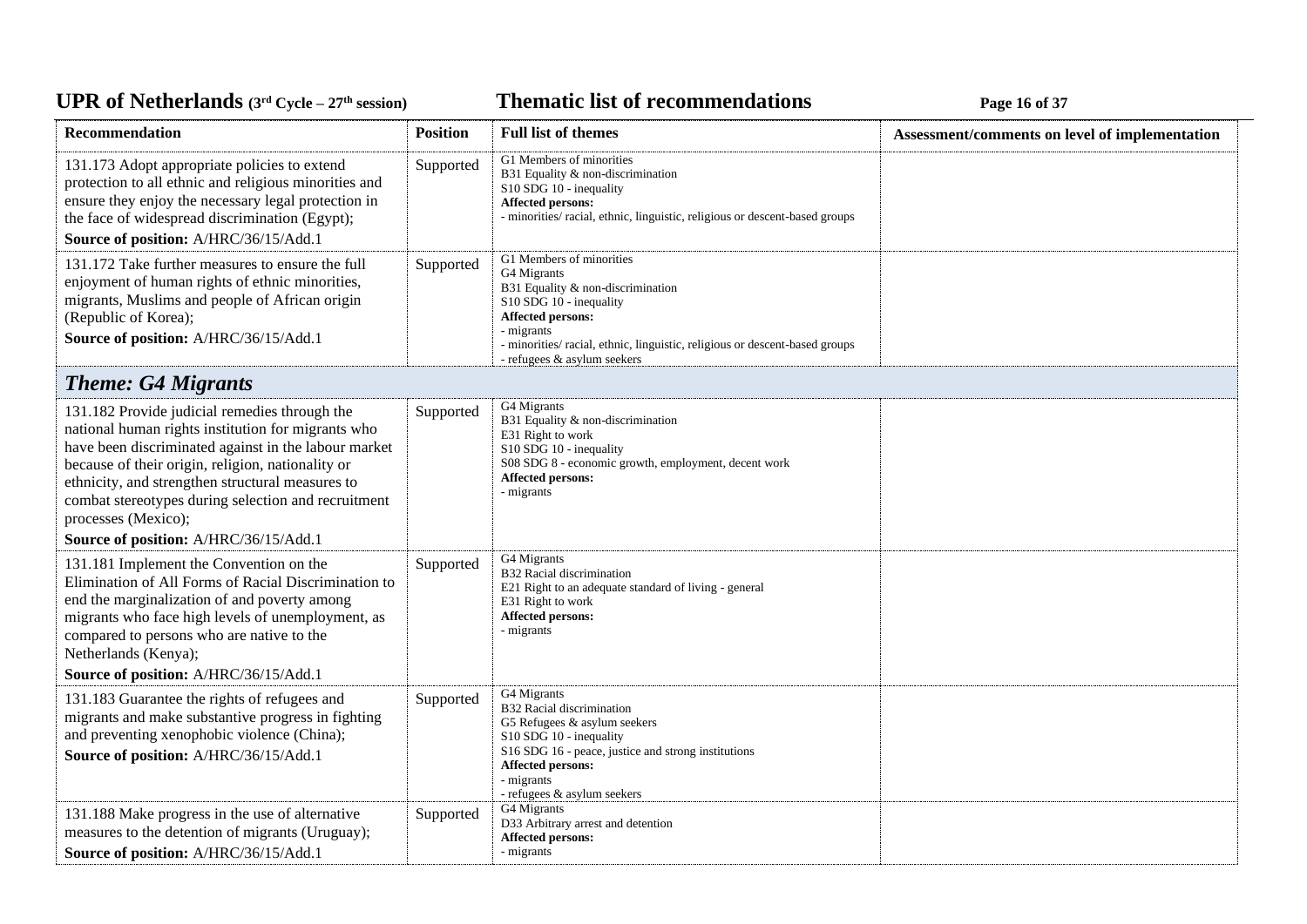## *Page 17 of 37* **<b>Page 17** of 37

| Recommendation                                                                                                                                                                                                                                                                                                                                                                                                                                                                                                                                                                                                                                                       | <b>Position</b>     | <b>Full list of themes</b>                                                                                                                                                                                                                                                                                                                                                                                                                     | Assessment/comments on level of implementation |
|----------------------------------------------------------------------------------------------------------------------------------------------------------------------------------------------------------------------------------------------------------------------------------------------------------------------------------------------------------------------------------------------------------------------------------------------------------------------------------------------------------------------------------------------------------------------------------------------------------------------------------------------------------------------|---------------------|------------------------------------------------------------------------------------------------------------------------------------------------------------------------------------------------------------------------------------------------------------------------------------------------------------------------------------------------------------------------------------------------------------------------------------------------|------------------------------------------------|
| 131.193 Introduce additional measures to reduce the<br>practice of detaining individuals solely for<br>immigration purposes and consider using alternatives<br>when possible (Sweden);                                                                                                                                                                                                                                                                                                                                                                                                                                                                               | Supported           | G4 Migrants<br>D33 Arbitrary arrest and detention<br>Affected persons:<br>- migrants                                                                                                                                                                                                                                                                                                                                                           |                                                |
| Source of position: A/HRC/36/15/Add.1                                                                                                                                                                                                                                                                                                                                                                                                                                                                                                                                                                                                                                |                     |                                                                                                                                                                                                                                                                                                                                                                                                                                                |                                                |
| Theme: G5 Refugees & asylum seekers                                                                                                                                                                                                                                                                                                                                                                                                                                                                                                                                                                                                                                  |                     |                                                                                                                                                                                                                                                                                                                                                                                                                                                |                                                |
| 131.195 Process expeditiously requests by refugees<br>for family reunification to ensure that<br>unaccompanied minors are able to reunite with their<br>families (Mexico);<br>Source of position: A/HRC/36/15/Add.1                                                                                                                                                                                                                                                                                                                                                                                                                                                  | Supported           | G5 Refugees & asylum seekers<br>D8 Rights related to marriage & family<br>Affected persons:<br>- refugees $\&$ asylum seekers                                                                                                                                                                                                                                                                                                                  |                                                |
| <b>Theme: G7 Stateless persons</b>                                                                                                                                                                                                                                                                                                                                                                                                                                                                                                                                                                                                                                   |                     |                                                                                                                                                                                                                                                                                                                                                                                                                                                |                                                |
| 131.197 Expedite efforts to introduce a statelessness<br>determination procedure and provide persons<br>recognized as stateless with legal status and access to<br>basic human rights, in full consultation with key<br>stakeholders (Haiti);<br>Source of position: A/HRC/36/15/Add.1                                                                                                                                                                                                                                                                                                                                                                               | Supported           | G7 Stateless persons<br>D6 Rights related to name, identity, nationality<br><b>Affected persons:</b><br>- stateless persons                                                                                                                                                                                                                                                                                                                    |                                                |
| <b>Theme: F31 Children: definition;</b>                                                                                                                                                                                                                                                                                                                                                                                                                                                                                                                                                                                                                              |                     |                                                                                                                                                                                                                                                                                                                                                                                                                                                |                                                |
| general principles; protection                                                                                                                                                                                                                                                                                                                                                                                                                                                                                                                                                                                                                                       |                     |                                                                                                                                                                                                                                                                                                                                                                                                                                                |                                                |
| 131.154 Intensify its efforts in relation to children's<br>rights, including, in particular, in the Caribbean<br>countries forming part of the State, including to<br>prohibit corporal punishment in all settings, to<br>develop and implement public awareness<br>programmes, to reduce the rate of children dropping<br>out of school, to intensify efforts to eradicate child<br>labour, to raise the minimum age of recruitment in<br>the military to 18 years and to ratify the Optional<br>Protocol to the Convention on the Rights of the Child<br>on a communications procedure without reservations<br>(Ireland);<br>Source of position: A/HRC/36/15/Add.1 | Supported/<br>Noted | F31 Children: definition; general principles; protection<br>A12 Acceptance of international norms<br>A13 Reservations<br>E51 Right to education - General<br>F32 Children: family environment and alternative care<br>F33 Children: protection against exploitation<br>S04 SDG 4 - education<br>S08 SDG 8 - economic growth, employment, decent work<br>S16 SDG 16 - peace, justice and strong institutions<br>Affected persons:<br>- children |                                                |
| <b>Theme: A12 Acceptance of international norms</b>                                                                                                                                                                                                                                                                                                                                                                                                                                                                                                                                                                                                                  |                     |                                                                                                                                                                                                                                                                                                                                                                                                                                                |                                                |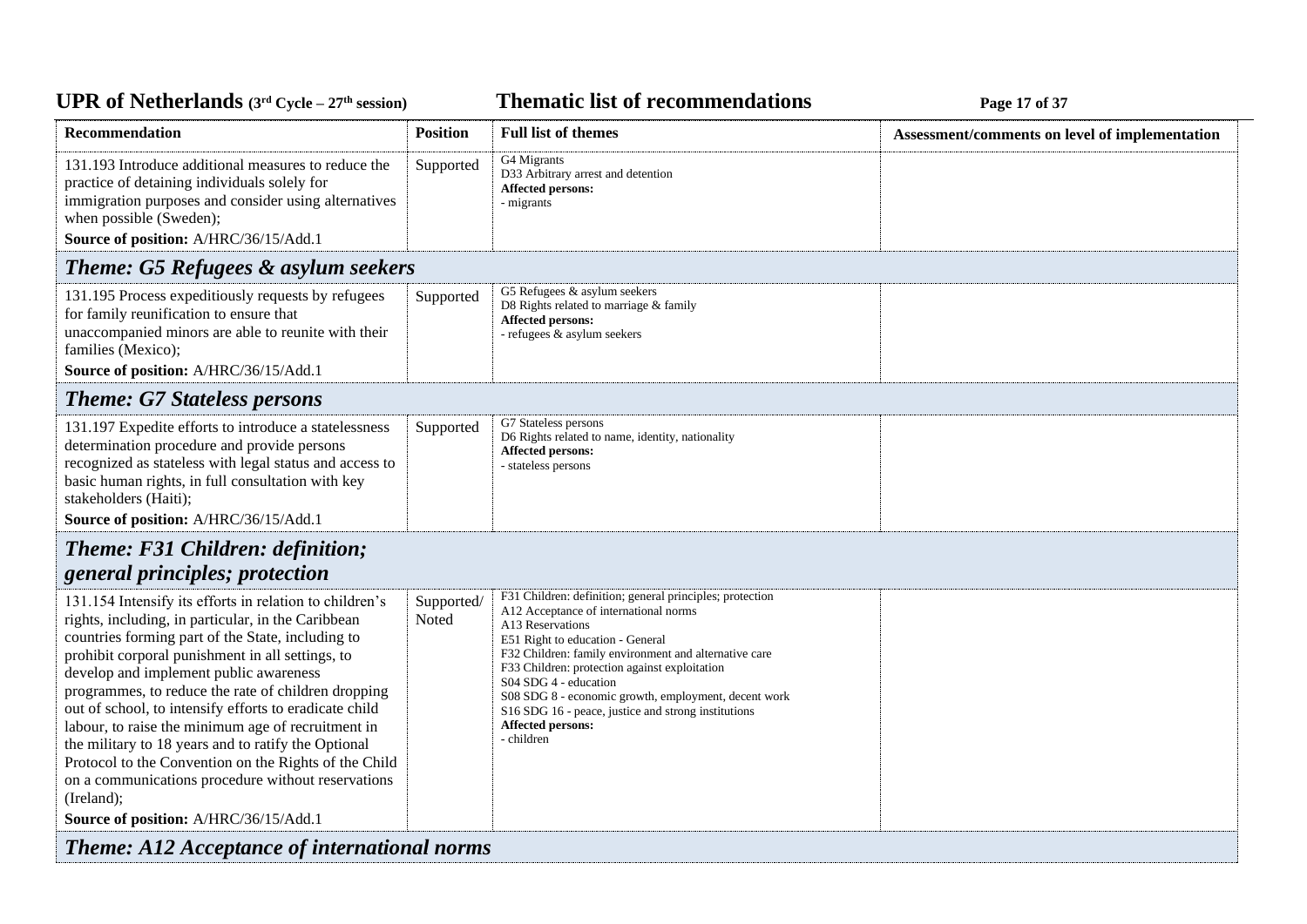### *C***ELE – <b>27 EXECUTE: CYCLE 27 EXECUTE: Page 18** of 37

| Recommendation                                                                                                                                                                                                                                  | <b>Position</b> | <b>Full list of themes</b>                                                                                                                                                                                                                                                                                                                                                                                                                                                                                                                                                                                                                                                                                                                                       | Assessment/comments on level of implementation |
|-------------------------------------------------------------------------------------------------------------------------------------------------------------------------------------------------------------------------------------------------|-----------------|------------------------------------------------------------------------------------------------------------------------------------------------------------------------------------------------------------------------------------------------------------------------------------------------------------------------------------------------------------------------------------------------------------------------------------------------------------------------------------------------------------------------------------------------------------------------------------------------------------------------------------------------------------------------------------------------------------------------------------------------------------------|------------------------------------------------|
| 131.18 Ratify the Convention on the Non-<br>Applicability of Statutory Limitations to War Crimes<br>and Crimes against Humanity (Armenia);<br>Source of position: A/HRC/36/15/Add.1                                                             | Noted           | A12 Acceptance of international norms<br>B11 International humanitarian law<br>B12 Crimes against humanity<br>Affected persons:<br>- general                                                                                                                                                                                                                                                                                                                                                                                                                                                                                                                                                                                                                     |                                                |
| 131.25 Extend the ratification of the International<br>Convention for the Protection of All Persons from<br>Enforced Disappearance to Aruba, Curaçao and Sint<br>Maarten (Greece);<br>Source of position: A/HRC/36/15/Add.1                     | <b>Noted</b>    | A12 Acceptance of international norms<br>D32 Enforced disappearances<br>Affected persons:<br>- disappeared persons                                                                                                                                                                                                                                                                                                                                                                                                                                                                                                                                                                                                                                               |                                                |
| 131.5 Ratify the Optional Protocol to the<br>International Covenant on Economic, Social and<br>Cultural Rights (Montenegro) (Bosnia and<br>Herzegovina) (Ukraine) (Belgium) (France)<br>(Philippines);<br>Source of position: A/HRC/36/15/Add.1 | <b>Noted</b>    | A12 Acceptance of international norms<br>E1 Economic, social $&$ cultural rights - general measures of<br>implementation<br>S01 SDG 1 - poverty<br>S02 SDG 2 - hunger and food security<br>S03 SDG 3 - health<br>$S04$ SDG 4 - education<br>S05 SDG 5 - gender equality and women's empowerment<br>S06 SDG 6 - water and sanitation<br>S07 SDG 7 - energy<br>S08 SDG 8 - economic growth, employment, decent work<br>S09 SDG 9 - infrastructure, industrialization<br>S10 SDG 10 - inequality<br>S11 SDG 11 - cities<br>S12 SDG 12 - sustainable consumption and production<br>S13 SDG 13 - climate change<br>$S14$ SDG 14 - oceans<br>S15 SDG 15 - biodiversity, forests, desertification<br>S17 SDG 17 - partnerships<br><b>Affected persons:</b><br>- general |                                                |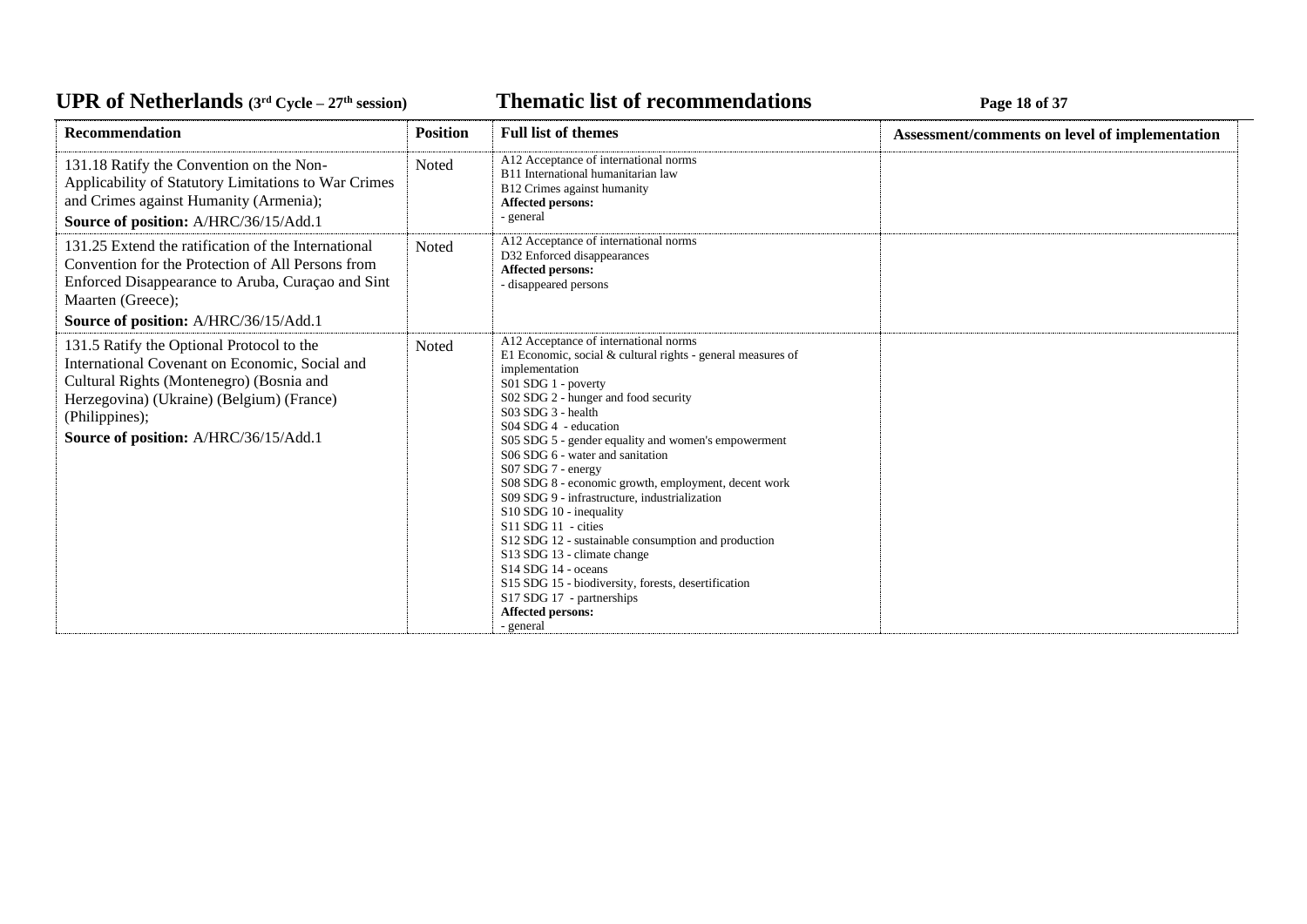### **Thematic list of recommendations Page 19** of 37

| Recommendation                                                                                                                                                                                       | <b>Position</b> | <b>Full list of themes</b>                                                                                                                                                                                                                                                                                                                                                                                                                                                                                                                                                                                                                                                                                                                                                 | Assessment/comments on level of implementation |
|------------------------------------------------------------------------------------------------------------------------------------------------------------------------------------------------------|-----------------|----------------------------------------------------------------------------------------------------------------------------------------------------------------------------------------------------------------------------------------------------------------------------------------------------------------------------------------------------------------------------------------------------------------------------------------------------------------------------------------------------------------------------------------------------------------------------------------------------------------------------------------------------------------------------------------------------------------------------------------------------------------------------|------------------------------------------------|
| 131.6 Swiftly ratify the Optional Protocol to the<br>International Covenant on Economic, Social and<br>Cultural Rights (Portugal);<br>Source of position: A/HRC/36/15/Add.1                          | Noted           | A12 Acceptance of international norms<br>E1 Economic, social & cultural rights - general measures of<br>implementation<br>S01 SDG 1 - poverty<br>S02 SDG 2 - hunger and food security<br>S03 SDG 3 - health<br>S04 SDG 4 - education<br>S05 SDG 5 - gender equality and women's empowerment<br>S06 SDG 6 - water and sanitation<br>S07 SDG 7 - energy<br>S08 SDG 8 - economic growth, employment, decent work<br>S09 SDG 9 - infrastructure, industrialization<br>S10 SDG 10 - inequality<br>S11 SDG 11 - cities<br>S12 SDG 12 - sustainable consumption and production<br>S13 SDG 13 - climate change<br>S <sub>14</sub> SDG <sub>14</sub> - oceans<br>S15 SDG 15 - biodiversity, forests, desertification<br>S17 SDG 17 - partnerships<br>Affected persons:<br>- general |                                                |
| 131.7 Accelerate the process of ratification of the<br>Optional Protocol to the International Covenant on<br>Economic, Social and Cultural Rights (Angola);<br>Source of position: A/HRC/36/15/Add.1 | Noted           | A12 Acceptance of international norms<br>E1 Economic, social $&$ cultural rights - general measures of<br>implementation<br>S01 SDG 1 - poverty<br>S02 SDG 2 - hunger and food security<br>S03 SDG 3 - health<br>S04 SDG 4 - education<br>S05 SDG 5 - gender equality and women's empowerment<br>S06 SDG 6 - water and sanitation<br>S07 SDG 7 - energy<br>S08 SDG 8 - economic growth, employment, decent work<br>S09 SDG 9 - infrastructure, industrialization<br>S10 SDG 10 - inequality<br>S11 SDG 11 - cities<br>S12 SDG 12 - sustainable consumption and production<br>S13 SDG 13 - climate change<br>S14 SDG 14 - oceans<br>S15 SDG 15 - biodiversity, forests, desertification<br>S17 SDG 17 - partnerships<br>Affected persons:<br>- general                      |                                                |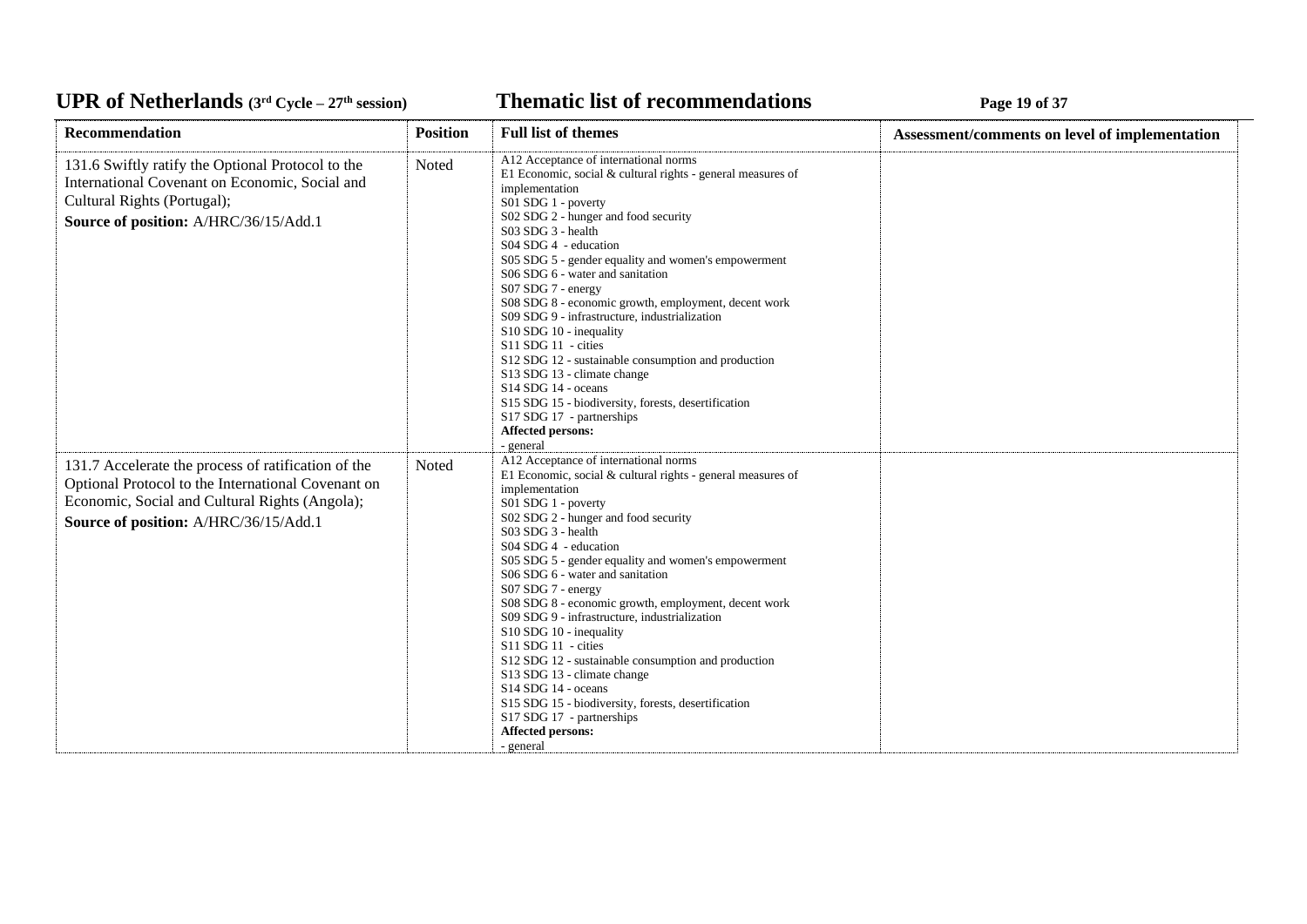#### *C***ELE <b>EXECUTE: CYCLE 20 CYCLE 20 Page 20 of 37**

| Recommendation                                                                                                                                                                                     | <b>Position</b> | <b>Full list of themes</b>                                                                                                                                                                                                                                                                                                                                                                                                                                                                                                                                                                                                                                                                                                                          | Assessment/comments on level of implementation |
|----------------------------------------------------------------------------------------------------------------------------------------------------------------------------------------------------|-----------------|-----------------------------------------------------------------------------------------------------------------------------------------------------------------------------------------------------------------------------------------------------------------------------------------------------------------------------------------------------------------------------------------------------------------------------------------------------------------------------------------------------------------------------------------------------------------------------------------------------------------------------------------------------------------------------------------------------------------------------------------------------|------------------------------------------------|
| 131.8 Ratify the International Covenant on<br>Economic, Social and Cultural Rights (Syrian Arab<br>Republic);<br>Source of position: A/HRC/36/15/Add.1                                             | Noted           | A12 Acceptance of international norms<br>E1 Economic, social & cultural rights - general measures of<br>implementation<br>S01 SDG 1 - poverty<br>S02 SDG 2 - hunger and food security<br>S03 SDG 3 - health<br>S04 SDG 4 - education<br>S05 SDG 5 - gender equality and women's empowerment<br>S06 SDG 6 - water and sanitation<br>S07 SDG 7 - energy<br>S08 SDG 8 - economic growth, employment, decent work<br>S09 SDG 9 - infrastructure, industrialization<br>S10 SDG 10 - inequality<br>S11 SDG 11 - cities<br>S12 SDG 12 - sustainable consumption and production<br>S13 SDG 13 - climate change<br>S14 SDG 14 - oceans<br>S15 SDG 15 - biodiversity, forests, desertification<br>S17 SDG 17 - partnerships<br>Affected persons:<br>- general |                                                |
| 131.9 Ratify the Optional Protocol to the Convention<br>on the Rights of the Child on a communications<br>procedure (Ghana) (Panama);<br>Source of position: A/HRC/36/15/Add.1                     | Noted           | A12 Acceptance of international norms<br>F31 Children: definition; general principles; protection<br><b>Affected persons:</b><br>- children                                                                                                                                                                                                                                                                                                                                                                                                                                                                                                                                                                                                         |                                                |
| 131.10 Ratify the third Optional Protocol to the<br>Convention on the Rights of the Child on a<br>communications procedure (Montenegro);<br>Source of position: A/HRC/36/15/Add.1                  | Noted           | A12 Acceptance of international norms<br>F31 Children: definition; general principles; protection<br><b>Affected persons:</b><br>- children                                                                                                                                                                                                                                                                                                                                                                                                                                                                                                                                                                                                         |                                                |
| 131.11 Consider signing and ratifying the Optional<br>Protocol to the Convention on the Rights of the Child<br>on a communications procedure (Andorra);<br>Source of position: A/HRC/36/15/Add.1   | Noted           | A12 Acceptance of international norms<br>F31 Children: definition; general principles; protection<br><b>Affected persons:</b><br>- children                                                                                                                                                                                                                                                                                                                                                                                                                                                                                                                                                                                                         |                                                |
| 131.12 Consider ratifying the Optional Protocol to<br>the Convention on the Rights of the Child on a<br>communications procedure (Bulgaria);<br>Source of position: A/HRC/36/15/Add.1              | Noted           | A12 Acceptance of international norms<br>F31 Children: definition; general principles; protection<br><b>Affected persons:</b><br>- children                                                                                                                                                                                                                                                                                                                                                                                                                                                                                                                                                                                                         |                                                |
| 131.13 Ratify as soon as possible the third Optional<br>Protocol to the Convention on the Rights of the Child<br>on a communications procedure (Germany);<br>Source of position: A/HRC/36/15/Add.1 | Noted           | A12 Acceptance of international norms<br>F31 Children: definition; general principles; protection<br><b>Affected persons:</b><br>- children                                                                                                                                                                                                                                                                                                                                                                                                                                                                                                                                                                                                         |                                                |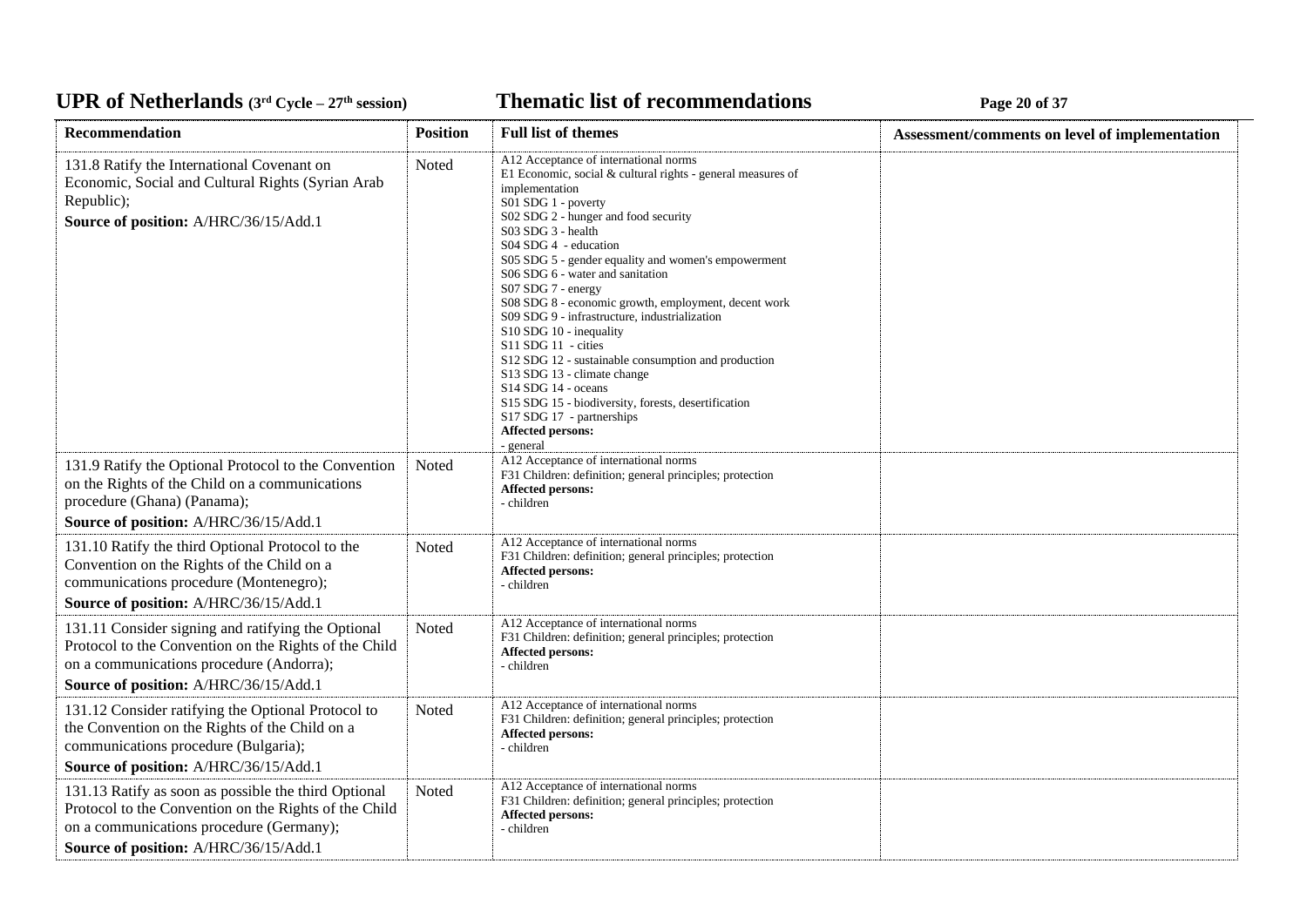### **Thematic list of recommendations Page 21 of 37**

| Recommendation                                                                                                                                                                                                                                        | <b>Position</b> | <b>Full list of themes</b>                                                                                                                                                                                                                                                                                                                                                                                                                                                                                                                                                                                                                                             | Assessment/comments on level of implementation |
|-------------------------------------------------------------------------------------------------------------------------------------------------------------------------------------------------------------------------------------------------------|-----------------|------------------------------------------------------------------------------------------------------------------------------------------------------------------------------------------------------------------------------------------------------------------------------------------------------------------------------------------------------------------------------------------------------------------------------------------------------------------------------------------------------------------------------------------------------------------------------------------------------------------------------------------------------------------------|------------------------------------------------|
| 131.14 In order to further strengthen the fulfilment of<br>children's rights, ratify the Optional Protocol to the<br>Convention on the Rights of the Child on a<br>communications procedure (Liechtenstein);<br>Source of position: A/HRC/36/15/Add.1 | Noted           | A12 Acceptance of international norms<br>F31 Children: definition; general principles; protection<br>Affected persons:<br>- children                                                                                                                                                                                                                                                                                                                                                                                                                                                                                                                                   |                                                |
| 131.19 Ratify the Optional Protocol to the<br>Convention on the Rights of the Child (Belgium);<br>Source of position: A/HRC/36/15/Add.1                                                                                                               | Noted           | A12 Acceptance of international norms<br>F31 Children: definition; general principles; protection<br>S01 SDG 1 - poverty<br>S02 SDG 2 - hunger and food security<br>S03 SDG 3 - health<br>S04 SDG 4 - education<br>S05 SDG 5 - gender equality and women's empowerment<br>S08 SDG 8 - economic growth, employment, decent work<br>S10 SDG 10 - inequality<br>S11 SDG 11 - cities<br>S13 SDG 13 - climate change<br>S <sub>14</sub> SDG <sub>14</sub> - oceans<br>S15 SDG 15 - biodiversity, forests, desertification<br>S16 SDG 16 - peace, justice and strong institutions<br>S17 SDG 17 - partnerships<br><b>Affected persons:</b><br>- children                     |                                                |
| 131.20 Ratify the Optional Protocol to the<br>Convention on the Rights of the Child (France);<br>Source of position: A/HRC/36/15/Add.1                                                                                                                | <b>Noted</b>    | A12 Acceptance of international norms<br>F31 Children: definition; general principles; protection<br>S01 SDG 1 - poverty<br>S02 SDG 2 - hunger and food security<br>$S03$ SDG $3$ - health<br>S04 SDG 4 - education<br>S05 SDG 5 - gender equality and women's empowerment<br>S08 SDG 8 - economic growth, employment, decent work<br>S10 SDG 10 - inequality<br>S11 SDG 11 - cities<br>S13 SDG 13 - climate change<br>S <sub>14</sub> SDG <sub>14</sub> - oceans<br>S15 SDG 15 - biodiversity, forests, desertification<br>S <sub>16</sub> SDG <sub>16</sub> - peace, justice and strong institutions<br>S17 SDG 17 - partnerships<br>Affected persons:<br>- children |                                                |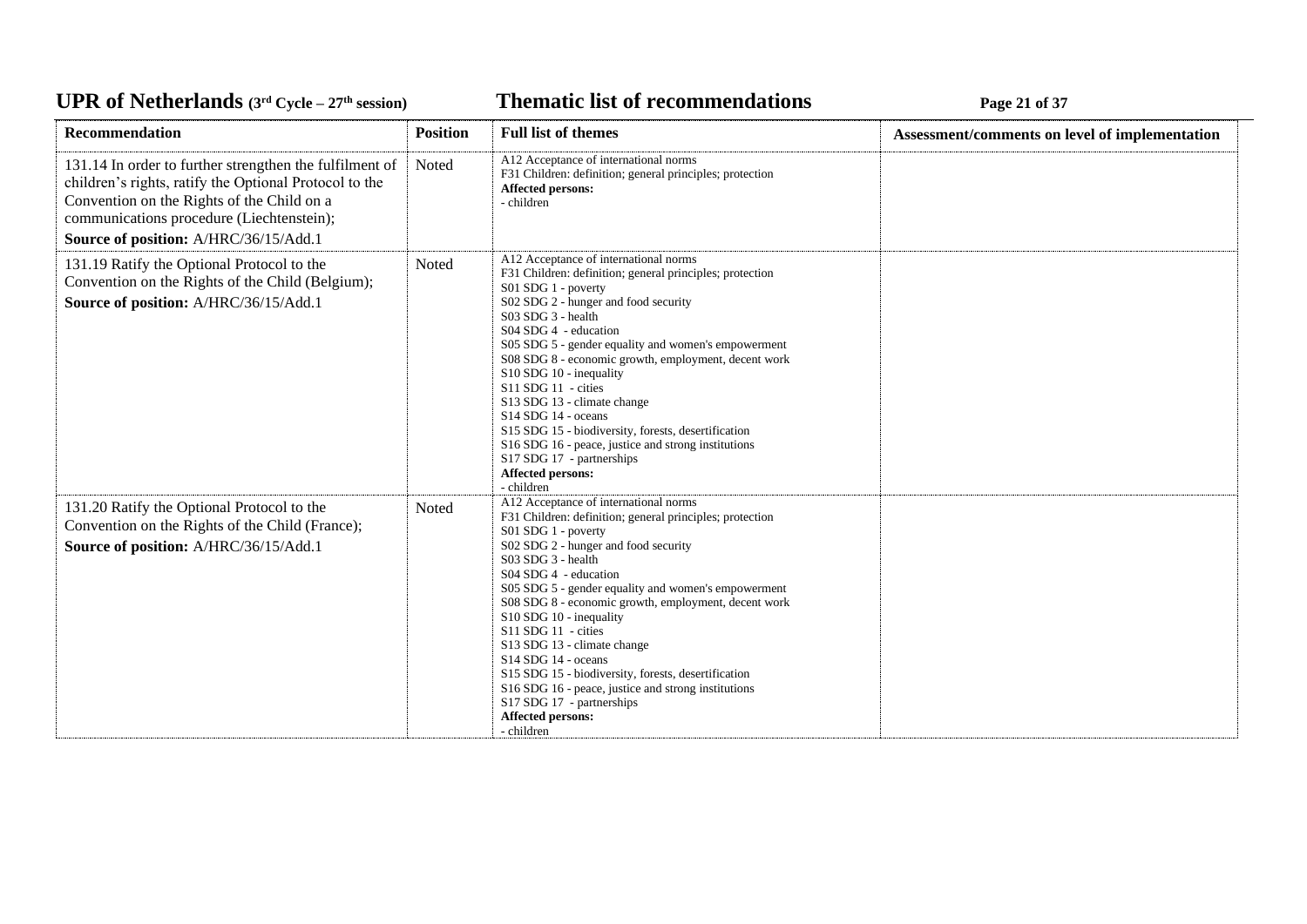### **Thematic list of recommendations Page 22 of 37**

| Recommendation                                                                                                                                                                                                                | <b>Position</b> | <b>Full list of themes</b>                                                                                                                                                                                                                                                                                        | Assessment/comments on level of implementation |
|-------------------------------------------------------------------------------------------------------------------------------------------------------------------------------------------------------------------------------|-----------------|-------------------------------------------------------------------------------------------------------------------------------------------------------------------------------------------------------------------------------------------------------------------------------------------------------------------|------------------------------------------------|
| 131.15 Ratify the Optional Protocol to the<br>Convention on the Rights of Persons with<br>Disabilities (Germany) (Ghana) (Estonia) (Belgium)<br>(France) (Guatemala) (Philippines);<br>Source of position: A/HRC/36/15/Add.1  | Noted           | A12 Acceptance of international norms<br>F4 Persons with disabilities<br>S01 SDG 1 - poverty<br>S04 SDG 4 - education<br>$S10$ SDG 10 - inequality<br>S11 SDG 11 - cities<br>S16 SDG 16 - peace, justice and strong institutions<br>S17 SDG 17 - partnerships<br>Affected persons:<br>- persons with disabilities |                                                |
| 131.16 Consider signing and ratifying the Optional<br>Protocol to the Convention on the Rights of Persons<br>with Disabilities (Andorra) (Italy);<br>Source of position: A/HRC/36/15/Add.1                                    | Noted           | A12 Acceptance of international norms<br>F4 Persons with disabilities<br>S01 SDG 1 - poverty<br>S04 SDG 4 - education<br>S10 SDG 10 - inequality<br>S11 SDG 11 - cities<br>S16 SDG 16 - peace, justice and strong institutions<br>S17 SDG 17 - partnerships<br>Affected persons:<br>- persons with disabilities   |                                                |
| 131.26 Extend the accession by Curaçao and Sint<br>Maarten to the 1951 Convention relating to the Status<br>of Refugees and its 1967 Protocol (Greece);<br>Source of position: A/HRC/36/15/Add.1                              | Noted           | A12 Acceptance of international norms<br>G4 Migrants<br>G5 Refugees & asylum seekers<br><b>Affected persons:</b><br>- refugees & asylum seekers                                                                                                                                                                   |                                                |
| 131.1 Ratify the International Convention on the<br>Protection of the Rights of All Migrant Workers and<br>Members of Their Families (Uganda) (Algeria)<br>(Bangladesh) (Egypt) (Ghana) (Sudan) (Guatemala)<br>(Philippines); | Noted           | A12 Acceptance of international norms<br>G4 Migrants<br>S08 SDG 8 - economic growth, employment, decent work<br>Affected persons:<br>- migrants                                                                                                                                                                   |                                                |
| Source of position: A/HRC/36/15/Add.1                                                                                                                                                                                         |                 |                                                                                                                                                                                                                                                                                                                   |                                                |
| 131.2 Ratify the International Convention on the<br>Protection of the Rights of All Migrant Workers and<br>Members of Their Families (Syrian Arab Republic);<br>Source of position: A/HRC/36/15/Add.1                         | Noted           | A12 Acceptance of international norms<br>G4 Migrants<br>S08 SDG 8 - economic growth, employment, decent work<br>Affected persons:<br>- migrants                                                                                                                                                                   |                                                |
| 131.3 Consider ratifying the Convention on the<br>Protection of the Rights of All Migrant Workers and<br>Members of Their Families (Sri Lanka) (Burkina<br>Faso);<br>Source of position: A/HRC/36/15/Add.1                    | Noted           | A12 Acceptance of international norms<br>G4 Migrants<br>S08 SDG 8 - economic growth, employment, decent work<br>Affected persons:<br>- migrants                                                                                                                                                                   |                                                |
|                                                                                                                                                                                                                               |                 |                                                                                                                                                                                                                                                                                                                   |                                                |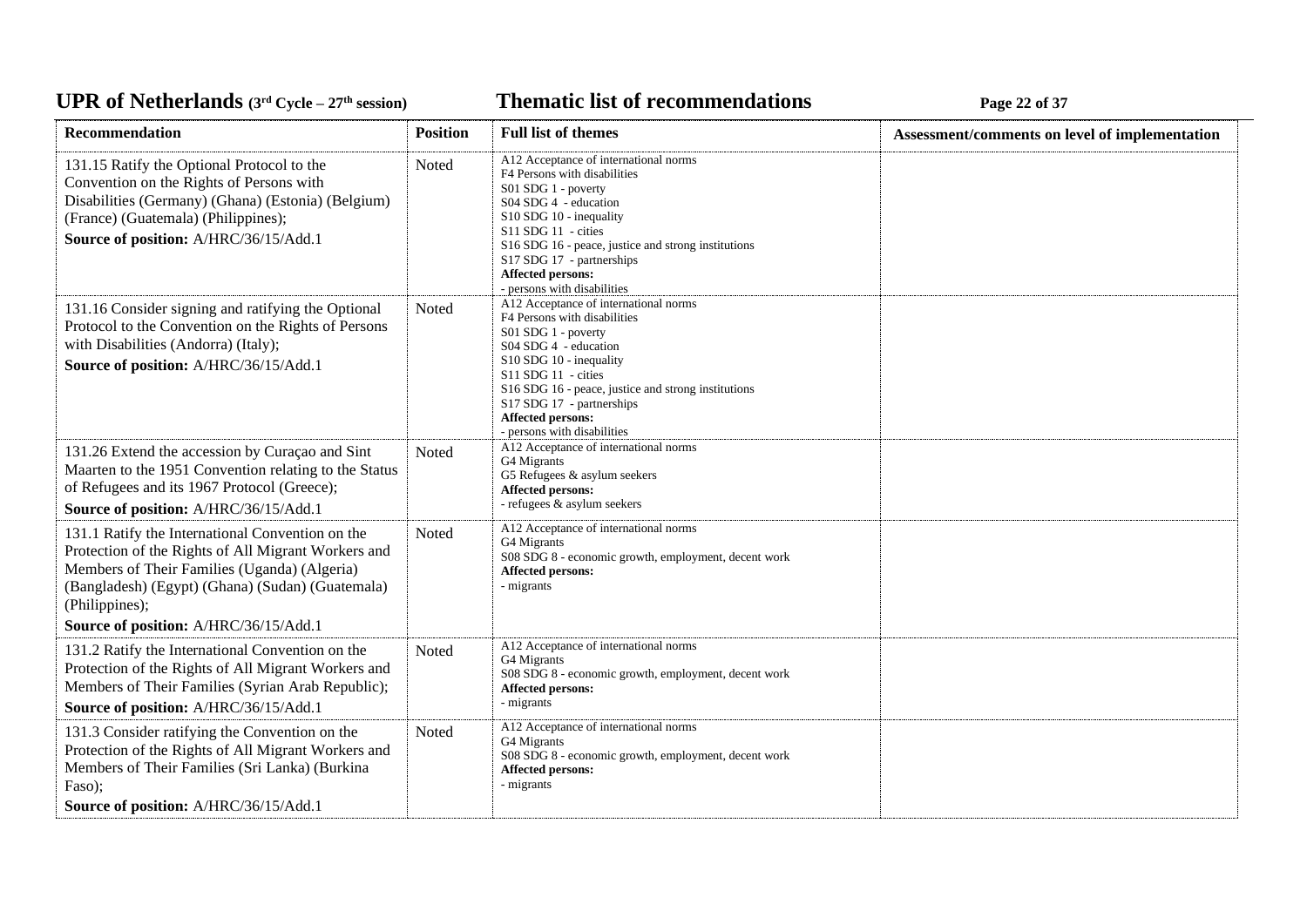### **Thematic list of recommendations Page 23** of 37

| Recommendation                                                                                                                                                                                                                                                                        | <b>Position</b> | <b>Full list of themes</b>                                                                                                                                                                                                                                                                                                                                                                                                                                                                                                                                                                                             | Assessment/comments on level of implementation |
|---------------------------------------------------------------------------------------------------------------------------------------------------------------------------------------------------------------------------------------------------------------------------------------|-----------------|------------------------------------------------------------------------------------------------------------------------------------------------------------------------------------------------------------------------------------------------------------------------------------------------------------------------------------------------------------------------------------------------------------------------------------------------------------------------------------------------------------------------------------------------------------------------------------------------------------------------|------------------------------------------------|
| 131.4 Consider the ratification of the International<br>Convention on the Protection of the Rights of All<br>Migrant Workers and Members of Their Families<br>(Chile);<br>Source of position: A/HRC/36/15/Add.1                                                                       | Noted           | A12 Acceptance of international norms<br>G4 Migrants<br>S08 SDG 8 - economic growth, employment, decent work<br><b>Affected persons:</b><br>- migrants                                                                                                                                                                                                                                                                                                                                                                                                                                                                 |                                                |
| <b>Theme: A13 Reservations</b>                                                                                                                                                                                                                                                        |                 |                                                                                                                                                                                                                                                                                                                                                                                                                                                                                                                                                                                                                        |                                                |
| 131.21 Consider withdrawing its reservations to<br>articles 26, 37 (c) and 40 of the Convention on the<br>Rights of the Child (Albania);<br>Source of position: A/HRC/36/15/Add.1                                                                                                     | Noted           | A13 Reservations<br>F31 Children: definition; general principles; protection<br><b>Affected persons:</b><br>- children                                                                                                                                                                                                                                                                                                                                                                                                                                                                                                 |                                                |
| 131.23 Withdraw the reservations to articles 26 (c),<br>37 and 40 of the Convention on the Rights of the<br>Child and ratify the Optional Protocol to the<br>Convention on the Rights of the Child on a<br>communications procedure (Spain);<br>Source of position: A/HRC/36/15/Add.1 | Noted           | A13 Reservations<br>F31 Children: definition; general principles; protection<br><b>Affected persons:</b><br>- children                                                                                                                                                                                                                                                                                                                                                                                                                                                                                                 |                                                |
| 131.22 Withdraw its reservations to various articles<br>of the Convention on the Rights of the Child (Sierra<br>Leone):<br>Source of position: A/HRC/36/15/Add.1                                                                                                                      | Noted           | A13 Reservations<br>F31 Children: definition; general principles; protection<br>S01 SDG 1 - poverty<br>S02 SDG 2 - hunger and food security<br>S03 SDG 3 - health<br>S04 SDG 4 - education<br>S05 SDG 5 - gender equality and women's empowerment<br>S08 SDG 8 - economic growth, employment, decent work<br>S10 SDG 10 - inequality<br>S11 SDG 11 - cities<br>S13 SDG 13 - climate change<br>S <sub>14</sub> SDG <sub>14</sub> - oceans<br>S15 SDG 15 - biodiversity, forests, desertification<br>S16 SDG 16 - peace, justice and strong institutions<br>S17 SDG 17 - partnerships<br>Affected persons:<br>- children |                                                |
| <b>Theme: A23 Follow-up to treaty bodies</b>                                                                                                                                                                                                                                          |                 |                                                                                                                                                                                                                                                                                                                                                                                                                                                                                                                                                                                                                        |                                                |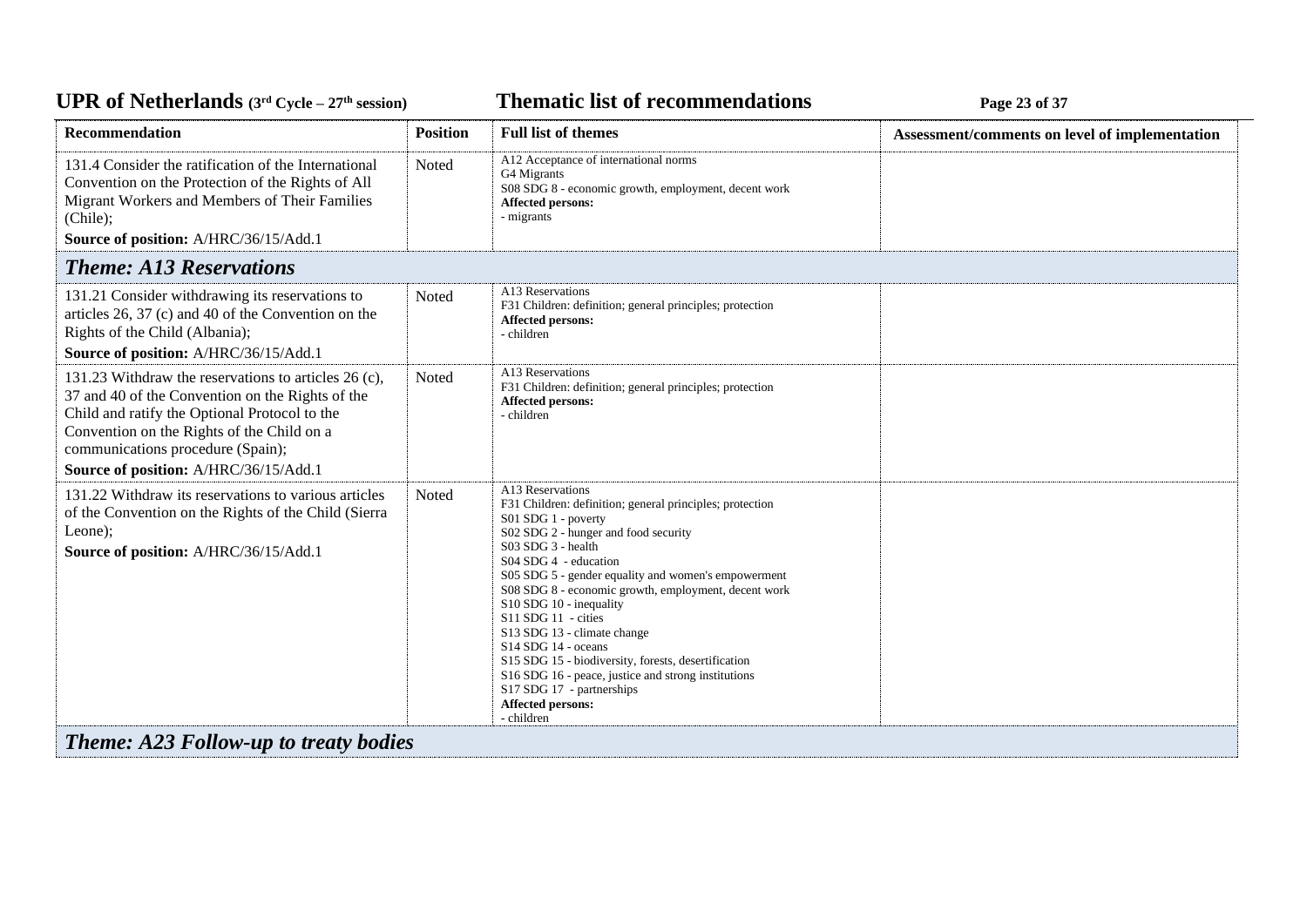### **Thematic list of recommendations Page 24 of 37**

| Recommendation                                                                                                                                                                                                                                                                                                                                                                                                                                                                                                             | <b>Position</b> | <b>Full list of themes</b>                                                                                                                                                                                                                               | Assessment/comments on level of implementation |  |  |
|----------------------------------------------------------------------------------------------------------------------------------------------------------------------------------------------------------------------------------------------------------------------------------------------------------------------------------------------------------------------------------------------------------------------------------------------------------------------------------------------------------------------------|-----------------|----------------------------------------------------------------------------------------------------------------------------------------------------------------------------------------------------------------------------------------------------------|------------------------------------------------|--|--|
| 131.122 Fully implement international commitments<br>stemming from United Nations human rights<br>conventions such as on the prohibition of torture,<br>inhuman or degrading treatment and on the rights to<br>liberty of movement, freedom of expression, freedom<br>of assembly and association, to which the<br>Netherlands is a party, including with respect to the<br>rights of foreigners, in particular senior government<br>officials present in its territory (Turkey);<br>Source of position: A/HRC/36/15/Add.1 | Noted           | A23 Follow-up to treaty bodies<br>D25 Prohibition of torture and cruel, inhuman or degrading treatment<br>D43 Freedom of opinion and expression<br>D44 Right to peaceful assembly<br>D45 Freedom of association<br><b>Affected persons:</b><br>- general |                                                |  |  |
| <b>Theme: A28 Cooperation with other international mechanisms and institutions</b>                                                                                                                                                                                                                                                                                                                                                                                                                                         |                 |                                                                                                                                                                                                                                                          |                                                |  |  |
| 131.24 Fully respect diplomatic courtesy and abide<br>by the provisions of the Vienna Convention on<br>Diplomatic Relations and the Vienna Convention on<br>Consular Relations (Turkey);<br>Source of position: A/HRC/36/15/Add.1                                                                                                                                                                                                                                                                                          | Noted           | A28 Cooperation with other international mechanisms and institutions<br><b>Affected persons:</b><br>- general                                                                                                                                            |                                                |  |  |
| <b>Theme: A45 National Human Rights Institution (NHRI)</b>                                                                                                                                                                                                                                                                                                                                                                                                                                                                 |                 |                                                                                                                                                                                                                                                          |                                                |  |  |
| 131.198 Ensure that a national human rights<br>institution compliant with the Paris Principles covers<br>all parts of the Netherlands, whether through<br>extension of the mandate of the existing national<br>human rights institution or establishment of similar<br>but separate institutions in the Caribbean territories<br>(Ireland);<br>Source of position: A/HRC/36/15/Add.1                                                                                                                                       | Noted           | A45 National Human Rights Institution (NHRI)<br>Affected persons:<br>- general                                                                                                                                                                           |                                                |  |  |
| <b>Theme: A46 National Plans of Action on Human Rights (or specific areas)</b>                                                                                                                                                                                                                                                                                                                                                                                                                                             |                 |                                                                                                                                                                                                                                                          |                                                |  |  |
| 131.29 Extend the National Action Plan on Human<br>Rights to cover all relevant human rights issues,<br>including counter-terrorism, government<br>surveillance, migration and human rights education<br>(Germany);<br>Source of position: A/HRC/36/15/Add.1                                                                                                                                                                                                                                                               | Noted           | A46 National Plans of Action on Human Rights (or specific areas)<br>A51 Human rights education - general<br>B8 Human rights & counter-terrorism<br>E51 Right to education - General<br>Affected persons:<br>- general                                    |                                                |  |  |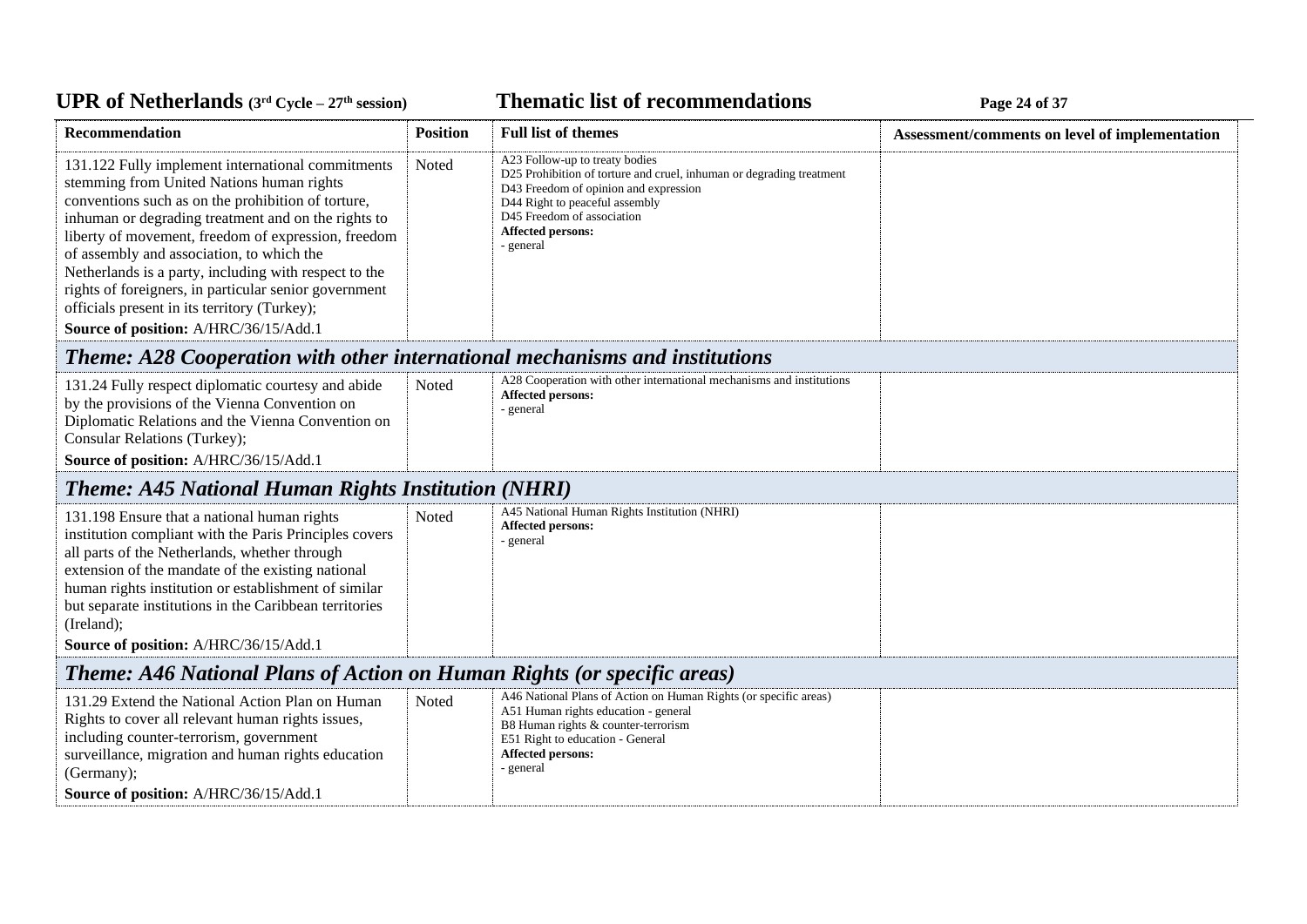### **Thematic list of recommendations Page 25** of 37

| <b>Recommendation</b>                                                                                                                                                                                                                                                                                                                                                                                                                          | <b>Position</b> | <b>Full list of themes</b>                                                                                                                | Assessment/comments on level of implementation |  |
|------------------------------------------------------------------------------------------------------------------------------------------------------------------------------------------------------------------------------------------------------------------------------------------------------------------------------------------------------------------------------------------------------------------------------------------------|-----------------|-------------------------------------------------------------------------------------------------------------------------------------------|------------------------------------------------|--|
| 131.30 Extend the National Action Plan on Human<br>Rights published in 2013 to cover all relevant human<br>rights issues, including respect for human rights<br>while countering terrorism, and ensure independent<br>monitoring and evaluation of the Action Plan<br>(Hungary);<br>Source of position: A/HRC/36/15/Add.1                                                                                                                      | Noted           | A46 National Plans of Action on Human Rights (or specific areas)<br>B8 Human rights & counter-terrorism<br>Affected persons:<br>- general |                                                |  |
| <b>Theme: B11 International humanitarian law</b>                                                                                                                                                                                                                                                                                                                                                                                               |                 |                                                                                                                                           |                                                |  |
| 131.120Consider including in its next universal<br>periodic review report information on measures it has<br>taken to analyse potential risk factors that could lead<br>to atrocities, including by utilizing the United<br>Nations Framework of Analysis for Atrocity Crimes:<br>A Tool for Prevention, and on any assistance it has<br>given to other States to prevent atrocity crimes<br>(Rwanda);<br>Source of position: A/HRC/36/15/Add.1 | Noted           | B11 International humanitarian law<br>B12 Crimes against humanity<br>B13 Genocide<br><b>Affected persons:</b><br>- general                |                                                |  |
| <b>Theme: B21 Right to self-determination</b>                                                                                                                                                                                                                                                                                                                                                                                                  |                 |                                                                                                                                           |                                                |  |
| 131.36 Adopt a policy of dialogue with all States<br>based on respect for the principles of the Charter of<br>the United Nations, particularly mutual respect and<br>sovereign equality and respect for the rights of<br>people to choose their political, economic and social<br>system (Syrian Arab Republic);<br>Source of position: A/HRC/36/15/Add.1                                                                                      | Noted           | B21 Right to self-determination<br>S17 SDG 17 - partnerships<br>Affected persons:<br>- general                                            |                                                |  |
| <b>Theme: B31 Equality &amp; non-discrimination</b>                                                                                                                                                                                                                                                                                                                                                                                            |                 |                                                                                                                                           |                                                |  |
| 131.99 Implement measures to protect intersex<br>persons from discrimination (Australia);<br>Source of position: A/HRC/36/15/Add.1                                                                                                                                                                                                                                                                                                             | Noted           | B31 Equality & non-discrimination<br>Affected persons:<br>- lesbian, gay, bisexual, transgender and intersex persons (LGBTI)              |                                                |  |
| 131.100 Guarantee access to legal gender recognition<br>for both intersex and transgender people of all ages,<br>without legal, administrative or financial barriers<br>(Israel);                                                                                                                                                                                                                                                              | Noted           | B31 Equality & non-discrimination<br><b>Affected persons:</b><br>- lesbian, gay, bisexual, transgender and intersex persons (LGBTI)       |                                                |  |
| Source of position: A/HRC/36/15/Add.1                                                                                                                                                                                                                                                                                                                                                                                                          |                 |                                                                                                                                           |                                                |  |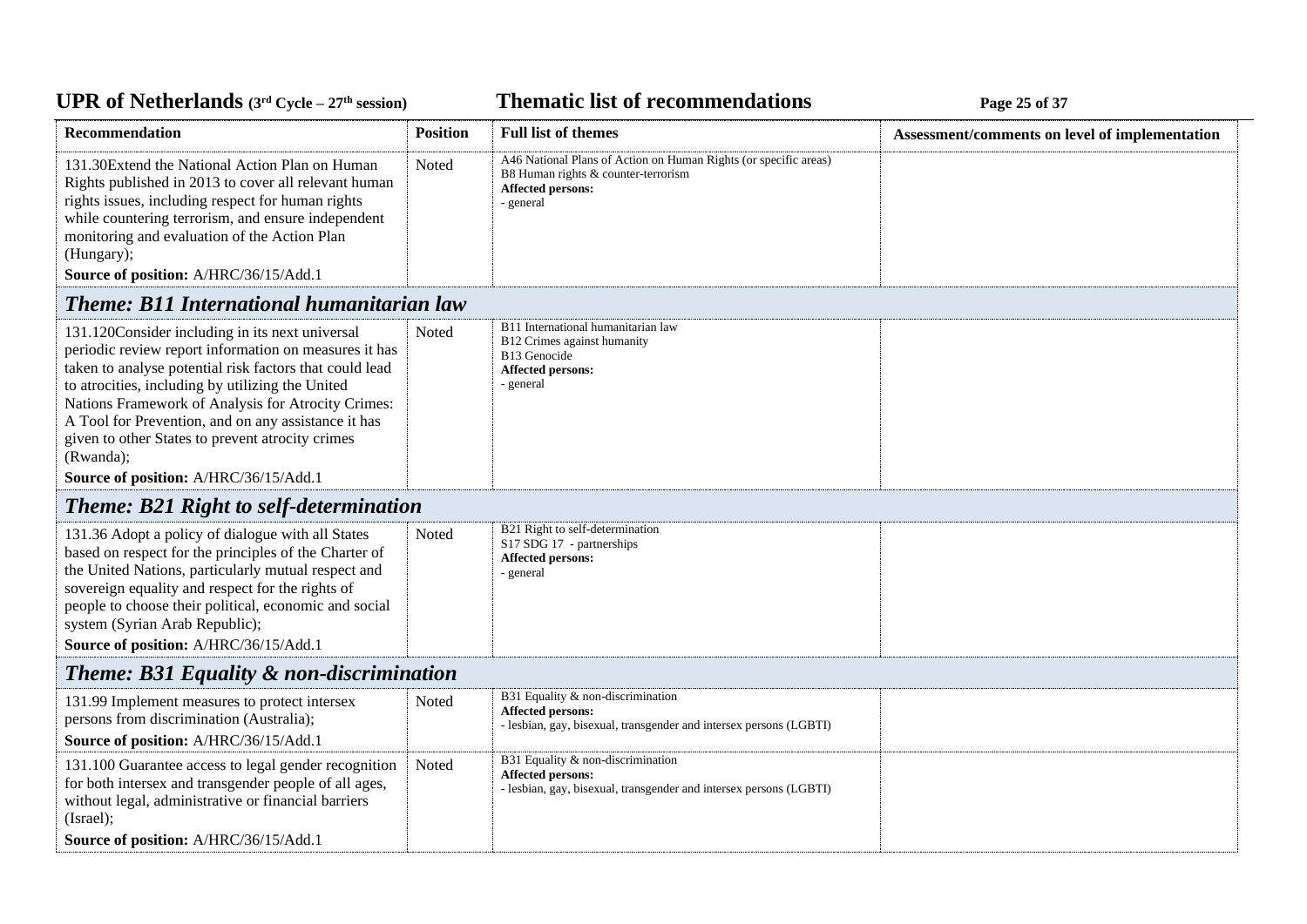### **Thematic list of recommendations Page 26** of 37

| Recommendation                                                                                                                                                                                                                                                                                                                                                                           | <b>Position</b> | <b>Full list of themes</b>                                                                                                                                                                                                                                                      | Assessment/comments on level of implementation |
|------------------------------------------------------------------------------------------------------------------------------------------------------------------------------------------------------------------------------------------------------------------------------------------------------------------------------------------------------------------------------------------|-----------------|---------------------------------------------------------------------------------------------------------------------------------------------------------------------------------------------------------------------------------------------------------------------------------|------------------------------------------------|
| 131.199 Seek to harmonize the human rights norms<br>in the four countries of the Kingdom according to the<br>international standards (Peru);<br>Source of position: A/HRC/36/15/Add.1                                                                                                                                                                                                    | Noted           | B31 Equality $\&$ non-discrimination<br>A41 Constitutional and legislative framework<br>A42 Institutions & policies - General<br>A45 National Human Rights Institution (NHRI)<br>Affected persons:<br>- general                                                                 |                                                |
| 131.94 Adopt and implement legislation which<br>prohibits law enforcement officials from engaging in<br>ethnic profiling (Belgium);<br>Source of position: A/HRC/36/15/Add.1                                                                                                                                                                                                             | Noted           | B31 Equality & non-discrimination<br>B32 Racial discrimination<br>A41 Constitutional and legislative framework<br><b>Affected persons:</b><br>- minorities/racial, ethnic, linguistic, religious or descent-based groups<br>- law enforcement / police officials                |                                                |
| 131.114 Review counter-terrorism measures that<br>target individuals and groups based on race, ethnicity<br>and religion, including Muslims and Muslim<br>communities, and ensure that such measures do not<br>associate or contribute to associating terrorism with<br>any religion, race, culture, ethnic group or nationality<br>(Malaysia);<br>Source of position: A/HRC/36/15/Add.1 | Noted           | B31 Equality & non-discrimination<br>B32 Racial discrimination<br>B8 Human rights & counter-terrorism<br><b>Affected persons:</b><br>- migrants<br>- minorities/ racial, ethnic, linguistic, religious or descent-based groups<br>- refugees & asylum seekers<br>- non-citizens |                                                |
| 131.82 Tackle advocacy of religious hatred that<br>constitutes incitement to discrimination, hostility or<br>violence in political discourse and in the media<br>(Malaysia);<br>Source of position: A/HRC/36/15/Add.1                                                                                                                                                                    | Noted           | B31 Equality & non-discrimination<br>D42 Freedom of thought, conscience and religion<br><b>Affected persons:</b><br>- general<br>- minorities/ racial, ethnic, linguistic, religious or descent-based groups<br>- media                                                         |                                                |
| 131.102 Establish clear standards of respect for<br>human rights for officials who exercise immigration<br>control at points of entry into the Netherlands<br>territory, in order to ensure a respectful, equal and<br>non-discriminatory treatment and protection of the<br>human rights of all persons entering the territory<br>(Ecuador);                                            | Noted           | B31 Equality & non-discrimination<br>G4 Migrants<br>G5 Refugees & asylum seekers<br>Affected persons:<br>- migrants<br>- refugees & asylum seekers                                                                                                                              |                                                |
| Source of position: A/HRC/36/15/Add.1                                                                                                                                                                                                                                                                                                                                                    |                 |                                                                                                                                                                                                                                                                                 |                                                |
| 131.104 Revise the Bosman act to ensure that all<br>nationals, regardless of their birth place, are not<br>excluded from living and working in the Netherlands<br>(Sierra Leone);<br>Source of position: A/HRC/36/15/Add.1                                                                                                                                                               | Noted           | B31 Equality & non-discrimination<br>S10 SDG 10 - inequality<br><b>Affected persons:</b><br>- general                                                                                                                                                                           |                                                |
|                                                                                                                                                                                                                                                                                                                                                                                          |                 |                                                                                                                                                                                                                                                                                 |                                                |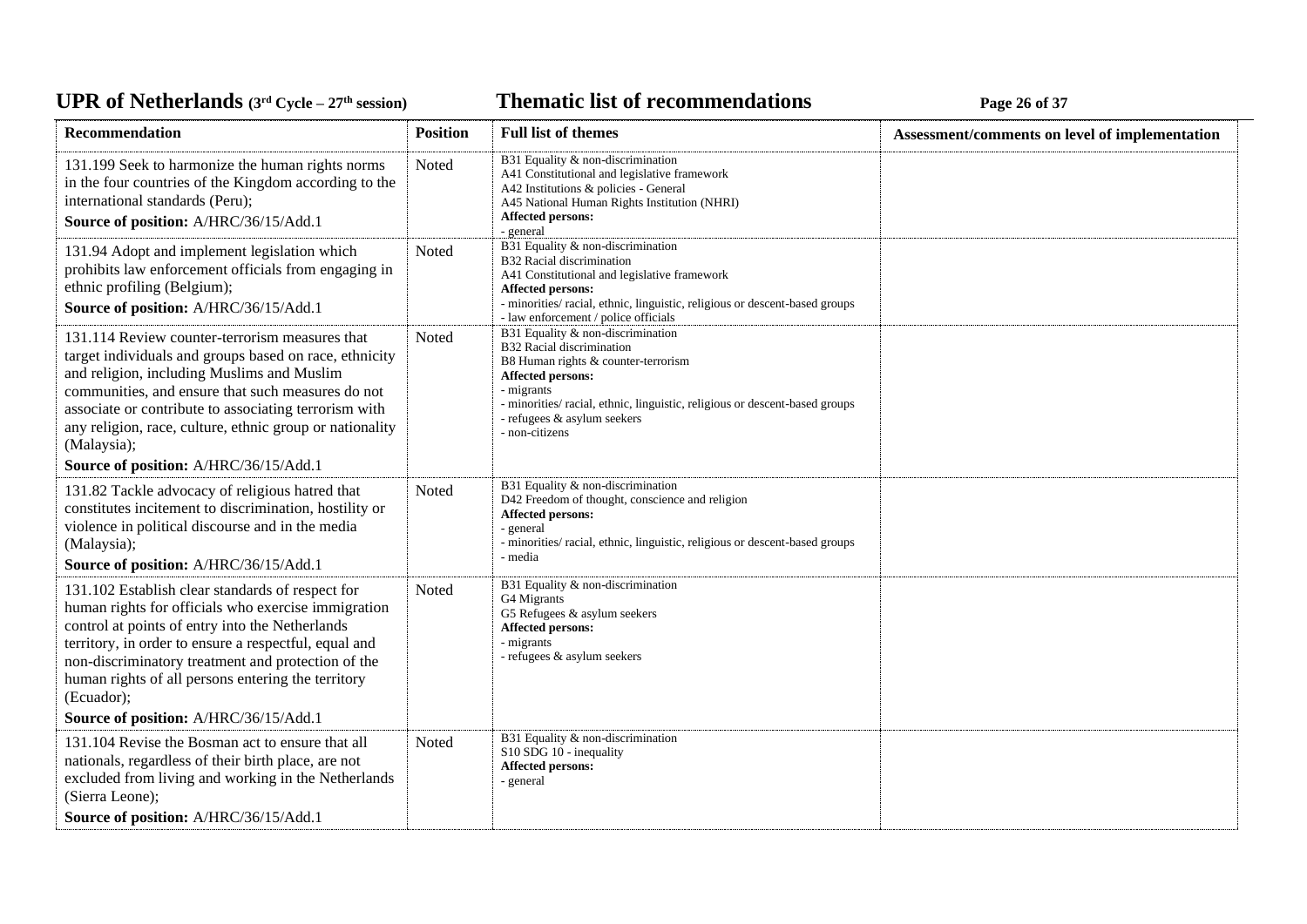### **Thematic list of recommendations Page 27** of 37

| <b>Recommendation</b>                                                                                                                                                                                                                                                               | <b>Position</b> | <b>Full list of themes</b>                                                                                                                                                                                                                                                  | Assessment/comments on level of implementation |  |
|-------------------------------------------------------------------------------------------------------------------------------------------------------------------------------------------------------------------------------------------------------------------------------------|-----------------|-----------------------------------------------------------------------------------------------------------------------------------------------------------------------------------------------------------------------------------------------------------------------------|------------------------------------------------|--|
| 131.203Eradicate significant gaps in the realization<br>of human rights in the European and oversees parts<br>of the Kingdom (Russian Federation).<br>Source of position: A/HRC/36/15/Add.1                                                                                         | Noted           | B31 Equality & non-discrimination<br>S10 SDG 10 - inequality<br><b>Affected persons:</b><br>- general                                                                                                                                                                       |                                                |  |
| <b>Theme: B32 Racial discrimination</b>                                                                                                                                                                                                                                             |                 |                                                                                                                                                                                                                                                                             |                                                |  |
| 131.92 Develop and implement specific measures<br>and affirmative policies to eliminate racial profiling<br>and discrimination faced by persons of African<br>descent (Azerbaijan);<br>Source of position: A/HRC/36/15/Add.1                                                        | Noted           | B32 Racial discrimination<br><b>Affected persons:</b><br>- migrants<br>- minorities/ racial, ethnic, linguistic, religious or descent-based groups<br>- refugees & asylum seekers                                                                                           |                                                |  |
| 131.86 Consider making racist motivation a specific<br>aggravating circumstance in sentencing (Norway);<br>Source of position: A/HRC/36/15/Add.1                                                                                                                                    | Noted           | B32 Racial discrimination<br>A41 Constitutional and legislative framework<br><b>Affected persons:</b><br>- general                                                                                                                                                          |                                                |  |
| 131.48 Take effective measures to put an end to<br>discrimination on grounds of racial or ethnic origin,<br>skin colour, socioeconomic status, gender, religion or<br>other status in the fields of employment and<br>education (Albania);<br>Source of position: A/HRC/36/15/Add.1 | Noted           | B32 Racial discrimination<br>B31 Equality & non-discrimination<br>E31 Right to work<br>E51 Right to education - General<br>S04 SDG 4 - education<br>S05 SDG 5 - gender equality and women's empowerment<br>S10 SDG 10 - inequality<br><b>Affected persons:</b><br>- general |                                                |  |
| 131.59 Adopt targeted policies to promote the<br>effective equality of people of African descent (South<br>Africa);<br>Source of position: A/HRC/36/15/Add.1                                                                                                                        | Noted           | B32 Racial discrimination<br>S10 SDG 10 - inequality<br><b>Affected persons:</b><br>- migrants<br>- minorities/ racial, ethnic, linguistic, religious or descent-based groups                                                                                               |                                                |  |
| 131.61 Deepen measures to enquire on and punish<br>acts of discrimination against people of African<br>descent (Argentina);<br>Source of position: A/HRC/36/15/Add.1                                                                                                                | <b>Noted</b>    | B32 Racial discrimination<br>S10 SDG 10 - inequality<br><b>Affected persons:</b><br>- migrants<br>- minorities/ racial, ethnic, linguistic, religious or descent-based groups                                                                                               |                                                |  |
| <b>Theme: B51 Right to an effective remedy</b>                                                                                                                                                                                                                                      |                 |                                                                                                                                                                                                                                                                             |                                                |  |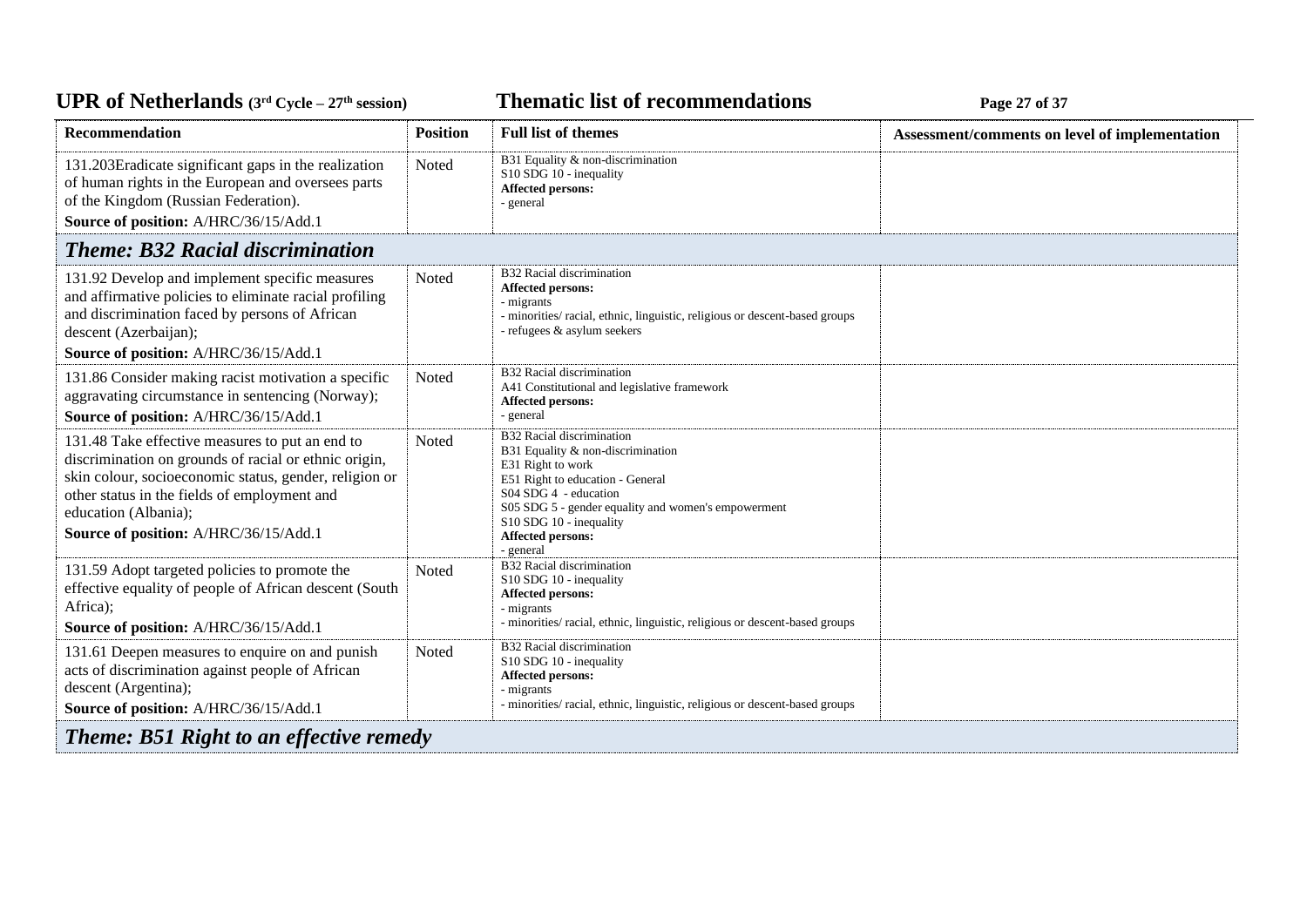### **Thematic list of recommendations Page 28** of 37

| Recommendation                                                                                                                                                                                                                                                                                                                              | <b>Position</b> | <b>Full list of themes</b>                                                                                                   | Assessment/comments on level of implementation |
|---------------------------------------------------------------------------------------------------------------------------------------------------------------------------------------------------------------------------------------------------------------------------------------------------------------------------------------------|-----------------|------------------------------------------------------------------------------------------------------------------------------|------------------------------------------------|
| 131.119 Work to ensure equal access to justice<br>across the Kingdom, including by opening offices to<br>provide easily accessible legal advice and referrals in<br>Saba, Bonaire and Sint Eustatius (United Kingdom of<br>Great Britain and Northern Ireland);<br>Source of position: A/HRC/36/15/Add.1                                    | Noted           | B51 Right to an effective remedy<br>Affected persons:<br>- general                                                           |                                                |
| <b>Theme: B6 Business &amp; Human Rights</b>                                                                                                                                                                                                                                                                                                |                 |                                                                                                                              |                                                |
| 131.110 Ensure accountability for human rights<br>violations and environmental damage resulting from<br>the global or overseas operations of companies<br>registered or headquartered in the Netherlands<br>(Philippines);<br>Source of position: A/HRC/36/15/Add.1                                                                         | Noted           | B6 Business & Human Rights<br>Affected persons:<br>- general                                                                 |                                                |
|                                                                                                                                                                                                                                                                                                                                             |                 | B6 Business & Human Rights                                                                                                   |                                                |
| 131.111 Ensure that transnational corporations<br>headquartered in the Netherlands do not violate<br>human rights in their operations abroad (South<br>Africa);                                                                                                                                                                             | Noted           | Affected persons:<br>- general                                                                                               |                                                |
| Source of position: A/HRC/36/15/Add.1                                                                                                                                                                                                                                                                                                       |                 |                                                                                                                              |                                                |
| Theme: B8 Human rights & counter-terrorism                                                                                                                                                                                                                                                                                                  |                 |                                                                                                                              |                                                |
| 131.113 Review any adopted or proposed counter-<br>terrorism legislation, policies or programmes to<br>provide adequate safeguards against human rights<br>violations and minimize any possible stigmatizing<br>effect such measures might have on certain segments<br>of the population (Canada);<br>Source of position: A/HRC/36/15/Add.1 | Noted           | B8 Human rights & counter-terrorism<br>A41 Constitutional and legislative framework<br><b>Affected persons:</b><br>- general |                                                |
| 131.37 Raise awareness of the danger of intervention<br>in the internal affairs of States and the risk of<br>condoning support to terrorism, as it is a threat to<br>international peace and security (Syrian Arab<br>Republic);<br>Source of position: A/HRC/36/15/Add.1                                                                   | Noted           | B8 Human rights & counter-terrorism<br>A54 Awareness raising and dissemination<br><b>Affected persons:</b><br>- general      |                                                |
| <b>Theme: D26 Conditions of detention</b>                                                                                                                                                                                                                                                                                                   |                 |                                                                                                                              |                                                |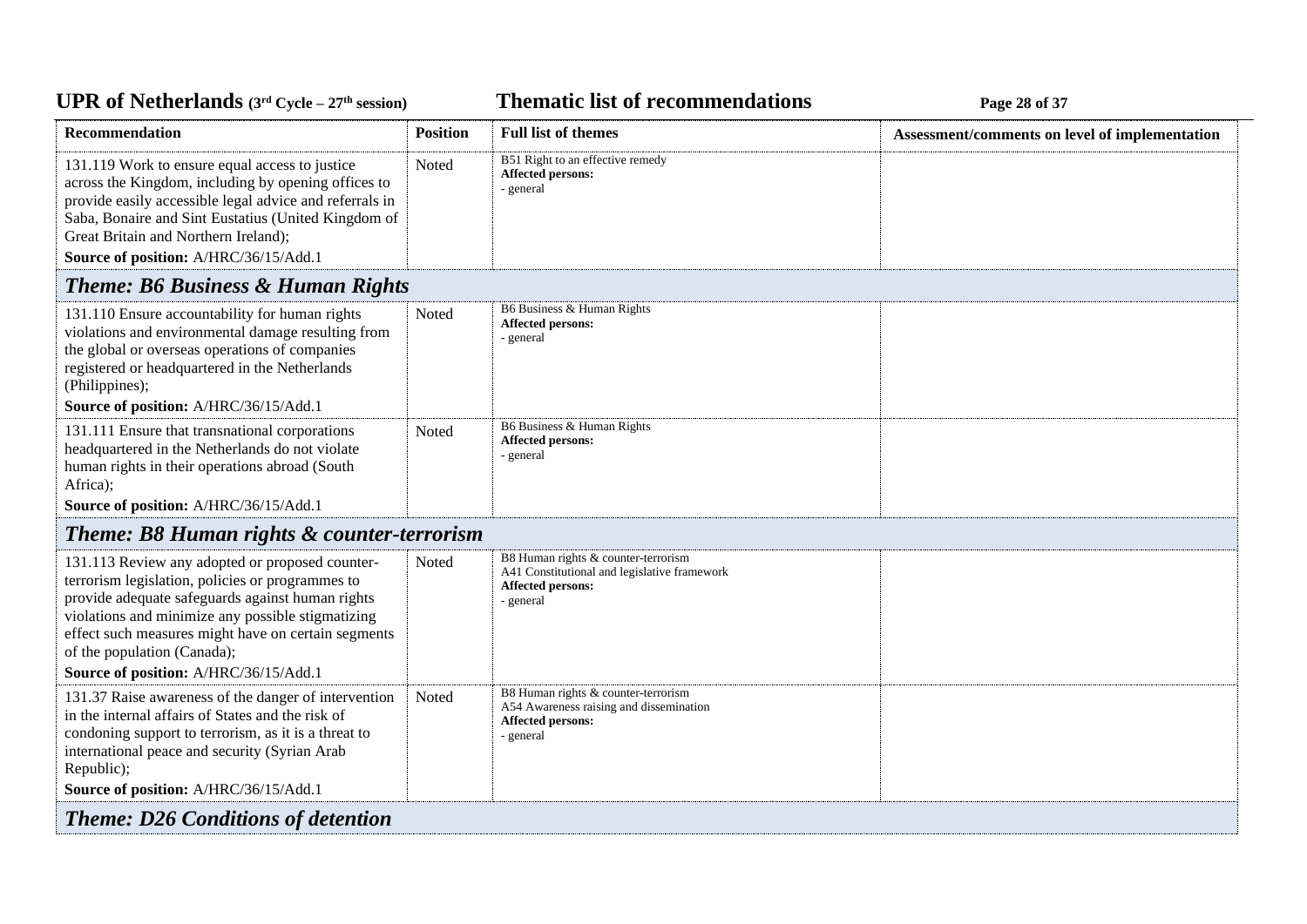### *C***ELE <b>EXECUTE: CYCLE 29 CHECK CYCLE 29 CHECK Page 29 of 37**

| <b>Recommendation</b>                                                                                                                                                                                                                                                                                              | <b>Position</b> | <b>Full list of themes</b>                                                                                                                                            | Assessment/comments on level of implementation |  |
|--------------------------------------------------------------------------------------------------------------------------------------------------------------------------------------------------------------------------------------------------------------------------------------------------------------------|-----------------|-----------------------------------------------------------------------------------------------------------------------------------------------------------------------|------------------------------------------------|--|
| 131.201 Provide technical assistance to enable the<br>authorities in Aruba, Curaçao and Sint Maarten to<br>educate prison officers and improve prison facilities<br>in compliance with international human rights<br>standards (Republic of Korea);                                                                | Noted           | D <sub>26</sub> Conditions of detention<br><b>Affected persons:</b><br>- persons deprived of their liberty<br>- law enforcement / police officials                    |                                                |  |
| Source of position: A/HRC/36/15/Add.1                                                                                                                                                                                                                                                                              |                 |                                                                                                                                                                       |                                                |  |
| Theme: D27 Prohibition of slavery, trafficking                                                                                                                                                                                                                                                                     |                 |                                                                                                                                                                       |                                                |  |
| 131.123 Progressively develop existing capacity to<br>effectively tackle modern slavery in fulfilment of its<br>shared treaty obligations, building resilience across<br>the entire Kingdom of the Netherlands (United<br>Kingdom of Great Britain and Northern Ireland);<br>Source of position: A/HRC/36/15/Add.1 | Noted           | D27 Prohibition of slavery, trafficking<br>Affected persons:<br>- general                                                                                             |                                                |  |
| <b>Theme: D29 Domestic violence</b>                                                                                                                                                                                                                                                                                |                 |                                                                                                                                                                       |                                                |  |
| 131.115 Adopt measures to eliminate domestic<br>violence, rape and sexual harassment, ensuring the<br>safety of victims and the timely response to<br>complaints, as well as access to free legal assistance<br>(Bolivarian Republic of Venezuela);<br>Source of position: A/HRC/36/15/Add.1                       | Noted           | D29 Domestic violence<br>F13 Violence against women<br>S05 SDG 5 - gender equality and women's empowerment<br>Affected persons:<br>- general<br>- women<br>- children |                                                |  |
| <b>Theme: D41 Freedom of movement</b>                                                                                                                                                                                                                                                                              |                 |                                                                                                                                                                       |                                                |  |
| 131.129 Ensure the protection of private life and<br>prevent cases of unwarranted access by special<br>agencies to the personal information of citizens on<br>the Internet when there is no connection with any<br>illegal actions (Russian Federation);<br>Source of position: A/HRC/36/15/Add.1                  | Noted           | D41 Freedom of movement<br>Affected persons:<br>- general                                                                                                             |                                                |  |
| <b>Theme: D46 Right to private life, privacy</b>                                                                                                                                                                                                                                                                   |                 |                                                                                                                                                                       |                                                |  |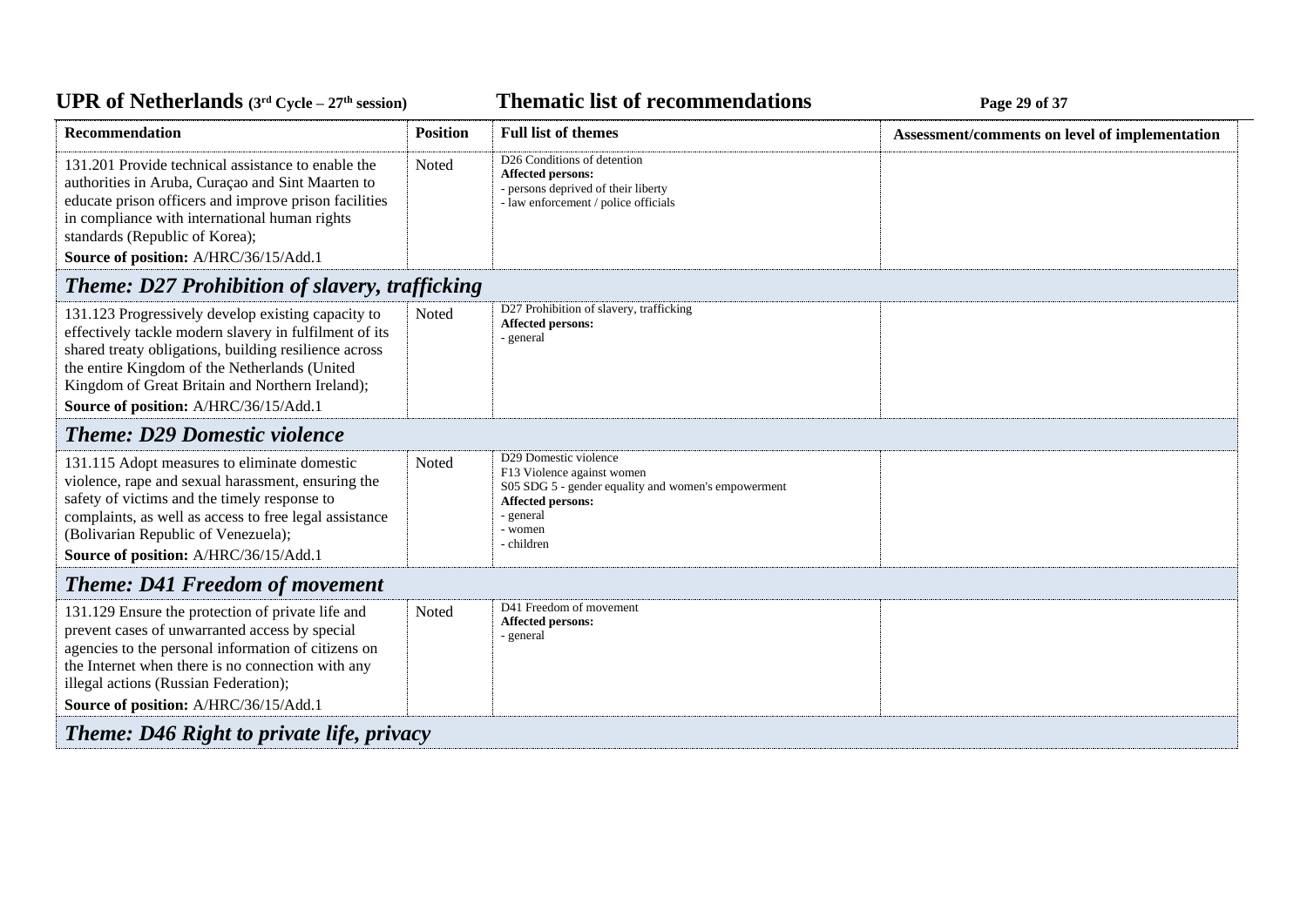### *C***ELE – <b>27 EXECUTE: CYCLE 20 CYCLE 20 Page 30** of 37

| <b>Recommendation</b>                                                                                                                                                                                                                                                                                                                                                                                    | <b>Position</b> | <b>Full list of themes</b>                                                                                                                                                                                               | Assessment/comments on level of implementation |
|----------------------------------------------------------------------------------------------------------------------------------------------------------------------------------------------------------------------------------------------------------------------------------------------------------------------------------------------------------------------------------------------------------|-----------------|--------------------------------------------------------------------------------------------------------------------------------------------------------------------------------------------------------------------------|------------------------------------------------|
| 131.128 Adopt and implement specific legislation on<br>the collection, use and accumulation of metadata and<br>individual profiles, including in security and anti-<br>terrorist activities, guaranteeing the right to privacy,<br>transparency and accountability and the right to<br>decide on the use, correction and deletion of personal<br>data (Mexico);<br>Source of position: A/HRC/36/15/Add.1 | Noted           | D46 Right to private life, privacy<br>A41 Constitutional and legislative framework<br>B51 Right to an effective remedy<br>B8 Human rights & counter-terrorism<br>Affected persons:<br>- general                          |                                                |
| Theme: D8 Rights related to marriage & family                                                                                                                                                                                                                                                                                                                                                            |                 |                                                                                                                                                                                                                          |                                                |
| 131.149 Review current legislation, policies and<br>programmes relating to maternity and parental leave<br>with a view to ensuring an adequate period of infant<br>and early childhood care while mitigating the<br>negative impacts on career advancement (Canada);<br>Source of position: A/HRC/36/15/Add.1                                                                                            | Noted           | D8 Rights related to marriage & family<br>A41 Constitutional and legislative framework<br><b>Affected persons:</b><br>- general<br>- women<br>- children<br>- girls                                                      |                                                |
| <b>Theme: E1 Economic, social &amp; cultural rights - general measures of implementation</b>                                                                                                                                                                                                                                                                                                             |                 |                                                                                                                                                                                                                          |                                                |
| 131.35 Take all remedial measures, including<br>legislative measures, to ensure that the rights<br>enshrined in the International Covenant on<br>Economic, Social and Cultural Rights are applicable<br>and justiciable (South Africa);<br>Source of position: A/HRC/36/15/Add.1                                                                                                                         | Noted           | E1 Economic, social & cultural rights - general measures of<br>implementation<br>A41 Constitutional and legislative framework<br><b>Affected persons:</b><br>- general                                                   |                                                |
| Theme: E21 Right to an adequate standard of living - general                                                                                                                                                                                                                                                                                                                                             |                 |                                                                                                                                                                                                                          |                                                |
| 131.131 Study the possibility of a universal basic<br>income programme in all regions with a view to<br>phasing out the existing social protection system, in<br>full consultation with key stakeholders (Haiti);<br>Source of position: A/HRC/36/15/Add.1                                                                                                                                               | Noted           | E21 Right to an adequate standard of living - general<br>E24 Right to social security<br>S01 SDG 1 - poverty<br>S10 SDG 10 - inequality<br>S02 SDG 2 - hunger and food security<br><b>Affected persons:</b><br>- general |                                                |
| <b>Theme: E41 Right to health - General</b>                                                                                                                                                                                                                                                                                                                                                              |                 |                                                                                                                                                                                                                          |                                                |
| 131.132 Ensure continuous access to health care,<br>notably for vulnerable persons (France);<br>Source of position: A/HRC/36/15/Add.1                                                                                                                                                                                                                                                                    | Noted           | E41 Right to health - General<br>B31 Equality & non-discrimination<br>S03 SDG 3 - health<br><b>Affected persons:</b><br>- general                                                                                        |                                                |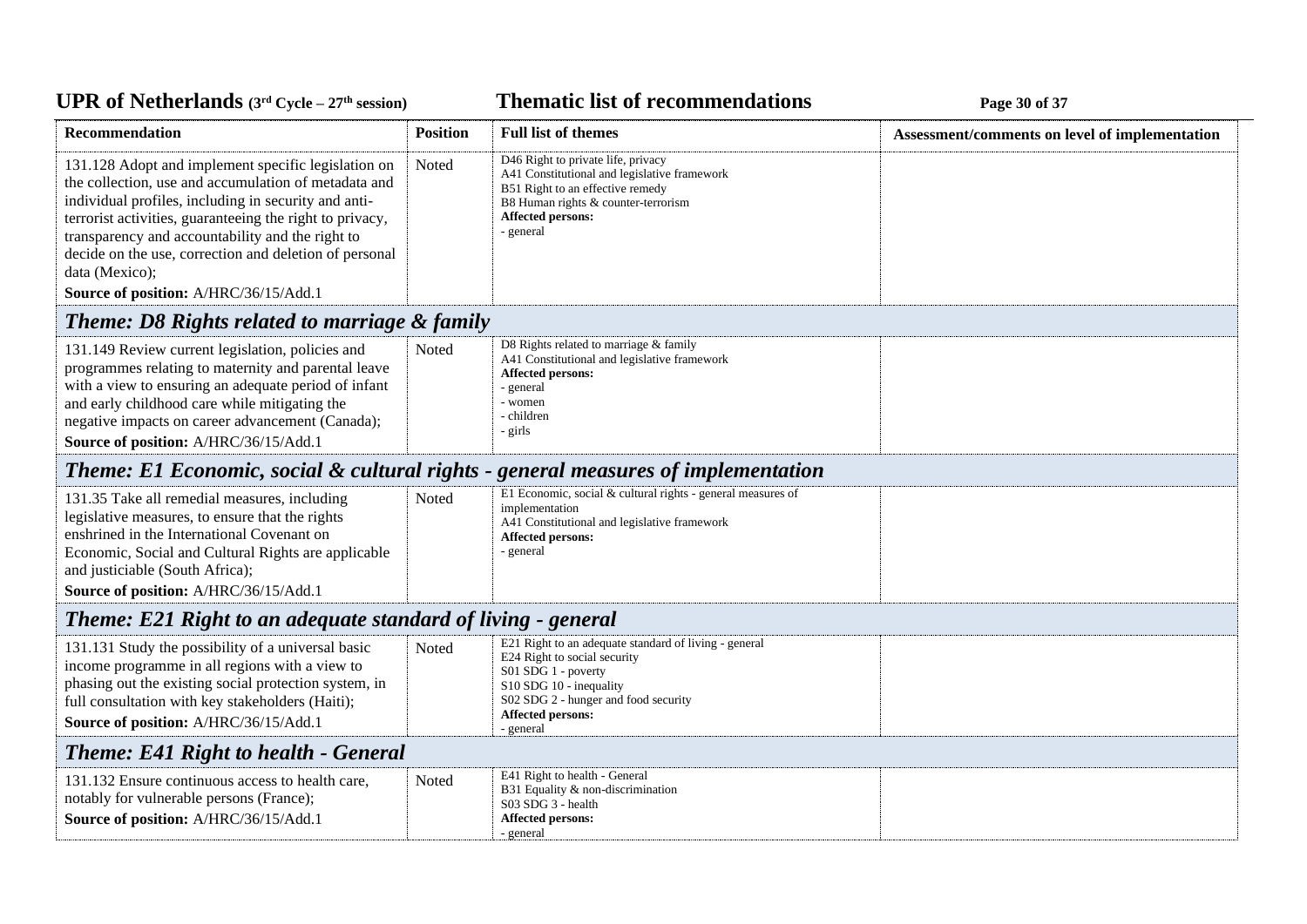#### *C***ELE <b>EXECUTE: CYCLE 27E 27E 27E 27E 27E 27E** 27**P** 28**E** 27**P** 28**E** 27**P** 28**E** 27**P** 28**E** 27**P** 28**E** 27**P** 28**E** 27**P** 28**E** 27**P** 28**E** 27**P** 28**E** 27**P** 28**E** 27**P** 28**E** 27**P** 28**E** 27**P** 28**E** 27

| Recommendation                                                                                                                                                                                                                                                                                                                                                                                        | <b>Position</b> | <b>Full list of themes</b>                                                                                                                                                                                                                                                                                         | Assessment/comments on level of implementation |
|-------------------------------------------------------------------------------------------------------------------------------------------------------------------------------------------------------------------------------------------------------------------------------------------------------------------------------------------------------------------------------------------------------|-----------------|--------------------------------------------------------------------------------------------------------------------------------------------------------------------------------------------------------------------------------------------------------------------------------------------------------------------|------------------------------------------------|
| 131.133 Strengthen policies for access to health-care<br>services, especially for children with low economic<br>and social status and undocumented children<br>(Maldives);<br>Source of position: A/HRC/36/15/Add.1                                                                                                                                                                                   | Noted           | E41 Right to health - General<br>S03 SDG 3 - health<br>Affected persons:<br>- general<br>- children<br>- refugees & asylum seekers                                                                                                                                                                                 |                                                |
| <b>Theme: F12 Discrimination against women</b>                                                                                                                                                                                                                                                                                                                                                        |                 |                                                                                                                                                                                                                                                                                                                    |                                                |
| 131.151 Intensify efforts to address factors<br>contributing to women being disproportionately<br>affected by poverty, especially single mothers and<br>women of old age, including by ensuring adequate<br>social protection and safeguards, providing<br>opportunities for additional income generation and<br>improving child care facilities (Malaysia);<br>Source of position: A/HRC/36/15/Add.1 | Noted           | F12 Discrimination against women<br>E21 Right to an adequate standard of living - general<br>E23 Right to adequate housing<br>F31 Children: definition; general principles; protection<br>S05 SDG 5 - gender equality and women's empowerment<br>S01 SDG 1 - poverty<br>Affected persons:<br>- women<br>- children |                                                |
| 131.145Enhance gender equality by reducing the<br>gender pay gap and increasing employment<br>opportunities for women through implementation of<br>the 2030 Agenda for Sustainable Development<br>(Maldives);<br>Source of position: A/HRC/36/15/Add.1                                                                                                                                                | Noted           | F12 Discrimination against women<br>E31 Right to work<br>E32 Right to just and favourable conditions of work<br>S05 SDG 5 - gender equality and women's empowerment<br>Affected persons:<br>- women                                                                                                                |                                                |
| 131.146 Increase efforts for the effective elimination<br>of all forms of discrimination against women in<br>employment, especially avoiding horizontal and<br>vertical occupational segregation, and unequal pay<br>(Chile);<br>Source of position: A/HRC/36/15/Add.1                                                                                                                                | Noted           | F12 Discrimination against women<br>E31 Right to work<br>S05 SDG 5 - gender equality and women's empowerment<br>Affected persons:<br>- women                                                                                                                                                                       |                                                |
| 131.130 Promote gender equality in relation to<br>bridging the wage gap, especially for women<br>belonging to religious and ethnic minorities<br>(Bahrain);<br>Source of position: A/HRC/36/15/Add.1                                                                                                                                                                                                  | Noted           | F12 Discrimination against women<br>E32 Right to just and favourable conditions of work<br>G1 Members of minorities<br>Affected persons:<br>- women                                                                                                                                                                |                                                |
| 131.44 Continue to promote gender equality in the<br>workplace and to accelerate work on reducing the<br>wage gap (Sri Lanka);<br>Source of position: A/HRC/36/15/Add.1                                                                                                                                                                                                                               | Noted           | F12 Discrimination against women<br>E32 Right to just and favourable conditions of work<br>S05 SDG 5 - gender equality and women's empowerment<br><b>Affected persons:</b><br>- women                                                                                                                              |                                                |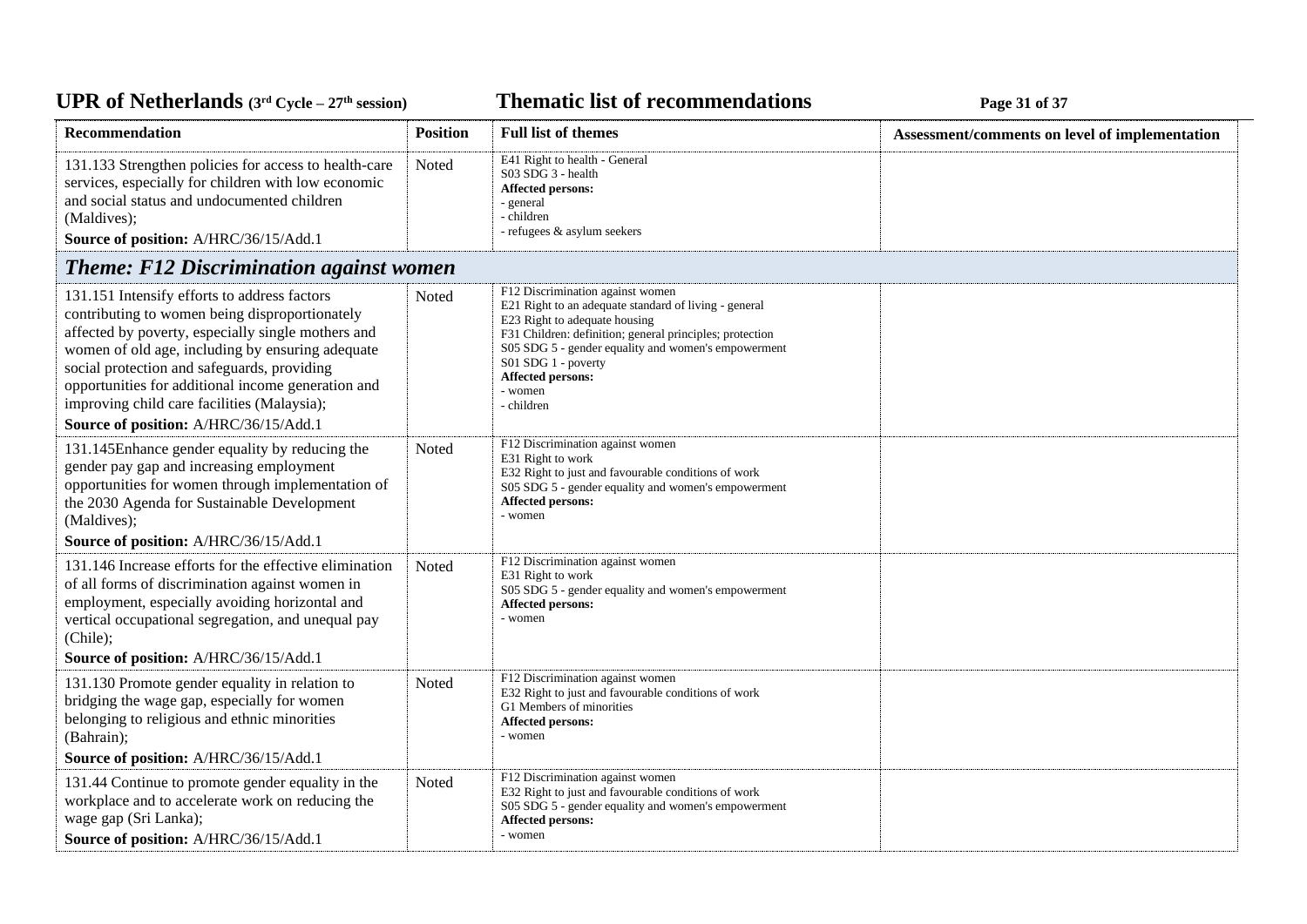### *C***ELE <b>EXECUTE: CYCLE 27E** *CHE* **EXECUTE: Page 32** of 37

| <b>Recommendation</b>                                                                                                                                                                                                                                                   | <b>Position</b> | <b>Full list of themes</b>                                                                                                                                                                                                         | Assessment/comments on level of implementation |  |
|-------------------------------------------------------------------------------------------------------------------------------------------------------------------------------------------------------------------------------------------------------------------------|-----------------|------------------------------------------------------------------------------------------------------------------------------------------------------------------------------------------------------------------------------------|------------------------------------------------|--|
| 131.45 Ensure that the wages of men and women are<br>equal when doing the same work (Lebanon);<br>Source of position: A/HRC/36/15/Add.1                                                                                                                                 | Noted           | F12 Discrimination against women<br>E32 Right to just and favourable conditions of work<br>S05 SDG 5 - gender equality and women's empowerment<br>Affected persons:<br>- women                                                     |                                                |  |
| 131.147 Increase efforts aimed at combating<br>intersectional discrimination against women and girls<br>based on their belonging to ethnic minority groups or<br>on gender (Paraguay);<br>Source of position: A/HRC/36/15/Add.1                                         | Noted           | F12 Discrimination against women<br>G1 Members of minorities<br>S05 SDG 5 - gender equality and women's empowerment<br>Affected persons:<br>- women<br>- minorities/ racial, ethnic, linguistic, religious or descent-based groups |                                                |  |
| 131.43 Take further steps to address and implement<br>measures to decrease the wage gap between men and<br>women (Iceland);<br>Source of position: A/HRC/36/15/Add.1                                                                                                    | Noted           | F12 Discrimination against women<br>S05 SDG 5 - gender equality and women's empowerment<br>Affected persons:<br>- women                                                                                                            |                                                |  |
| 131.143 Pass laws and follow up on their<br>implementation with the aim of eliminating wage<br>discrimination against women and, in particular,<br>discrimination based on motherhood and pregnancy<br>(Syrian Arab Republic);<br>Source of position: A/HRC/36/15/Add.1 | <b>Noted</b>    | F12 Discrimination against women<br>S05 SDG 5 - gender equality and women's empowerment<br><b>Affected persons:</b><br>- women                                                                                                     |                                                |  |
| <b>Theme: F13 Violence against women</b>                                                                                                                                                                                                                                |                 |                                                                                                                                                                                                                                    |                                                |  |
| 131.116 Ensure the training of prosecutors and<br>security forces so they can identify, investigate and<br>prosecute cases of gender-based violence (Israel);<br>Source of position: A/HRC/36/15/Add.1                                                                  | Noted           | F13 Violence against women<br>D29 Domestic violence<br>S05 SDG 5 - gender equality and women's empowerment<br><b>Affected persons:</b><br>- women                                                                                  |                                                |  |
| <b>Theme: F31 Children: definition; general principles; protection</b>                                                                                                                                                                                                  |                 |                                                                                                                                                                                                                                    |                                                |  |
| 131.153 Continue taking measures in order to protect<br>the rights of the child, inter alia by ratifying the third<br>Optional Protocol to the Convention on the Rights of<br>the Child (Georgia);                                                                      | Noted           | F31 Children: definition; general principles; protection<br>A12 Acceptance of international norms<br>Affected persons:<br>- children                                                                                               |                                                |  |
| Source of position: A/HRC/36/15/Add.1                                                                                                                                                                                                                                   |                 |                                                                                                                                                                                                                                    |                                                |  |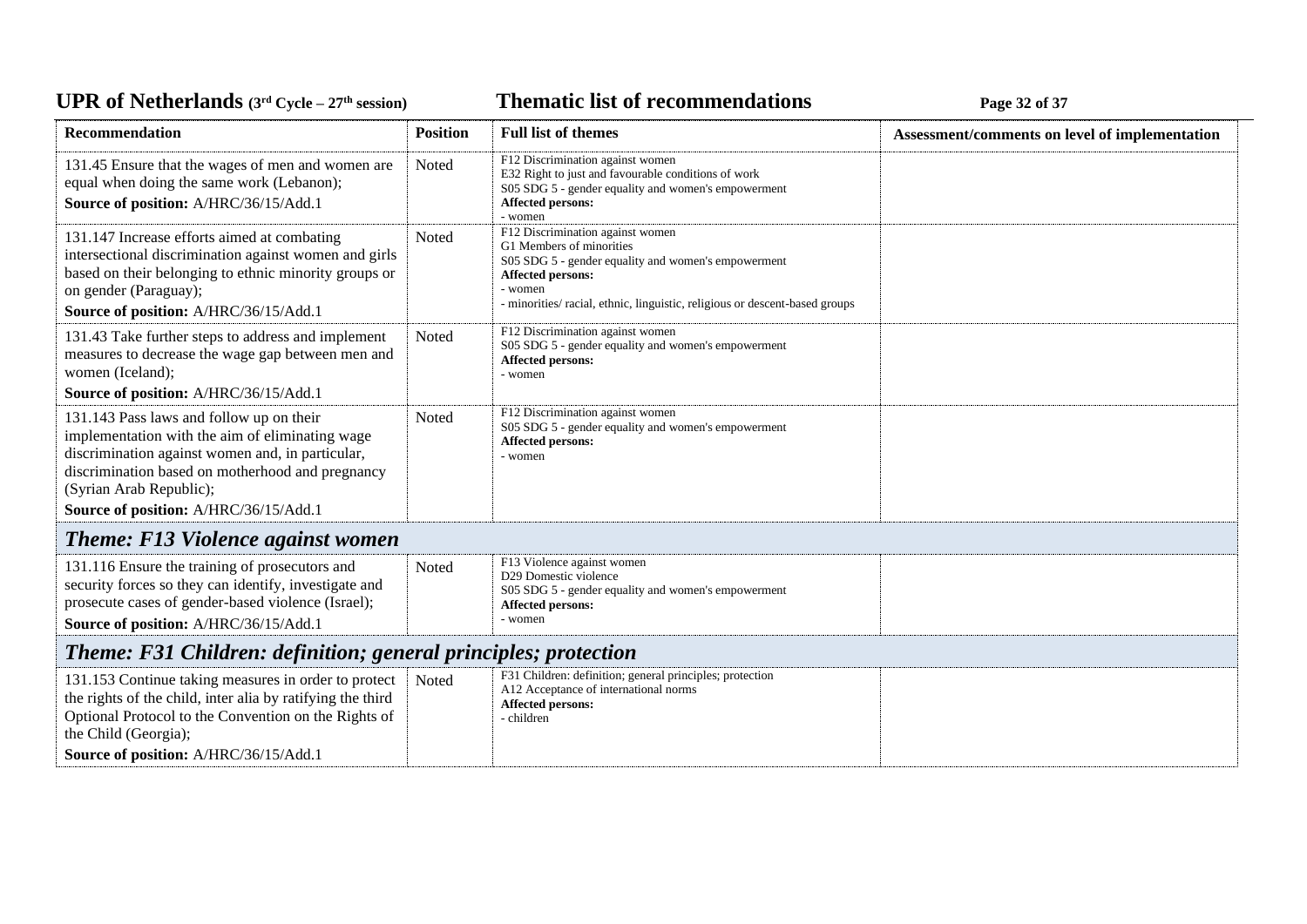### *C***ELE <b>EXECUTE: CYCLE 23 Page 33** of 37

| <b>Recommendation</b>                                                                                                                                                                                                   | <b>Position</b>                              | <b>Full list of themes</b>                                                                                                                                                                                                                                                                                                                                                                                                                                           | Assessment/comments on level of implementation |  |  |
|-------------------------------------------------------------------------------------------------------------------------------------------------------------------------------------------------------------------------|----------------------------------------------|----------------------------------------------------------------------------------------------------------------------------------------------------------------------------------------------------------------------------------------------------------------------------------------------------------------------------------------------------------------------------------------------------------------------------------------------------------------------|------------------------------------------------|--|--|
| 131.152 Intensify its efforts to fully implement the<br>Convention on the Rights of the Child (Bangladesh);<br>Source of position: A/HRC/36/15/Add.1                                                                    | Noted                                        | F31 Children: definition; general principles; protection<br>A23 Follow-up to treaty bodies<br>S01 SDG 1 - poverty<br>S02 SDG 2 - hunger and food security<br>S04 SDG 4 - education<br>S06 SDG 6 - water and sanitation<br>S08 SDG 8 - economic growth, employment, decent work<br>S10 SDG 10 - inequality<br>S13 SDG 13 - climate change<br>S16 SDG 16 - peace, justice and strong institutions<br>Affected persons:<br>- children                                   |                                                |  |  |
| 131.156 Provide sufficient resources and establish<br>mechanisms for monitoring and assessing the<br>implementation of its action plans on children's<br>rights (Timor-Leste);<br>Source of position: A/HRC/36/15/Add.1 | Noted                                        | F31 Children: definition; general principles; protection<br>A46 National Plans of Action on Human Rights (or specific areas)<br>S01 SDG 1 - poverty<br>S02 SDG 2 - hunger and food security<br>S04 SDG 4 - education<br>S06 SDG 6 - water and sanitation<br>S08 SDG 8 - economic growth, employment, decent work<br>S10 SDG 10 - inequality<br>S13 SDG 13 - climate change<br>S16 SDG 16 - peace, justice and strong institutions<br>Affected persons:<br>- children |                                                |  |  |
| 131.161 Put an end to the "baby box" initiatives,<br>which allow the anonymous abandonment of children<br>without knowing their identity (Lebanon);<br>Source of position: A/HRC/36/15/Add.1                            | Noted                                        | F31 Children: definition; general principles; protection<br>D8 Rights related to marriage & family<br><b>Affected persons:</b><br>- general<br>- children                                                                                                                                                                                                                                                                                                            |                                                |  |  |
| 131.160 Provide adequate health care for children<br>with low economic status, as well as children who<br>are not documented (Bahrain);<br>Source of position: A/HRC/36/15/Add.1                                        | Noted                                        | F31 Children: definition; general principles; protection<br>E41 Right to health - General<br><b>Affected persons:</b><br>- children<br>- migrants<br>- refugees & asylum seekers<br>- non-citizens                                                                                                                                                                                                                                                                   |                                                |  |  |
| 131.166Increase the minimum age of voluntary<br>recruitment into the army to 18 years (Paraguay);<br>Source of position: A/HRC/36/15/Add.1                                                                              | Noted                                        | F31 Children: definition; general principles; protection<br>F35 Children in armed conflict<br>Affected persons:<br>- children                                                                                                                                                                                                                                                                                                                                        |                                                |  |  |
|                                                                                                                                                                                                                         | <b>Theme: F34 Children: Juvenile justice</b> |                                                                                                                                                                                                                                                                                                                                                                                                                                                                      |                                                |  |  |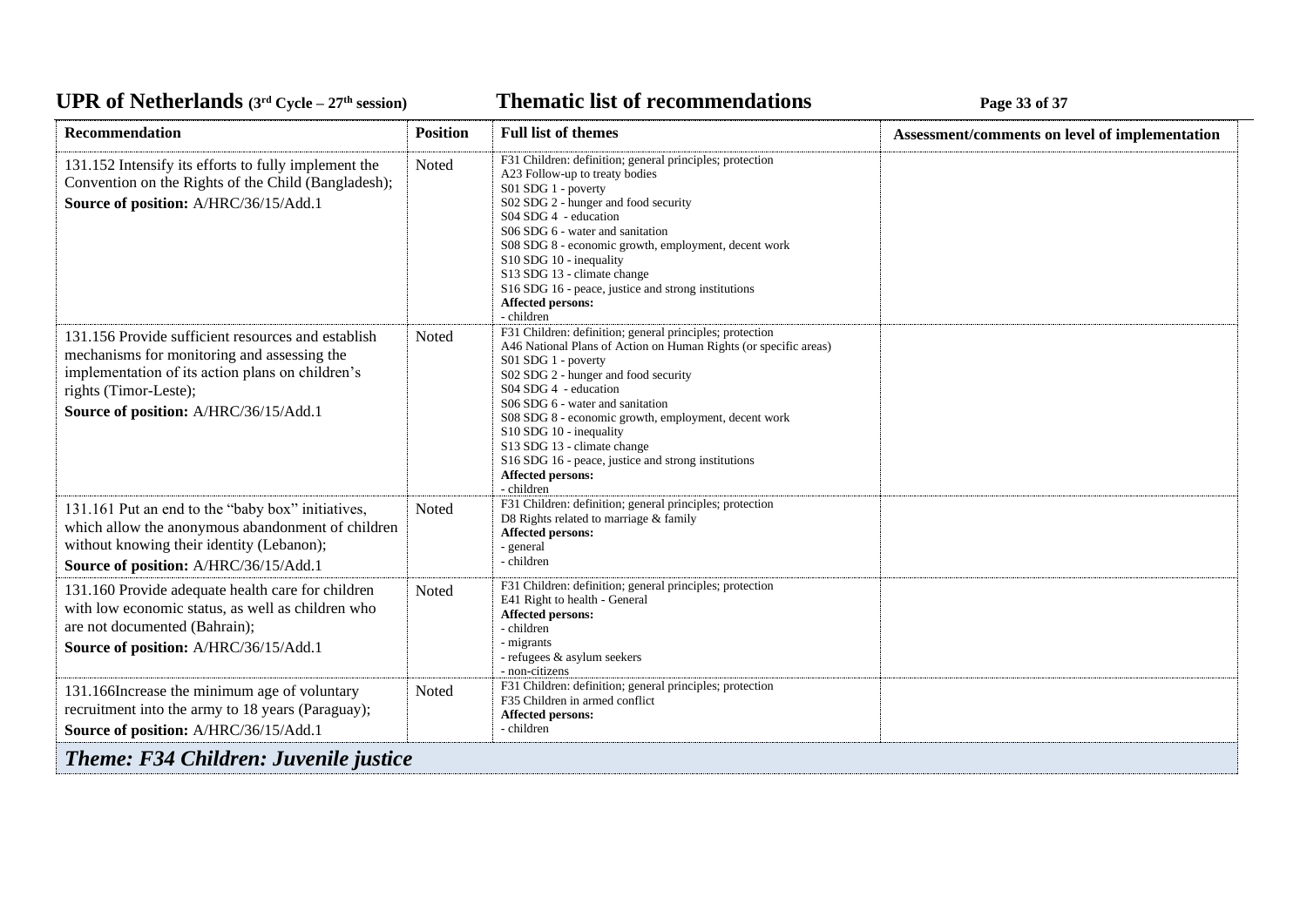### *C***ELE <b>EXECUTE: CYCLE 27 EXECUTE: Page 34** of 37

| Recommendation                                                                                                                                                                                                                                                                                                                                                                                     | <b>Position</b> | <b>Full list of themes</b>                                                                                                                                                                                                                            | Assessment/comments on level of implementation |
|----------------------------------------------------------------------------------------------------------------------------------------------------------------------------------------------------------------------------------------------------------------------------------------------------------------------------------------------------------------------------------------------------|-----------------|-------------------------------------------------------------------------------------------------------------------------------------------------------------------------------------------------------------------------------------------------------|------------------------------------------------|
| 131.163 Consider amending a piece of legislation in<br>Netherlands law to allow for the separation of<br>juveniles from adults in correctional centres<br>(Zambia);                                                                                                                                                                                                                                | Noted           | F34 Children: Juvenile justice<br>A41 Constitutional and legislative framework<br>Affected persons:<br>- children                                                                                                                                     |                                                |
| Source of position: A/HRC/36/15/Add.1                                                                                                                                                                                                                                                                                                                                                              |                 |                                                                                                                                                                                                                                                       |                                                |
| 131.164 Consider amending the juvenile justice law<br>to cover all children under the age of 18 years<br>(Botswana);<br>Source of position: A/HRC/36/15/Add.1                                                                                                                                                                                                                                      | Noted           | F34 Children: Juvenile justice<br>A41 Constitutional and legislative framework<br><b>Affected persons:</b><br>- children                                                                                                                              |                                                |
| 131.165 Amend laws on the minimum age of<br>criminal responsibility, which make it possible to<br>deal with some children as adult criminals (Egypt);<br>Source of position: A/HRC/36/15/Add.1                                                                                                                                                                                                     | Noted           | F34 Children: Juvenile justice<br>A41 Constitutional and legislative framework<br><b>Affected persons:</b><br>- children                                                                                                                              |                                                |
| <b>Theme: F4 Persons with disabilities</b>                                                                                                                                                                                                                                                                                                                                                         |                 |                                                                                                                                                                                                                                                       |                                                |
| 131.171 Explore alternative ways to treat persons<br>with mental and psychosocial disabilities and<br>impartially investigate the excessive use of restrictive<br>measures in mental health institutions (Poland);                                                                                                                                                                                 | Noted           | F4 Persons with disabilities<br>D25 Prohibition of torture and cruel, inhuman or degrading treatment<br>E41 Right to health - General<br>Affected persons:<br>- persons with disabilities                                                             |                                                |
| Source of position: A/HRC/36/15/Add.1<br>131.168 Revise existing job schemes to ensure access<br>to a wider spectrum of work for people with<br>disabilities than provided for under current<br>legislation, to comply fully with the Convention on<br>the Rights of Persons with Disabilities (United<br>Kingdom of Great Britain and Northern Ireland);<br>Source of position: A/HRC/36/15/Add.1 | Noted           | F4 Persons with disabilities<br>E31 Right to work<br>A41 Constitutional and legislative framework<br>S08 SDG 8 - economic growth, employment, decent work<br>S10 SDG 10 - inequality<br>Affected persons:<br>- persons with disabilities              |                                                |
| 131.170 Adopt concrete measures to ensure access to<br>employment for persons with disabilities and to<br>promote the principle of inclusive education<br>throughout the national education system (Spain);<br>Source of position: A/HRC/36/15/Add.1                                                                                                                                               | Noted           | F4 Persons with disabilities<br>E31 Right to work<br>E51 Right to education - General<br>S08 SDG 8 - economic growth, employment, decent work<br>S10 SDG 10 - inequality<br>S04 SDG 4 - education<br>Affected persons:<br>- persons with disabilities |                                                |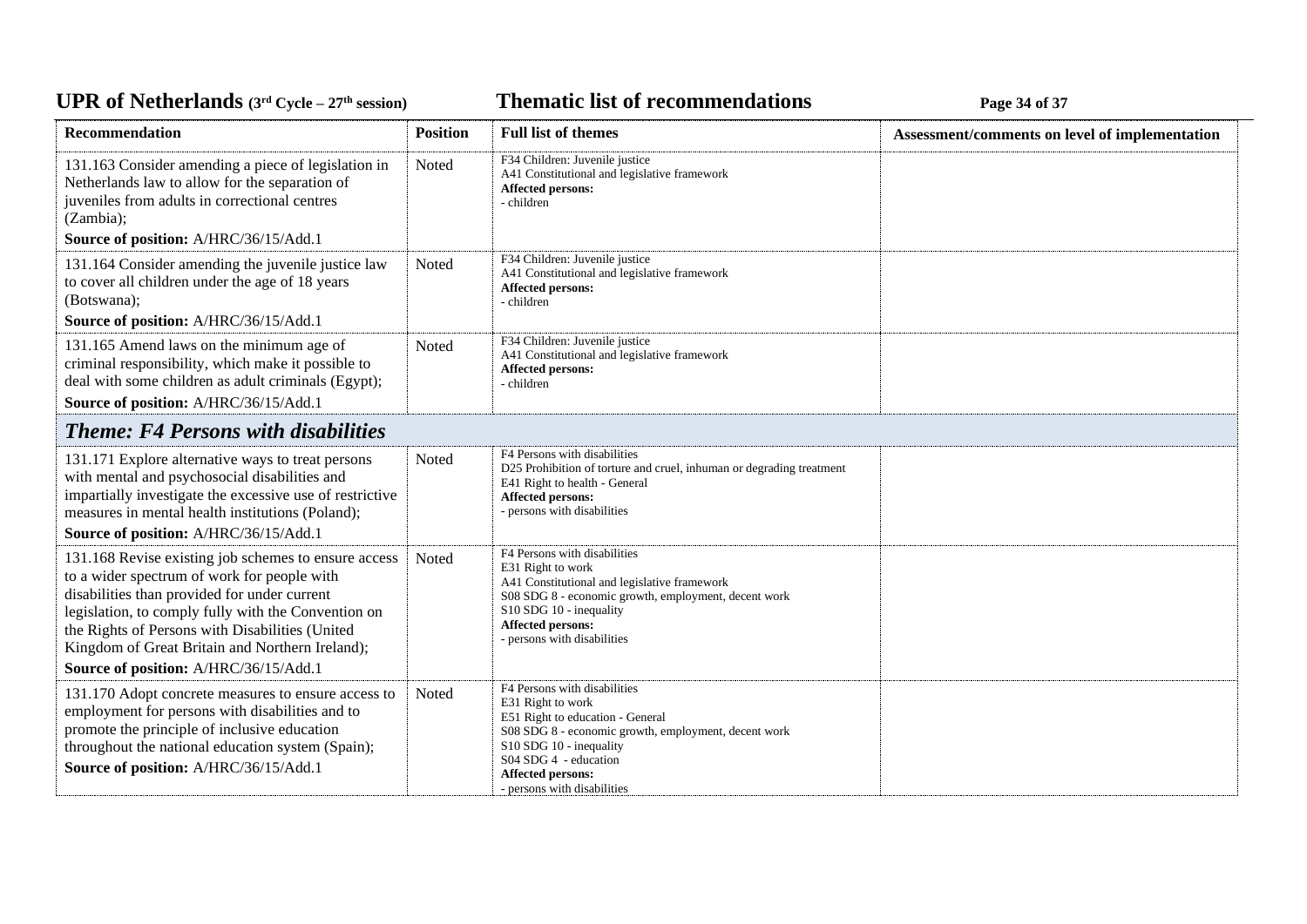*C***ELE <b>EXECUTE: CYCLE 27E** *Cycle attendations <b>Page 35 of 37* 

| <b>Recommendation</b>                                                                                                                                                                                                                                                                                                  | <b>Position</b> | <b>Full list of themes</b>                                                                                                                                                                                                                      | Assessment/comments on level of implementation |
|------------------------------------------------------------------------------------------------------------------------------------------------------------------------------------------------------------------------------------------------------------------------------------------------------------------------|-----------------|-------------------------------------------------------------------------------------------------------------------------------------------------------------------------------------------------------------------------------------------------|------------------------------------------------|
| 131.167 Implement the Convention on the Rights of<br>Persons with Disabilities by, among other things,<br>amending the job support schemes in order to enable<br>all persons with disabilities to access employment in<br>the same way as those without disabilities (Kenya);<br>Source of position: A/HRC/36/15/Add.1 | Noted           | F4 Persons with disabilities<br>E31 Right to work<br>S08 SDG 8 - economic growth, employment, decent work<br>S10 SDG 10 - inequality<br><b>Affected persons:</b><br>- persons with disabilities                                                 |                                                |
| 131.169 Continue to develop appropriate policies to<br>provide equal job opportunities for persons with<br>disabilities (Myanmar);<br>Source of position: A/HRC/36/15/Add.1                                                                                                                                            | Noted           | F4 Persons with disabilities<br>E31 Right to work<br>S08 SDG 8 - economic growth, employment, decent work<br>S10 SDG 10 - inequality<br><b>Affected persons:</b><br>- persons with disabilities                                                 |                                                |
| <b>Theme: G1 Members of minorities</b>                                                                                                                                                                                                                                                                                 |                 |                                                                                                                                                                                                                                                 |                                                |
| 131.176 Provide additional funding for the protection<br>of religious minorities (United States of America);<br>Source of position: A/HRC/36/15/Add.1                                                                                                                                                                  | Noted           | G1 Members of minorities<br>B31 Equality & non-discrimination<br>D42 Freedom of thought, conscience and religion<br>S10 SDG 10 - inequality<br>Affected persons:<br>- minorities/ racial, ethnic, linguistic, religious or descent-based groups |                                                |
| 131.177 Reinstitute Turkish mother tongue lessons as<br>part of the primary and secondary school curricula<br>(Turkey);<br>Source of position: A/HRC/36/15/Add.1                                                                                                                                                       | Noted           | G1 Members of minorities<br>B31 Equality & non-discrimination<br>E51 Right to education - General<br>Affected persons:<br>- minorities/ racial, ethnic, linguistic, religious or descent-based groups                                           |                                                |
| 131.178 Elaborate a new general strategy aimed at<br>reducing the less favourable and discriminatory<br>situation of Roma, Sinti and traveller communities<br>$(Peru)$ :<br>Source of position: A/HRC/36/15/Add.1                                                                                                      | Noted           | G1 Members of minorities<br>B31 Equality & non-discrimination<br>S10 SDG 10 - inequality<br>Affected persons:<br>- minorities/ racial, ethnic, linguistic, religious or descent-based groups                                                    |                                                |
| <b>Theme: G4 Migrants</b>                                                                                                                                                                                                                                                                                              |                 |                                                                                                                                                                                                                                                 |                                                |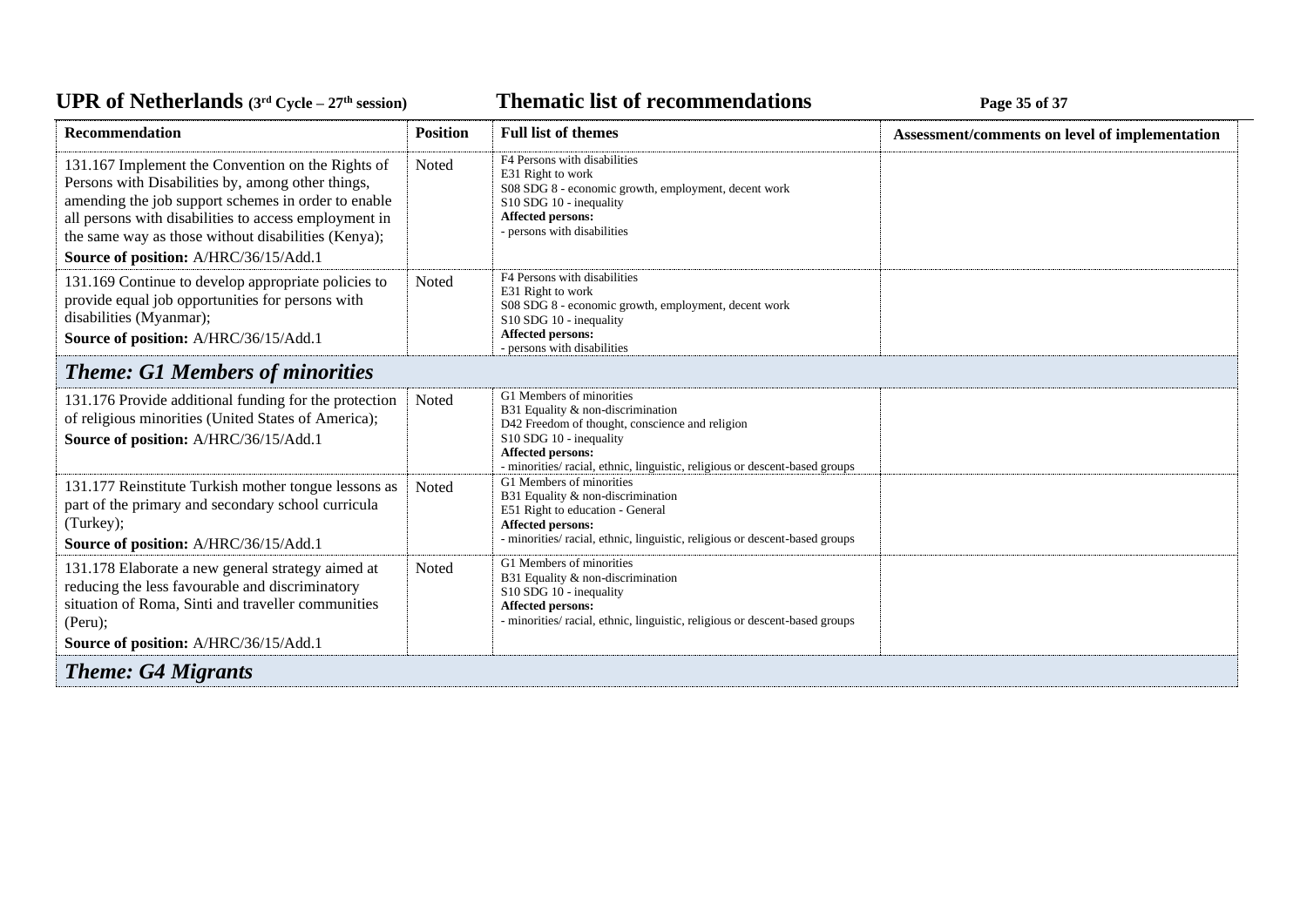### **Thematic list of recommendations Page 36** of 37

| Recommendation                                                                                                                                                                                                                                                                                                                                                                                                                  | <b>Position</b> | <b>Full list of themes</b>                                                                                                                                                                                                                                                                                                                                                                                                           | Assessment/comments on level of implementation |
|---------------------------------------------------------------------------------------------------------------------------------------------------------------------------------------------------------------------------------------------------------------------------------------------------------------------------------------------------------------------------------------------------------------------------------|-----------------|--------------------------------------------------------------------------------------------------------------------------------------------------------------------------------------------------------------------------------------------------------------------------------------------------------------------------------------------------------------------------------------------------------------------------------------|------------------------------------------------|
| 131.180 Take the necessary measures to address the<br>situation of continuing discrimination against<br>migrants, particularly in employment, health care and<br>housing, and the reported increase in hostility<br>towards refugees and asylum seekers, as well as the<br>opposition to the opening of new reception centres,<br>in line with its international obligations (Uganda);<br>Source of position: A/HRC/36/15/Add.1 | Noted           | G4 Migrants<br>B31 Equality & non-discrimination<br>E23 Right to adequate housing<br>E31 Right to work<br>E41 Right to health - General<br>G5 Refugees & asylum seekers<br>S10 SDG 10 - inequality<br>$S03$ SDG $3$ - health<br>S01 SDG 1 - poverty<br>S08 SDG 8 - economic growth, employment, decent work<br>S16 SDG 16 - peace, justice and strong institutions<br>Affected persons:<br>- migrants<br>- refugees & asylum seekers |                                                |
| 131.191 Ensure high transparency and oversight by<br>civil society over detention conditions and in the<br>treatment of migrants and asylum seekers (Russian<br>Federation);<br>Source of position: A/HRC/36/15/Add.1                                                                                                                                                                                                           | Noted           | G4 Migrants<br>D26 Conditions of detention<br>G5 Refugees & asylum seekers<br>Affected persons:<br>- migrants<br>- persons deprived of their liberty<br>- refugees $\&$ asylum seekers                                                                                                                                                                                                                                               |                                                |
| 131.186 Prioritize the use of alternative measures to<br>detention of migrants and ensure that the detention of<br>vulnerable persons is avoided (Guatemala);<br>Source of position: A/HRC/36/15/Add.1                                                                                                                                                                                                                          | Noted           | G4 Migrants<br>D33 Arbitrary arrest and detention<br>Affected persons:<br>- migrants                                                                                                                                                                                                                                                                                                                                                 |                                                |
| 131.187 Reduce immigration detention and promote<br>alternatives to such detention (Kenya);<br>Source of position: A/HRC/36/15/Add.1                                                                                                                                                                                                                                                                                            | Noted           | G4 Migrants<br>D33 Arbitrary arrest and detention<br>Affected persons:<br>- migrants                                                                                                                                                                                                                                                                                                                                                 |                                                |
| 131.190 Consider reviewing policies on the detention<br>of migrants that might imply their criminalization<br>based on their migration status and promoting the<br>creation of regular pathways for the admission and<br>regularization of undocumented migrants (Brazil);<br>Source of position: A/HRC/36/15/Add.1                                                                                                             | Noted           | G4 Migrants<br>D33 Arbitrary arrest and detention<br><b>Affected persons:</b><br>- migrants                                                                                                                                                                                                                                                                                                                                          |                                                |
| 131.192 Stop arresting migrants in isolated cells and<br>in solitary confinement (Syrian Arab Republic);<br>Source of position: A/HRC/36/15/Add.1                                                                                                                                                                                                                                                                               | Noted           | G4 Migrants<br>D33 Arbitrary arrest and detention<br>Affected persons:<br>- migrants                                                                                                                                                                                                                                                                                                                                                 |                                                |